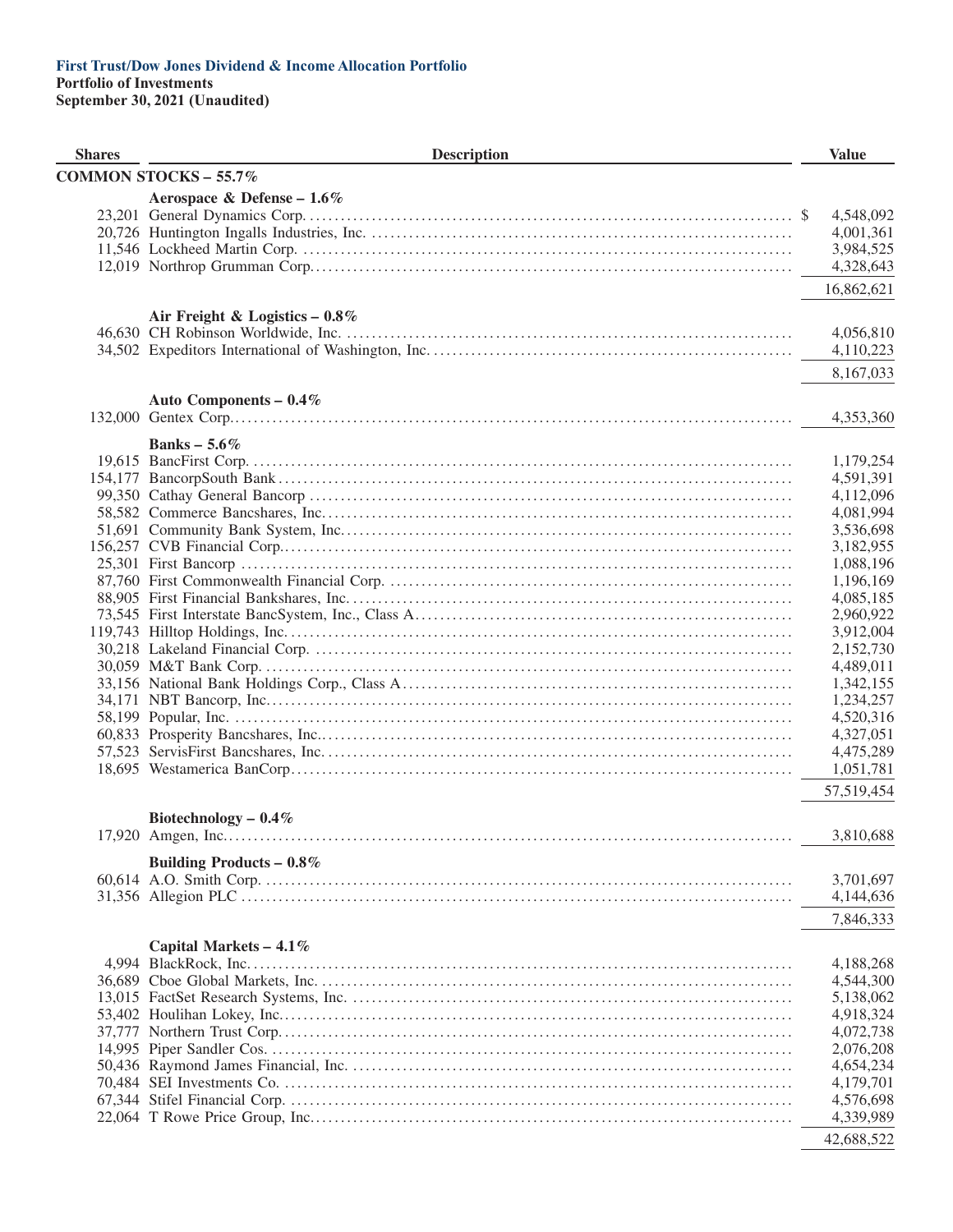**Portfolio of Investments (Continued) September 30, 2021 (Unaudited)**

**Shares Little Construction Construction Construction Construction Construction Construction Construction Construction COMMON STOCKS (Continued) Chemicals – 2.3%** 15,183 Air Products & Chemicals, Inc. . . . . . . . . . . . . . . . . . . . . . . . . . . . . . . . . . . . . . . . . . . . . . . . . . . . . . . . . . . . . . . . . . . . . . . . \$ 3,888,518 21,173 Balchem Corp. . . . . . . . . . . . . . . . . . . . . . . . . . . . . . . . . . . . . . . . . . . . . . . . . . . . . . . . . . . . . . . . . . . . . . . . . . . . . . . . . . . . . . . . . 3,071,567 28,812 Celanese Corp. . . . . . . . . . . . . . . . . . . . . . . . . . . . . . . . . . . . . . . . . . . . . . . . . . . . . . . . . . . . . . . . . . . . . . . . . . . . . . . . . . . . . . . . . 4,340,240 40,369 FMC Corp.. . . . . . . . . . . . . . . . . . . . . . . . . . . . . . . . . . . . . . . . . . . . . . . . . . . . . . . . . . . . . . . . . . . . . . . . . . . . . . . . . . . . . . . . . . . . 3,696,186 5,818 NewMarket Corp. . . . . . . . . . . . . . . . . . . . . . . . . . . . . . . . . . . . . . . . . . . . . . . . . . . . . . . . . . . . . . . . . . . . . . . . . . . . . . . . . . . . . . 1,970,964 16,032 Sherwin-Williams (The) Co. . . . . . . . . . . . . . . . . . . . . . . . . . . . . . . . . . . . . . . . . . . . . . . . . . . . . . . . . . . . . . . . . . . . . . . . . . . 4,484,631 25,079 Stepan Co. . . . . . . . . . . . . . . . . . . . . . . . . . . . . . . . . . . . . . . . . . . . . . . . . . . . . . . . . . . . . . . . . . . . . . . . . . . . . . . . . . . . . . . . . . . . . 2,832,422 24,284,528 **Commercial Services & Supplies – 1.3%** 127,715 Rollins, Inc. . . . . . . . . . . . . . . . . . . . . . . . . . . . . . . . . . . . . . . . . . . . . . . . . . . . . . . . . . . . . . . . . . . . . . . . . . . . . . . . . . . . . . . . . . . . 4,512,171 35,791 Tetra Tech, Inc. . . . . . . . . . . . . . . . . . . . . . . . . . . . . . . . . . . . . . . . . . . . . . . . . . . . . . . . . . . . . . . . . . . . . . . . . . . . . . . . . . . . . . . . 5,345,028 16,666 UniFirst Corp.. . . . . . . . . . . . . . . . . . . . . . . . . . . . . . . . . . . . . . . . . . . . . . . . . . . . . . . . . . . . . . . . . . . . . . . . . . . . . . . . . . . . . . . . . 3,543,525 13,400,724 **Communications Equipment – 0.4%** 82,412 Cisco Systems, Inc. . . . . . . . . . . . . . . . . . . . . . . . . . . . . . . . . . . . . . . . . . . . . . . . . . . . . . . . . . . . . . . . . . . . . . . . . . . . . . . . . . . . 4,485,685 **Containers & Packaging – 0.4%** 32,253 Packaging Corp. of America . . . . . . . . . . . . . . . . . . . . . . . . . . . . . . . . . . . . . . . . . . . . . . . . . . . . . . . . . . . . . . . . . . . . . . . . . . 4,432,852 **Distributors – 0.4%** 9,522 Pool Corp. . . . . . . . . . . . . . . . . . . . . . . . . . . . . . . . . . . . . . . . . . . . . . . . . . . . . . . . . . . . . . . . . . . . . . . . . . . . . . . . . . . . . . . . . . . . . 4,136,452 **Diversified Consumer Services – 0.5%** 81,506 Service Corp. International . . . . . . . . . . . . . . . . . . . . . . . . . . . . . . . . . . . . . . . . . . . . . . . . . . . . . . . . . . . . . . . . . . . . . . . . . . . . 4,911,552 **Diversified Financial Services – 0.4%** 71,022 Voya Financial, Inc. . . . . . . . . . . . . . . . . . . . . . . . . . . . . . . . . . . . . . . . . . . . . . . . . . . . . . . . . . . . . . . . . . . . . . . . . . . . . . . . . . . . 4,360,041 **Electrical Equipment – 0.4%** 32,718 AMETEK, Inc.. . . . . . . . . . . . . . . . . . . . . . . . . . . . . . . . . . . . . . . . . . . . . . . . . . . . . . . . . . . . . . . . . . . . . . . . . . . . . . . . . . . . . . . . 4,057,359 **Entertainment – 0.3%** 45,765 Activision Blizzard, Inc. . . . . . . . . . . . . . . . . . . . . . . . . . . . . . . . . . . . . . . . . . . . . . . . . . . . . . . . . . . . . . . . . . . . . . . . . . . . . . . 3,541,753 **Food & Staples Retailing – 0.9%** 11,038 Costco Wholesale Corp.. . . . . . . . . . . . . . . . . . . . . . . . . . . . . . . . . . . . . . . . . . . . . . . . . . . . . . . . . . . . . . . . . . . . . . . . . . . . . . . 4,959,925 114,014 Kroger (The) Co.. . . . . . . . . . . . . . . . . . . . . . . . . . . . . . . . . . . . . . . . . . . . . . . . . . . . . . . . . . . . . . . . . . . . . . . . . . . . . . . . . . . . . . 4,609,586 9,569,511 **Food Products – 2.7%** 180,490 Flowers Foods, Inc. . . . . . . . . . . . . . . . . . . . . . . . . . . . . . . . . . . . . . . . . . . . . . . . . . . . . . . . . . . . . . . . . . . . . . . . . . . . . . . . . . . . 4,264,979 25,076 Hershey (The) Co. . . . . . . . . . . . . . . . . . . . . . . . . . . . . . . . . . . . . . . . . . . . . . . . . . . . . . . . . . . . . . . . . . . . . . . . . . . . . . . . . . . . . 4,244,113 91,474 Hormel Foods Corp. . . . . . . . . . . . . . . . . . . . . . . . . . . . . . . . . . . . . . . . . . . . . . . . . . . . . . . . . . . . . . . . . . . . . . . . . . . . . . . . . . . 3,750,434 33,712 JM Smucker (The) Co.. . . . . . . . . . . . . . . . . . . . . . . . . . . . . . . . . . . . . . . . . . . . . . . . . . . . . . . . . . . . . . . . . . . . . . . . . . . . . . . . 4,046,451 20,182 Lancaster Colony Corp. . . . . . . . . . . . . . . . . . . . . . . . . . . . . . . . . . . . . . . . . . . . . . . . . . . . . . . . . . . . . . . . . . . . . . . . . . . . . . . . 3,406,923 69,954 Mondelez International, Inc., Class A . . . . . . . . . . . . . . . . . . . . . . . . . . . . . . . . . . . . . . . . . . . . . . . . . . . . . . . . . . . . . . . . . 4,069,924 59,218 Tyson Foods, Inc., Class A. . . . . . . . . . . . . . . . . . . . . . . . . . . . . . . . . . . . . . . . . . . . . . . . . . . . . . . . . . . . . . . . . . . . . . . . . . . . 4,674,669 28,457,493 **Health Care Equipment & Supplies – 0.9%** 37,677 Abbott Laboratories . . . . . . . . . . . . . . . . . . . . . . . . . . . . . . . . . . . . . . . . . . . . . . . . . . . . . . . . . . . . . . . . . . . . . . . . . . . . . . . . . . . 4,450,784 54,260 Baxter International, Inc. . . . . . . . . . . . . . . . . . . . . . . . . . . . . . . . . . . . . . . . . . . . . . . . . . . . . . . . . . . . . . . . . . . . . . . . . . . . . . . 4,364,132 8,814,916 **Health Care Providers & Services – 1.6%** 18,424 Cigna Corp. . . . . . . . . . . . . . . . . . . . . . . . . . . . . . . . . . . . . . . . . . . . . . . . . . . . . . . . . . . . . . . . . . . . . . . . . . . . . . . . . . . . . . . . . . . . 3,687,748 9,866 Humana, Inc.. . . . . . . . . . . . . . . . . . . . . . . . . . . . . . . . . . . . . . . . . . . . . . . . . . . . . . . . . . . . . . . . . . . . . . . . . . . . . . . . . . . . . . . . . . 3,839,354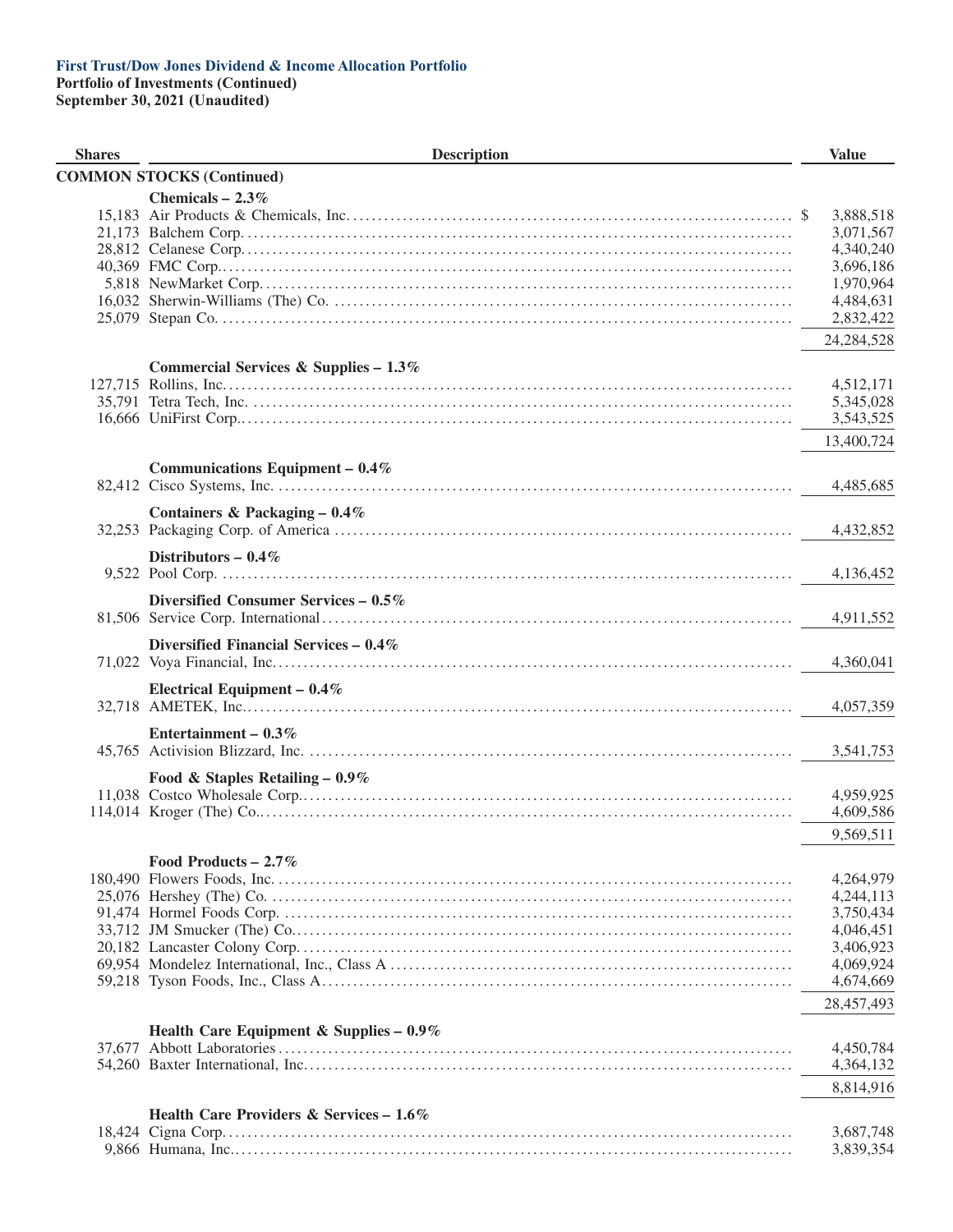**Portfolio of Investments (Continued)**

| <b>Shares</b> | <b>Description</b>                                      | <b>Value</b>           |
|---------------|---------------------------------------------------------|------------------------|
|               | <b>COMMON STOCKS (Continued)</b>                        |                        |
|               | <b>Health Care Providers &amp; Services (Continued)</b> |                        |
|               |                                                         | 4,809,325              |
|               |                                                         | 4,262,192              |
|               |                                                         | 16,598,619             |
|               |                                                         |                        |
|               | Household Durables $-0.5\%$                             |                        |
|               |                                                         | 4,694,426              |
|               | Household Products - $0.8\%$                            |                        |
|               |                                                         | 4,232,125              |
|               |                                                         | 4,525,466              |
|               |                                                         | 8,757,591              |
|               | Insurance $-7.0\%$                                      |                        |
|               |                                                         | 4,243,330              |
|               |                                                         | 4,262,975              |
|               |                                                         | 1,982,280              |
|               |                                                         | 4,277,996              |
|               |                                                         | 1,774,602              |
|               |                                                         | 4,556,851              |
|               |                                                         | 4,697,188              |
|               |                                                         | 4,082,649              |
|               |                                                         | 4,174,023              |
|               |                                                         | 4,951,501              |
|               |                                                         | 1,884,375              |
|               |                                                         | 3,351,668              |
|               |                                                         | 4,055,776              |
|               |                                                         | 4,381,988              |
|               |                                                         | 4,020,095<br>1,288,526 |
|               |                                                         | 4,056,716              |
|               |                                                         | 2,130,723              |
|               |                                                         | 4,435,044              |
|               |                                                         | 3,866,640              |
|               |                                                         | 72,474,946             |
|               |                                                         |                        |
|               | IT Services $-3.6\%$                                    |                        |
|               |                                                         | 4,739,935              |
|               |                                                         | 4,396,441<br>4,679,979 |
|               |                                                         | 2,190,883              |
|               |                                                         | 4,382,699              |
|               |                                                         | 4,130,963              |
|               |                                                         | 4,577,389              |
|               |                                                         | 4,161,193              |
|               |                                                         | 3,844,934              |
|               |                                                         | 37,104,416             |
|               |                                                         |                        |
|               | Leisure Products – $0.3\%$                              |                        |
|               |                                                         | 3,206,405              |
|               | Life Sciences Tools & Services – $0.9\%$                |                        |
|               |                                                         | 4,655,012              |
|               |                                                         | 4,946,575              |
|               |                                                         | 9,601,587              |
|               | Machinery $-3.8\%$                                      |                        |
|               |                                                         | 3,853,030              |
|               |                                                         |                        |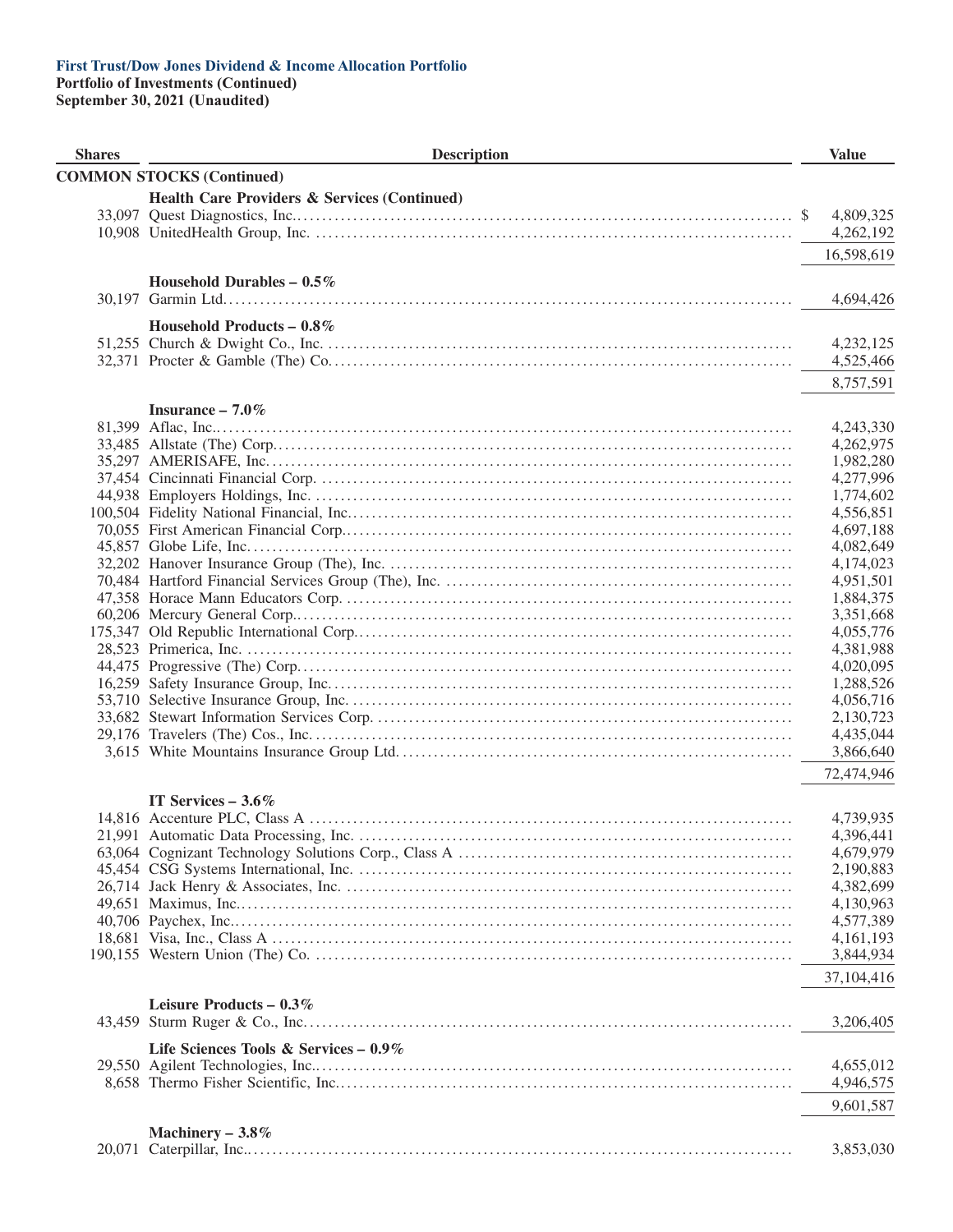**Portfolio of Investments (Continued)**

| <b>Shares</b> | <b>Description</b>                              | <b>Value</b>           |
|---------------|-------------------------------------------------|------------------------|
|               | <b>COMMON STOCKS (Continued)</b>                |                        |
|               | <b>Machinery (Continued)</b>                    |                        |
|               |                                                 | 4,022,993              |
|               |                                                 | 3,778,342              |
|               |                                                 | 4,037,269              |
|               |                                                 | 4,037,137              |
|               |                                                 | 4,270,934              |
|               |                                                 | 2,483,385              |
|               |                                                 | 4,084,973              |
|               |                                                 | 3,872,242              |
|               |                                                 | 4,420,935              |
|               |                                                 | 38,861,240             |
|               | Marine $-0.5\%$                                 |                        |
|               |                                                 | 5,088,927              |
|               | Metals & Mining $-0.8\%$                        |                        |
|               |                                                 | 3,742,193              |
|               |                                                 | 4,122,347              |
|               |                                                 | 7,864,540              |
|               |                                                 |                        |
|               | Multiline Retail $-0.8\%$                       |                        |
|               |                                                 | 4,282,046              |
|               |                                                 | 4,133,416              |
|               |                                                 | 8,415,462              |
|               | Pharmaceuticals $-1.3\%$                        |                        |
|               |                                                 | 4,281,850              |
|               |                                                 | 4,218,478              |
|               |                                                 | 4,550,253              |
|               |                                                 | 13,050,581             |
|               |                                                 |                        |
|               | Professional Services $-1.2\%$                  |                        |
|               |                                                 | 4,068,989              |
|               |                                                 | 4,621,951              |
|               |                                                 | 1,228,107<br>2,936,889 |
|               |                                                 |                        |
|               |                                                 | 12,855,936             |
|               | Road & Rail - $1.4\%$                           |                        |
|               |                                                 | 4,362,460              |
|               |                                                 | 1,199,861              |
|               |                                                 | 4,921,716              |
|               |                                                 | 3,892,759              |
|               |                                                 | 14,376,796             |
|               | Semiconductors & Semiconductor Equipment - 1.6% |                        |
|               |                                                 | 4,145,344              |
|               |                                                 | 4,717,269              |
|               |                                                 | 3,753,524              |
|               |                                                 | 4,365,858              |
|               |                                                 | 16,981,995             |
|               | Software $-1.8\%$                               |                        |
|               |                                                 | 3,910,544              |
|               |                                                 | 4,807,574              |
|               |                                                 | 4,545,396              |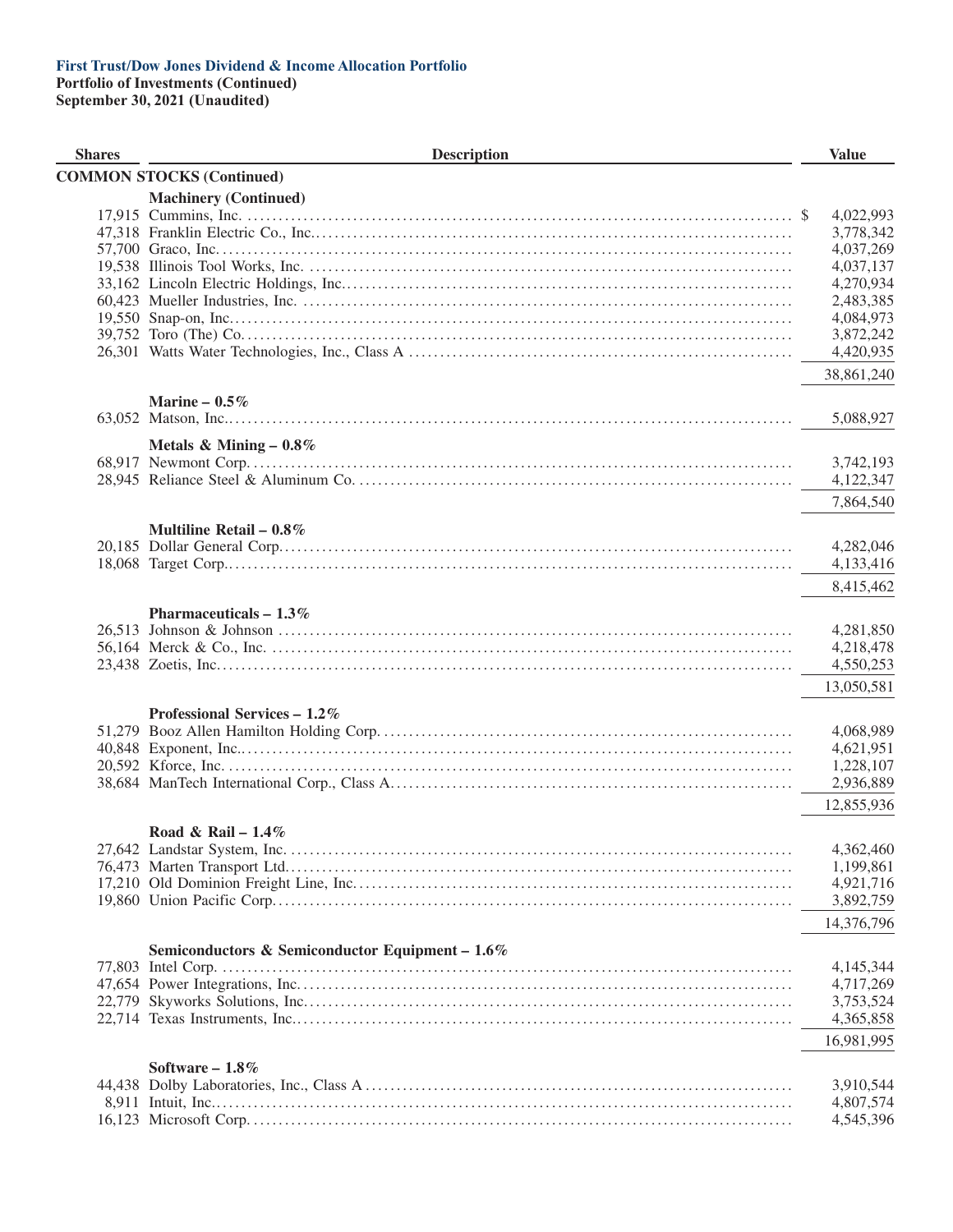## **Portfolio of Investments (Continued)**

**September 30, 2021 (Unaudited)**

| <b>Shares</b> | <b>Description</b>                               | <b>Value</b>                                                   |
|---------------|--------------------------------------------------|----------------------------------------------------------------|
|               | <b>COMMON STOCKS (Continued)</b>                 |                                                                |
|               | <b>Software (Continued)</b>                      | 4,889,213<br><sup>S</sup><br>18,152,727                        |
|               | Specialty Retail $-1.7\%$                        | 4,447,686<br>4,015,817<br>4,496,177<br>4,756,270<br>17,715,950 |
|               | Thrifts & Mortgage Finance – $0.1\%$             | 1,491,437                                                      |
|               | Trading Companies & Distributors - $1.4\%$       | 4,335,085<br>2,461,625<br>3,903,409<br>4,032,280               |
|               | (Cost \$482,218,634)                             | 14,732,399<br>577,726,857                                      |
|               | <b>REAL ESTATE INVESTMENT TRUSTS - 0.3%</b>      |                                                                |
|               | Diversified REITs $-0.3\%$<br>(Cost \$2,855,266) | 3,382,449                                                      |

| <b>Principal</b><br><b>Value</b> | <b>Description</b>                       | <b>Stated</b><br>Coupon | <b>Stated</b><br><b>Maturity</b> | <b>Value</b> |
|----------------------------------|------------------------------------------|-------------------------|----------------------------------|--------------|
|                                  | <b>CORPORATE BONDS AND NOTES - 36.9%</b> |                         |                                  |              |
|                                  | Aerospace & Defense – $1.5\%$            |                         |                                  |              |
| \$                               |                                          | 1.88%                   | 06/15/23                         | 761.977      |
|                                  |                                          | 1.95%                   | 02/01/24                         | 1,023,537    |
|                                  |                                          | 1.43%                   | 02/04/24                         | 1,001,655    |
|                                  |                                          | 2.75%                   | 02/01/26                         | 520,851      |
|                                  |                                          | 2.20%                   | 02/04/26                         | 1,008,912    |
|                                  |                                          | 2.70%                   | 02/01/27                         | 517,555      |
|                                  |                                          | 3.25%                   | 02/01/28                         | 528,326      |
|                                  |                                          | 3.20%                   | 03/01/29                         | 260,033      |
|                                  |                                          | 2.95%                   | 02/01/30                         | 509,588      |
|                                  |                                          | $3.63\%$                | 02/01/31                         | 535,377      |
|                                  |                                          | 5.71%                   | 05/01/40                         | 1,275,273    |
|                                  |                                          | $3.75\%$                | 02/01/50                         | 1,522,513    |
|                                  |                                          | 1.80%                   | 01/15/31                         | 481,402      |
|                                  |                                          | 2.93%                   | 01/15/25                         | 529,742      |
|                                  |                                          | 3.25%                   | 01/15/28                         | 540,921      |
|                                  |                                          | $4.03\%$                | 10/15/47                         | 877,268      |
|                                  |                                          | 5.25%                   | 05/01/50                         | 350,248      |
|                                  |                                          | $4.63\%$                | 11/16/48                         | 1,267,392    |
|                                  |                                          | 3.13%                   | 07/01/50                         | 252,351      |
|                                  |                                          | 2.82%                   | 09/01/51                         | 952,762      |
|                                  |                                          | 2.45%                   | 03/15/31                         | 501,086      |
|                                  |                                          |                         |                                  | 15.010.700   |

15,218,769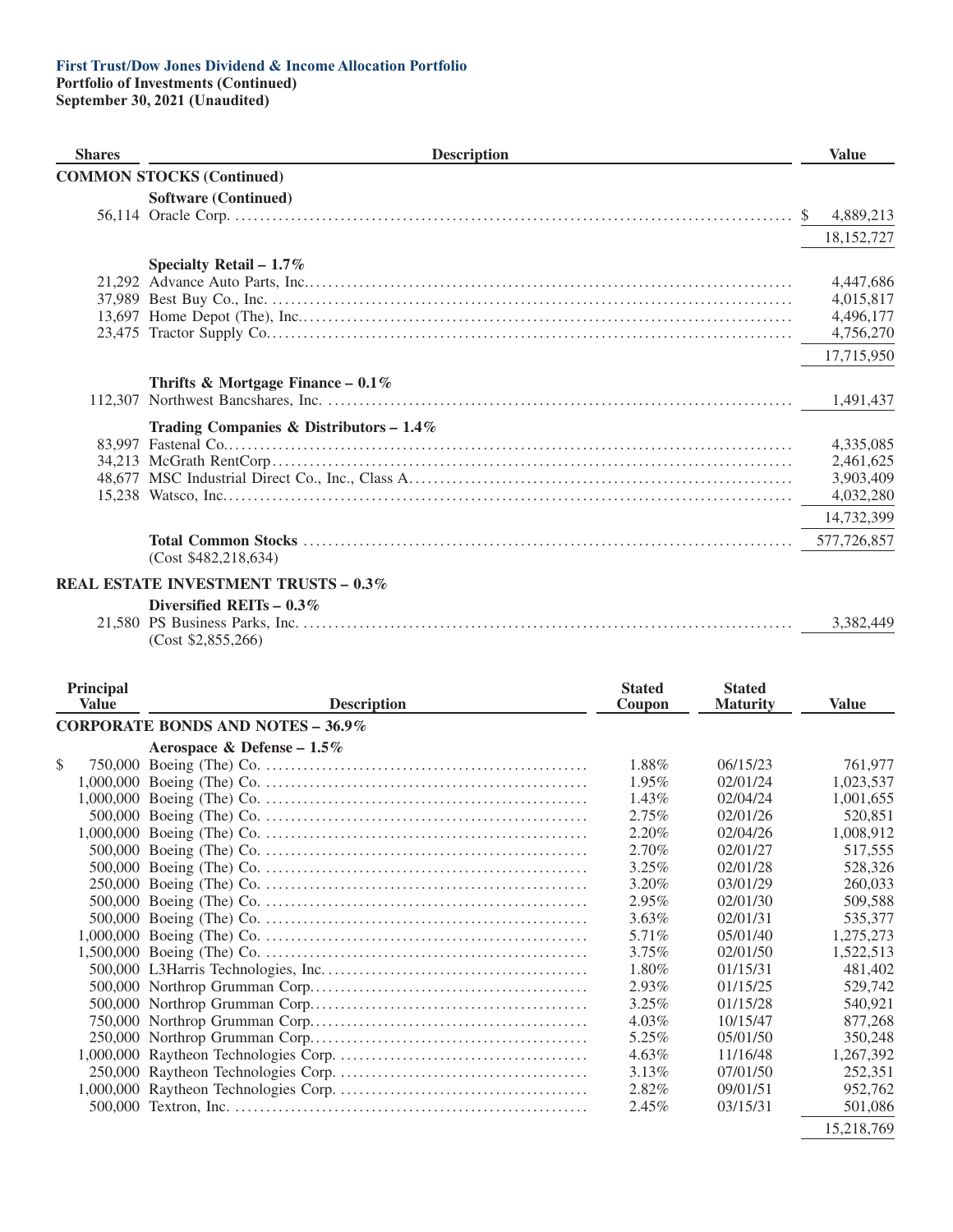**Portfolio of Investments (Continued)**

| Principal<br><b>Value</b> | <b>Description</b>                           | <b>Stated</b><br>Coupon | <b>Stated</b><br><b>Maturity</b> |               | <b>Value</b>           |
|---------------------------|----------------------------------------------|-------------------------|----------------------------------|---------------|------------------------|
|                           | <b>CORPORATE BONDS AND NOTES (Continued)</b> |                         |                                  |               |                        |
|                           | Air Freight & Logistics $-0.4\%$             |                         |                                  |               |                        |
| \$                        |                                              | 2.40%                   | 05/15/31                         | $\mathcal{S}$ | 1,008,239              |
|                           |                                              | 3.25%                   | 05/15/41                         |               | 1,527,028              |
|                           |                                              | 4.55%                   | 04/01/46                         |               | 1,772,643              |
|                           |                                              |                         |                                  |               |                        |
|                           |                                              |                         |                                  |               | 4,307,910              |
|                           | Airlines – $0.1\%$                           |                         |                                  |               |                        |
|                           |                                              | 5.25%                   | 05/04/25                         |               | 282,276                |
|                           |                                              | 5.13%                   | 06/15/27                         |               | 292,410                |
|                           |                                              |                         |                                  |               | 574,686                |
|                           | Automobiles – $0.9\%$                        |                         |                                  |               |                        |
|                           |                                              | $0.80\%$                | 01/08/24                         |               | 1,025,846              |
|                           |                                              | 1.30%                   | 01/08/26                         |               | 492,146                |
|                           |                                              | 1.65%                   | 09/17/26                         |               | 247,763                |
|                           |                                              | 1.80%                   | 01/10/28                         |               | 489,321                |
|                           |                                              | 2.10%                   | 09/15/28                         |               | 246,212                |
|                           |                                              | 1.13%                   | 09/16/24                         |               | 1,497,453              |
|                           |                                              | 2.00%                   | 03/09/26                         |               | 1,002,630              |
|                           |                                              | 1.85%                   | 09/16/26                         |               | 1,484,631              |
|                           |                                              | 2.75%                   | 03/09/28                         |               | 1,011,338              |
|                           |                                              | 2.45%                   | 09/15/28                         |               | 1,483,284              |
|                           |                                              |                         |                                  |               |                        |
|                           |                                              |                         |                                  |               | 8,980,624              |
|                           | Banks - $7.5\%$                              |                         |                                  |               |                        |
|                           |                                              | 3.86%                   | 07/23/24                         |               | 529,255                |
|                           |                                              | 3.46%                   | 03/15/25                         |               | 532,005                |
|                           |                                              | 0.98%                   | 04/22/25                         |               | 2,011,041              |
|                           |                                              | 3.09%                   | 10/01/25                         |               | 531,588                |
|                           |                                              | 2.46%                   | 10/22/25                         |               | 522,656                |
|                           |                                              | 2.02%                   | 02/13/26                         |               | 769,110                |
|                           |                                              | 4.45%                   | 03/03/26                         |               | 448,003                |
|                           |                                              | 3.50%                   | 04/19/26                         |               | 1,038,239              |
|                           |                                              | 1.20%                   | 10/24/26                         |               | 992,484                |
|                           |                                              | 3.56%                   | 04/23/27                         |               | 544,095                |
|                           |                                              | 1.73%                   | 07/22/27                         |               | 2,009,290              |
|                           |                                              | 3.82%                   | 01/20/28                         |               | 551,418                |
|                           |                                              | 3.71%                   | 04/24/28                         |               | 549,561                |
|                           |                                              | 3.59%                   | 07/21/28                         |               | 548,220                |
|                           |                                              | $3.42\%$                | 12/20/28                         |               | 1,182,593              |
|                           |                                              | 2.09%                   | 06/14/29                         |               | 997,535                |
|                           |                                              | 4.27%                   | 07/23/29                         |               | 567,316                |
|                           |                                              | 3.97%                   | 02/07/30                         |               | 559,725                |
|                           |                                              | 3.19%                   | 07/23/30                         |               | 531,758                |
|                           |                                              | 2.88%                   | 10/22/30                         |               | 521,744                |
|                           |                                              | 1.90%                   | 07/23/31                         |               | 481,919                |
|                           |                                              | 1.92%                   | 10/24/31                         |               | 961,636                |
|                           |                                              | 2.69%                   |                                  |               |                        |
|                           |                                              | 2.48%                   | 04/22/32<br>09/21/36             |               | 1,020,393<br>1,469,233 |
|                           |                                              | 4.08%                   | 04/23/40                         |               |                        |
|                           |                                              |                         |                                  |               | 575,053                |
|                           |                                              | 2.68%                   | 06/19/41                         |               | 964,279                |
|                           |                                              | 3.31%                   | 04/22/42                         |               | 2,102,184              |
|                           |                                              | 3.95%                   | 01/23/49                         |               | 577,382                |
|                           |                                              | 4.33%                   | 03/15/50                         |               | 612,334                |
|                           |                                              | 2.83%                   | 10/24/51                         |               | 477,495                |
|                           |                                              | 2.97%                   | 07/21/52                         |               | 732,294                |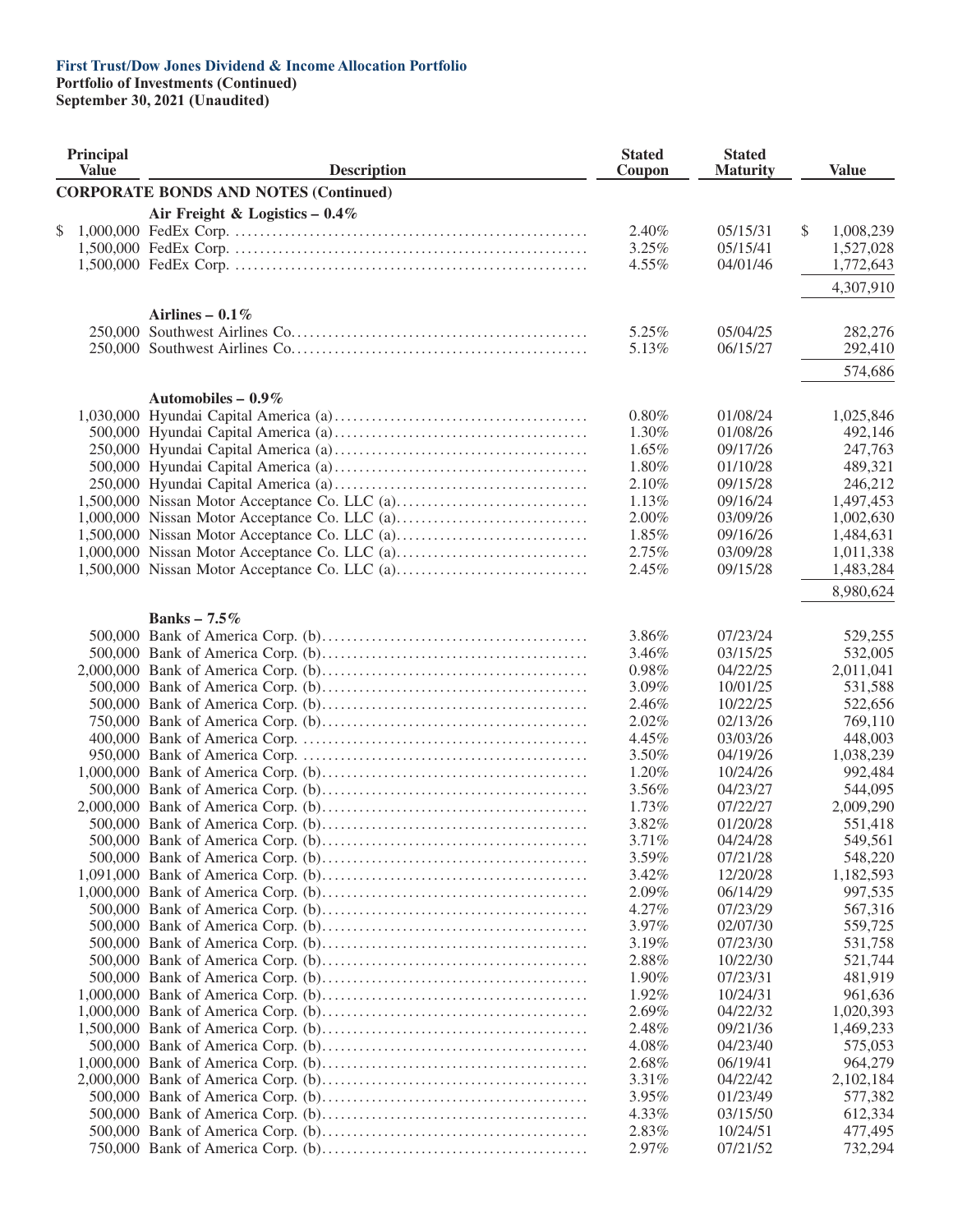**Portfolio of Investments (Continued)**

| <b>Principal</b><br><b>Value</b> | <b>Description</b>                                                   | <b>Stated</b><br>Coupon | <b>Stated</b><br><b>Maturity</b> | <b>Value</b>    |
|----------------------------------|----------------------------------------------------------------------|-------------------------|----------------------------------|-----------------|
|                                  | <b>CORPORATE BONDS AND NOTES (Continued)</b>                         |                         |                                  |                 |
|                                  | <b>Banks (Continued)</b>                                             |                         |                                  |                 |
| \$                               |                                                                      | $0.78\%$                | 10/30/24                         | \$<br>5,019,699 |
|                                  |                                                                      | $3.35\%$                | 04/24/25                         | 531,176         |
|                                  |                                                                      | 0.98%                   | 05/01/25                         | 2,006,686       |
|                                  |                                                                      | $4.60\%$                | 03/09/26                         | 508,348         |
|                                  |                                                                      | 3.11%                   | 04/08/26                         | 530,874         |
|                                  |                                                                      | 1.12%                   | 01/28/27                         | 2,958,007       |
|                                  |                                                                      | 1.46%                   | 06/09/27                         | 2,986,648       |
|                                  |                                                                      | 4.45%                   | 09/29/27                         | 398,202         |
|                                  |                                                                      | 3.89%                   | 01/10/28                         | 553,321         |
|                                  |                                                                      | 3.67%                   | 07/24/28                         | 1,099,337       |
|                                  |                                                                      | 4.13%                   | 07/25/28                         | 558,433         |
|                                  |                                                                      | 3.52%                   | 10/27/28                         | 544,736         |
|                                  |                                                                      | 3.98%                   | 03/20/30                         | 561,307         |
|                                  |                                                                      | 2.98%                   | 11/05/30                         | 1,050,898       |
|                                  |                                                                      | 2.67%                   | 01/29/31                         | 511,799         |
|                                  |                                                                      | 2.56%                   | 05/01/32                         | 2,022,097       |
|                                  |                                                                      | 3.88%                   | 01/24/39                         | 570,958         |
|                                  |                                                                      | 4.75%                   | 05/18/46                         | 943,351         |
|                                  |                                                                      | 4.28%                   | 04/24/48                         | 611,870         |
|                                  |                                                                      | 4.65%                   | 07/23/48                         | 646,899         |
|                                  |                                                                      | $0.56\%$                | 02/16/25                         | 995,961         |
|                                  |                                                                      | 0.82%                   | 06/01/25                         | 1,999,861       |
|                                  |                                                                      | $0.97\%$                | 06/23/25                         | 3,505,132       |
|                                  |                                                                      | 2.30%                   | 10/15/25                         | 518,680         |
|                                  |                                                                      | 3.30%                   | 04/01/26                         | 921,658         |
|                                  |                                                                      | $1.05\%$                | 11/19/26                         | 492,418         |
|                                  |                                                                      | $1.04\%$                | 02/04/27                         | 490,413         |
|                                  |                                                                      | 1.58%                   | 04/22/27                         | 501,089         |
|                                  |                                                                      | 1.47%                   | 09/22/27                         | 993,542         |
|                                  |                                                                      | 3.78%                   | 02/01/28                         | 551,023         |
|                                  |                                                                      | 3.54%                   | 05/01/28                         | 546,941         |
|                                  |                                                                      | 3.51%                   | 01/23/29                         | 544,582         |
|                                  |                                                                      | 2.07%                   | 06/01/29                         | 1,001,975       |
|                                  |                                                                      | 4.20%                   | 07/23/29                         | 568,639         |
|                                  |                                                                      | 3.70%                   | 05/06/30                         | 551,890         |
|                                  |                                                                      | 2.96%                   | 05/13/31                         | 519,607         |
|                                  |                                                                      | 1.76%                   | 11/19/31                         | 477,210         |
|                                  |                                                                      | 1.95%                   | 02/04/32                         | 482,137         |
|                                  |                                                                      | 2.58%                   | 04/22/32                         | 1,013,731       |
|                                  |                                                                      | 2.53%                   | 11/19/41                         | 947,453         |
|                                  |                                                                      | $3.16\%$                | 04/22/42                         | 2,074,078       |
|                                  |                                                                      | 4.26%                   | 02/22/48                         | 603,031         |
|                                  |                                                                      | 3.96%                   | 11/15/48                         | 868,406         |
|                                  |                                                                      | 3.90%                   | 01/23/49                         | 573,339         |
|                                  |                                                                      |                         | 04/22/52                         |                 |
|                                  |                                                                      | 3.33%                   |                                  | 2,095,848       |
|                                  |                                                                      | 2.41%                   | 10/30/25                         | 520,748         |
|                                  |                                                                      | 2.16%                   | 02/11/26                         | 515,782         |
|                                  |                                                                      | 3.00%                   | 04/22/26                         | 590,144         |
|                                  |                                                                      | 3.58%                   | 05/22/28                         | 547,503         |
|                                  |                                                                      | 2.88%                   | 10/30/30                         | 521,022         |
|                                  |                                                                      | 4.75%                   | 12/07/46                         | 939,050         |
|                                  |                                                                      |                         |                                  | 77,999,377      |
|                                  | Beverages $-0.6\%$                                                   |                         |                                  |                 |
|                                  | 875,000 Anheuser-Busch Cos., LLC/Anheuser-Busch InBev Worldwide, Inc | 4.70%                   | 02/01/36                         | 1,056,648       |
|                                  |                                                                      |                         |                                  |                 |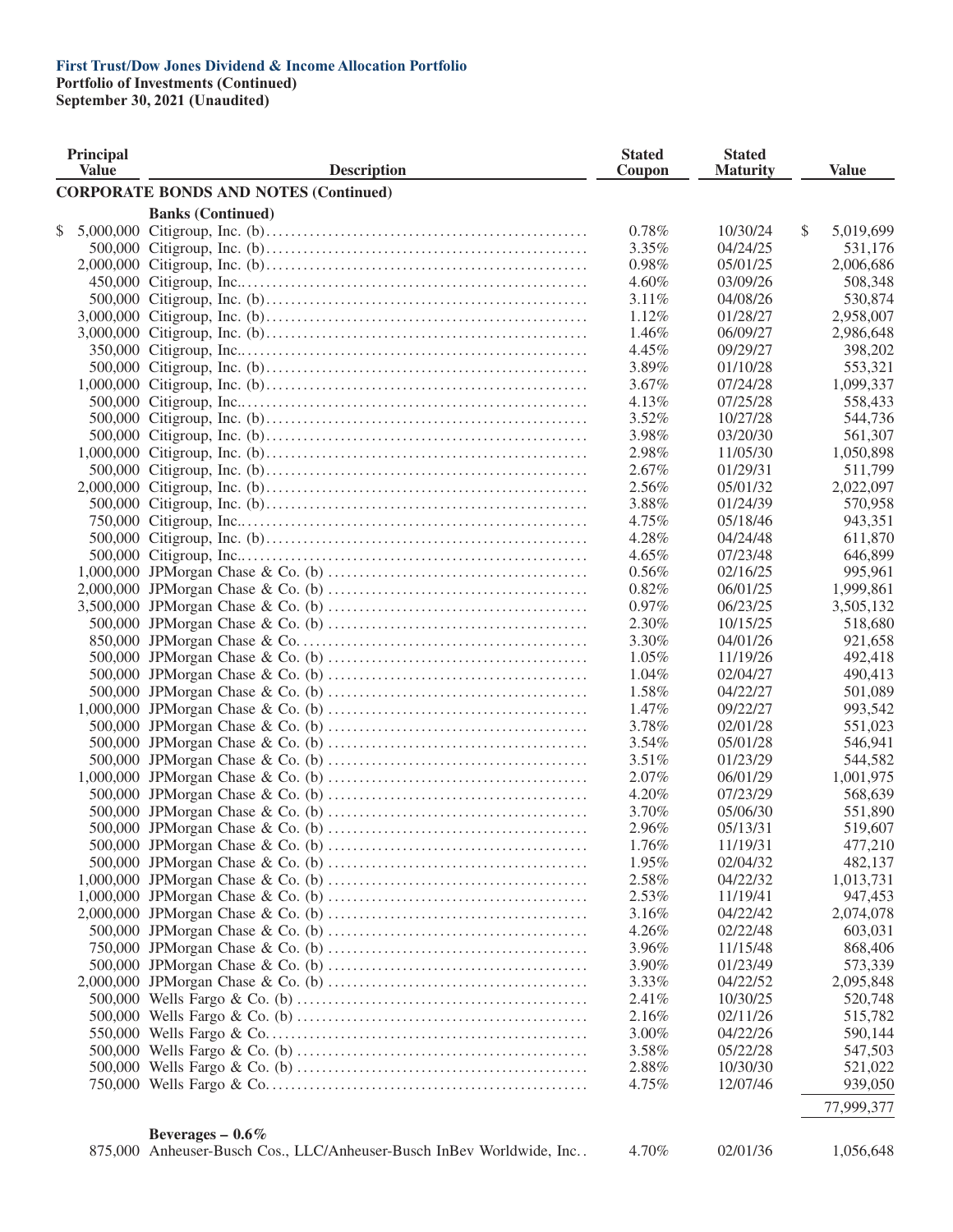**Portfolio of Investments (Continued)**

| Principal<br><b>Value</b> | <b>Description</b>                                                     | <b>Stated</b><br>Coupon | <b>Stated</b><br><b>Maturity</b> | <b>Value</b>    |
|---------------------------|------------------------------------------------------------------------|-------------------------|----------------------------------|-----------------|
|                           | <b>CORPORATE BONDS AND NOTES (Continued)</b>                           |                         |                                  |                 |
|                           | <b>Beverages (Continued)</b>                                           |                         |                                  |                 |
| \$                        | 1,100,000 Anheuser-Busch Cos., LLC/Anheuser-Busch InBev Worldwide, Inc | 4.90%                   | 02/01/46                         | \$<br>1,366,953 |
|                           |                                                                        | 4.75%                   | 01/23/29                         | 294,087         |
|                           |                                                                        | 4.90%                   | 01/23/31                         | 303,418         |
|                           |                                                                        | 4.38%                   | 04/15/38                         | 874,722         |
|                           |                                                                        | 4.35%                   | 06/01/40                         | 290,998         |
|                           |                                                                        | 4.60%                   | 04/15/48                         | 298,892         |
|                           |                                                                        | 5.55%                   | 01/23/49                         | 337,847         |
|                           |                                                                        | 4.50%                   | 06/01/50                         | 298,131         |
|                           |                                                                        | 4.75%                   | 04/15/58                         | 925,365         |
|                           |                                                                        | 5.80%                   | 01/23/59                         | 355,962         |
|                           |                                                                        | 2.25%                   | 08/01/31                         | 245,891         |
|                           |                                                                        |                         |                                  |                 |
|                           |                                                                        |                         |                                  | 6,648,914       |
|                           | Biotechnology - $1.1\%$                                                |                         |                                  |                 |
|                           |                                                                        | 2.60%                   | 11/21/24                         | 1,051,406       |
|                           |                                                                        | 2.95%                   | 11/21/26                         | 1,071,496       |
|                           |                                                                        | 4.25%                   | 11/14/28                         | 287,935         |
|                           |                                                                        | 4.05%                   | 11/21/39                         | 1,402,321       |
|                           |                                                                        | 4.40%                   | 11/06/42                         | 328,258         |
|                           |                                                                        | 4.70%                   | 05/14/45                         | 369,818         |
|                           |                                                                        | 4.88%                   | 11/14/48                         | 320,447         |
|                           |                                                                        | 4.25%                   | 11/21/49                         | 1,187,755       |
|                           |                                                                        | 1.90%                   | 02/21/25                         | 514,533         |
|                           |                                                                        | 2.20%                   | 02/21/27                         | 776,002         |
|                           |                                                                        | 2.45%                   | 02/21/30                         | 510,507         |
|                           |                                                                        | 2.00%                   | 01/15/32                         | 959,155         |
|                           |                                                                        | 3.15%                   | 02/21/40                         | 756,231         |
|                           |                                                                        | 2.80%                   | 08/15/41                         | 953,126         |
|                           |                                                                        | 3.38%                   | 02/21/50                         | 769,288         |
|                           |                                                                        | 1.20%                   | 10/01/27                         | 488,782         |
|                           |                                                                        |                         |                                  |                 |
|                           |                                                                        |                         |                                  | 11,747,060      |
|                           | Building Products – $0.2\%$                                            |                         |                                  |                 |
|                           |                                                                        | 1.50%                   | 02/15/28                         | 972,896         |
|                           |                                                                        | 2.00%                   | 02/15/31                         | 967,268         |
|                           |                                                                        | 3.13%                   | 02/15/51                         | 490,309         |
|                           |                                                                        |                         |                                  |                 |
|                           |                                                                        |                         |                                  | 2,430,473       |
|                           | Capital Markets $-3.5\%$                                               |                         |                                  |                 |
|                           |                                                                        | 3.63%                   | 02/20/24                         | 532,860         |
|                           |                                                                        | 4.00%                   | 03/03/24                         | 646,475         |
|                           |                                                                        | 0.66%                   | 09/10/24                         | 2,000,528       |
|                           |                                                                        | 3.50%                   | 04/01/25                         | 537,549         |
|                           |                                                                        | 3.27%                   | 09/29/25                         | 534,017         |
|                           |                                                                        | 4.25%                   | 10/21/25                         | 664,606         |
|                           |                                                                        | 0.86%                   | 02/12/26                         | 495,196         |
|                           |                                                                        | 3.75%                   | 02/25/26                         | 603,590         |
|                           |                                                                        | 3.50%                   | 11/16/26                         | 540,352         |
|                           |                                                                        | 1.09%                   | 12/09/26                         | 492,708         |
|                           |                                                                        | 3.85%                   | 01/26/27                         | 824,187         |
|                           |                                                                        | 1.43%                   | 03/09/27                         | 997,448         |
|                           |                                                                        |                         |                                  |                 |
|                           |                                                                        | 1.54%                   | 09/10/27                         | 997,251         |
|                           |                                                                        | 3.81%                   | 04/23/29                         | 553,281         |
|                           |                                                                        | 4.22%                   | 05/01/29                         | 565,848         |
|                           |                                                                        | 2.60%                   | 02/07/30                         | 513,223         |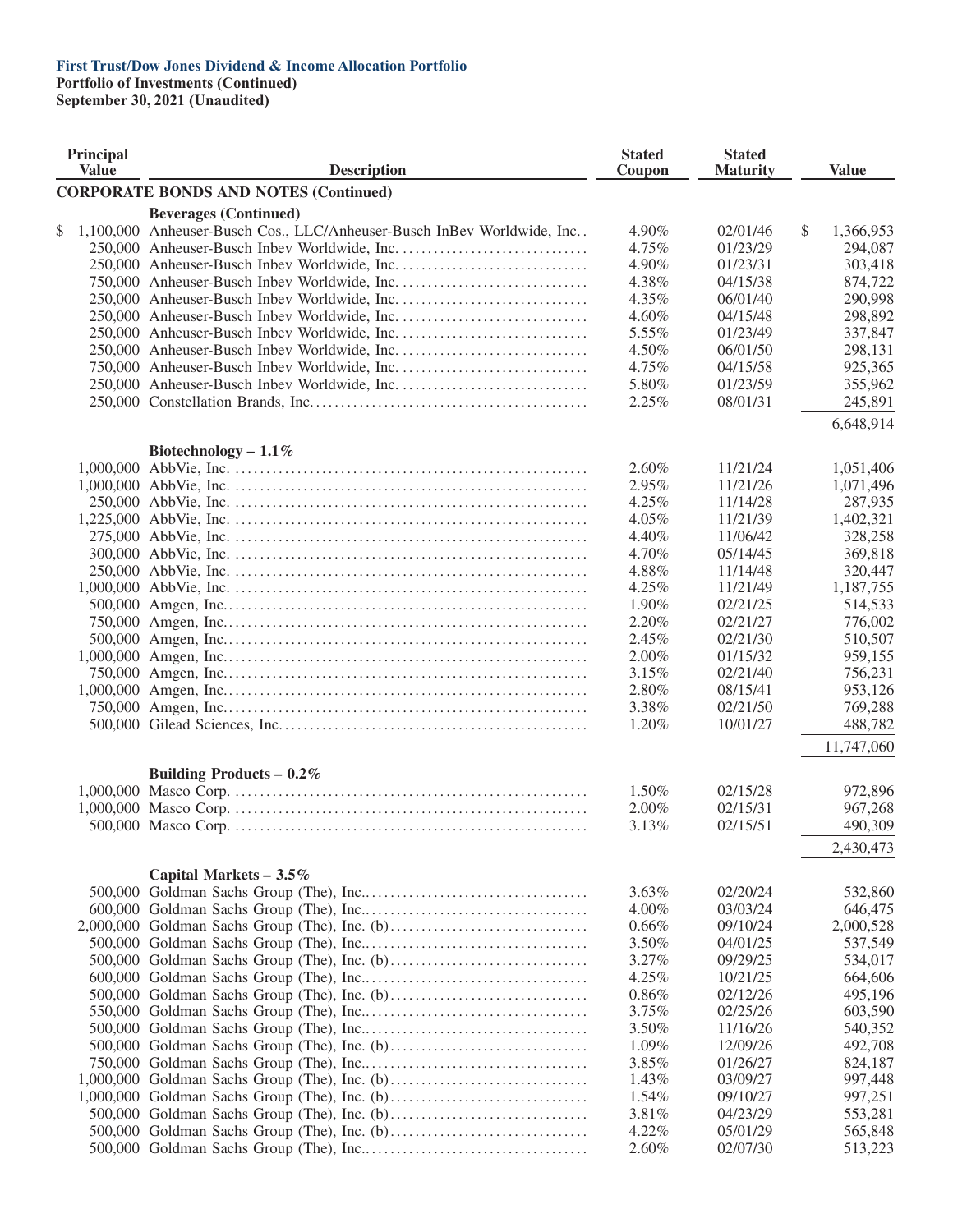**Portfolio of Investments (Continued)**

| Principal<br><b>Value</b> | <b>Description</b>                                                                                           | <b>Stated</b><br>Coupon | <b>Stated</b><br><b>Maturity</b> | <b>Value</b>       |
|---------------------------|--------------------------------------------------------------------------------------------------------------|-------------------------|----------------------------------|--------------------|
|                           | <b>CORPORATE BONDS AND NOTES (Continued)</b>                                                                 |                         |                                  |                    |
|                           | <b>Capital Markets (Continued)</b>                                                                           |                         |                                  |                    |
| \$                        |                                                                                                              | 1.99%                   | 01/27/32                         | \$<br>962,819      |
|                           |                                                                                                              | 2.62%                   | 04/22/32                         | 1,010,871          |
|                           |                                                                                                              | 2.38%                   | 07/21/32                         | 990,443            |
|                           |                                                                                                              | 4.02%                   | 10/31/38                         | 575,746            |
|                           |                                                                                                              | 4.41%                   | 04/23/39                         | 600,449            |
|                           |                                                                                                              | 3.21%                   | 04/22/42                         | 1,032,813          |
|                           |                                                                                                              | 2.91%                   | 07/21/42                         | 985,541            |
|                           |                                                                                                              | 3.88%                   | 04/29/24                         | 485,499            |
|                           |                                                                                                              | 0.79%                   | 05/30/25                         | 2,991,391          |
|                           |                                                                                                              | 0.86%                   | 10/21/25                         | 998,145            |
|                           |                                                                                                              | 3.88%                   | 01/27/26                         | 885,681            |
|                           |                                                                                                              | 2.19%                   | 04/28/26                         | 516,520            |
|                           |                                                                                                              | 1.59%                   | 05/04/27                         | 1,002,791          |
|                           |                                                                                                              | 1.51%                   | 07/20/27                         | 995,253            |
|                           |                                                                                                              | 3.59%                   | 07/22/28                         | 548,463            |
|                           |                                                                                                              | $3.77\%$                | 01/24/29                         | 553,199            |
|                           |                                                                                                              | 4.43%                   | 01/23/30                         | 577,176            |
|                           |                                                                                                              | 2.70%                   | 01/22/31                         | 515,789            |
|                           |                                                                                                              | 1.79%                   | 02/13/32                         | 952,010            |
|                           |                                                                                                              | 1.93%                   | 04/28/32                         | 958,648            |
|                           |                                                                                                              | 2.24%                   | 07/21/32                         | 2,460,354          |
|                           |                                                                                                              | 2.48%                   | 09/16/36                         | 978,493            |
|                           |                                                                                                              | 3.97%                   | 07/22/38                         | 573,194            |
|                           |                                                                                                              | 4.46%                   | 04/22/39                         | 604,207            |
|                           |                                                                                                              | 3.22%                   | 04/22/42                         |                    |
|                           |                                                                                                              | 2.80%                   | 01/25/52                         | 1,044,920          |
|                           |                                                                                                              |                         |                                  | 961,950            |
|                           |                                                                                                              |                         |                                  | 36, 261, 484       |
|                           | Chemicals $-0.6\%$                                                                                           |                         |                                  |                    |
|                           |                                                                                                              | 3.63%                   | 05/15/26                         | 548,081            |
|                           |                                                                                                              | 2.10%                   | 11/15/30                         | 247,644            |
|                           |                                                                                                              | 4.80%                   | 05/15/49                         | 315,729            |
|                           |                                                                                                              | 3.60%                   | 11/15/50                         | 265,112            |
|                           | 500,000 International Flavors & Fragrances, Inc. (a)                                                         | 1.23%                   | 10/01/25                         | 495,886            |
|                           |                                                                                                              | 1.83%                   | 10/15/27                         |                    |
|                           | 500,000 International Flavors & Fragrances, Inc. (a)                                                         | 2.30%                   | 11/01/30                         | 500,776<br>495,348 |
|                           | 500,000 International Flavors & Fragrances, Inc. (a)<br>500,000 International Flavors & Fragrances, Inc. (a) | 3.27%                   | 11/15/40                         | 516,334            |
|                           |                                                                                                              |                         |                                  |                    |
|                           | 500,000 International Flavors & Fragrances, Inc. (a)                                                         | 3.47%<br>3.38%          | 12/01/50                         | 524,398<br>518,884 |
|                           |                                                                                                              |                         | 10/01/40                         |                    |
|                           |                                                                                                              | 3.63%                   | 04/01/51                         | 525,346            |
|                           |                                                                                                              | 3.80%                   | 10/01/60                         | 781,587            |
|                           |                                                                                                              |                         |                                  | 5,735,125          |
|                           | Consumer Finance - $1.1\%$                                                                                   |                         |                                  |                    |
|                           |                                                                                                              | 2.36%                   | 07/29/32                         | 244,684            |
|                           |                                                                                                              |                         |                                  |                    |
|                           |                                                                                                              | 3.45%                   | 05/15/25                         | 269,782<br>280,812 |
|                           |                                                                                                              | 4.05%                   | 05/15/27                         |                    |
|                           |                                                                                                              | 4.40%                   | 05/15/30                         | 290,282            |
|                           |                                                                                                              | 4.55%                   | 05/15/32                         | 296,168            |
|                           |                                                                                                              | 3.70%                   | 05/09/23                         | 1,304,449          |
|                           |                                                                                                              | 1.70%                   | 08/18/23                         | 589,071            |
|                           |                                                                                                              | $1.05\%$                | 03/08/24                         | 2,511,169          |
|                           |                                                                                                              | 2.90%                   | 02/26/25                         | 1,049,216          |
|                           |                                                                                                              | 2.75%                   | 06/20/25                         | 261,390            |
|                           |                                                                                                              | 1.25%                   | 01/08/26                         | 493,769            |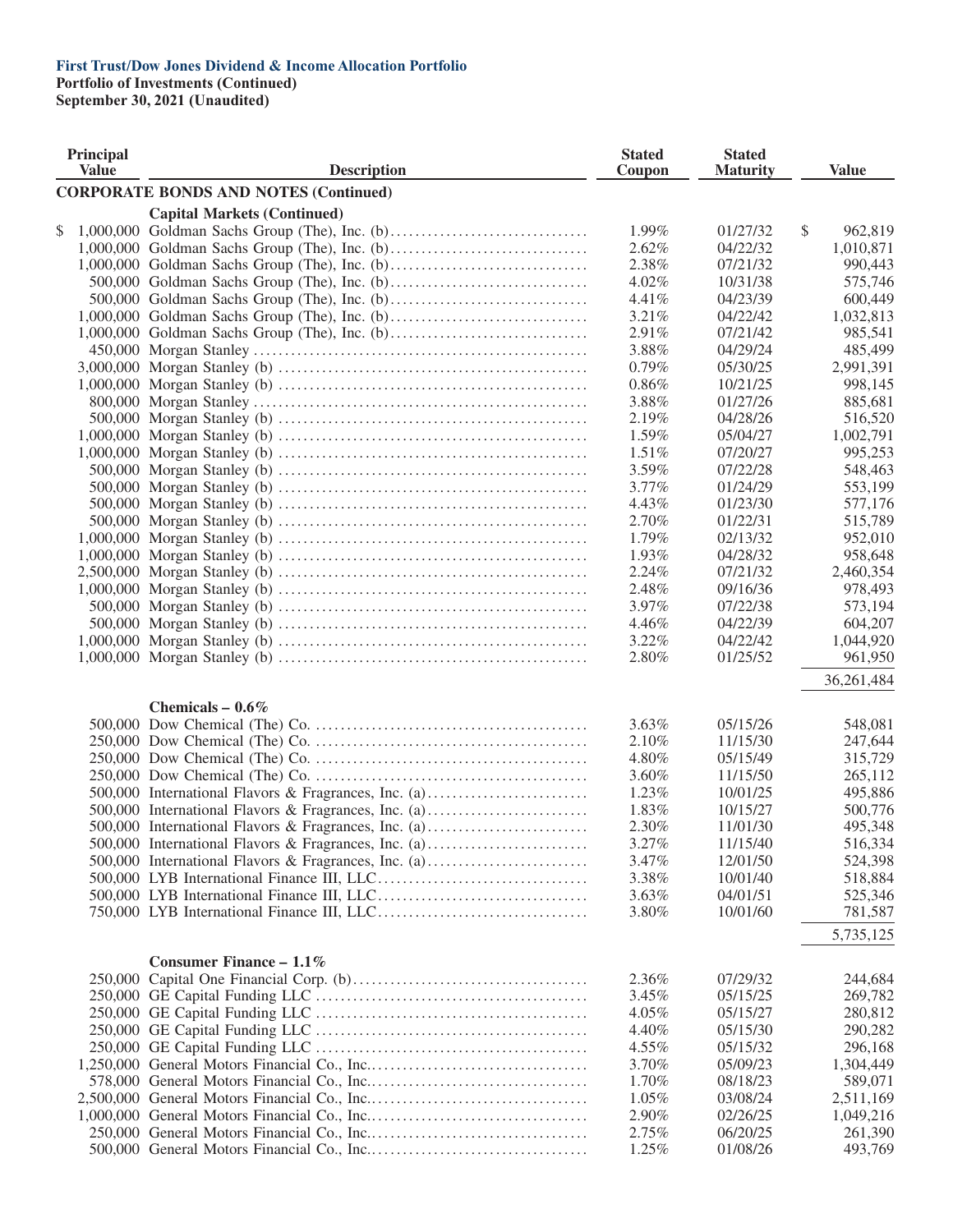**Portfolio of Investments (Continued)**

| Principal<br><b>Value</b> | <b>Description</b>                              | <b>Stated</b><br>Coupon | <b>Stated</b><br><b>Maturity</b> | <b>Value</b>         |
|---------------------------|-------------------------------------------------|-------------------------|----------------------------------|----------------------|
|                           | <b>CORPORATE BONDS AND NOTES (Continued)</b>    |                         |                                  |                      |
|                           | <b>Consumer Finance (Continued)</b>             |                         |                                  |                      |
| \$                        |                                                 | 1.50%                   | 06/10/26                         | \$<br>994,284        |
|                           |                                                 | 4.35%                   | 01/17/27                         | 280,316              |
|                           |                                                 | 2.70%                   | 08/20/27                         | 259,515              |
|                           |                                                 | 2.40%                   | 04/10/28                         | 1,514,472            |
|                           |                                                 | 3.60%                   | 06/21/30                         | 536,154              |
|                           |                                                 | 2.35%                   | 01/08/31                         | 488,541              |
|                           |                                                 |                         |                                  | 11,664,074           |
|                           |                                                 |                         |                                  |                      |
|                           | Diversified Telecommunication Services $-2.1\%$ |                         |                                  |                      |
|                           |                                                 | 1.70%                   | 03/25/26                         | 3,042,958            |
|                           |                                                 | 2.30%                   | 06/01/27                         | 517,619              |
|                           |                                                 | $1.65\%$                | 02/01/28                         | 495,919              |
|                           |                                                 | 4.30%<br>2.75%          | 02/15/30<br>06/01/31             | 529,937              |
|                           |                                                 |                         | 02/01/32                         | 512,645              |
|                           |                                                 | 2.25%<br>2.55%          | 12/01/33                         | 486,619<br>1,368,761 |
|                           |                                                 | 3.10%                   | 02/01/43                         | 958,316              |
|                           |                                                 | 3.30%                   | 02/01/52                         | 483,994              |
|                           |                                                 | 3.50%                   | 09/15/53                         | 1,169,579            |
|                           |                                                 | 3.55%                   | 09/15/55                         | 496,554              |
|                           |                                                 | 3.65%                   | 09/15/59                         | 1,032,931            |
|                           |                                                 | 3.50%                   | 02/01/61                         | 478,206              |
|                           |                                                 | 3.40%                   | 03/01/27                         | 527,300              |
|                           |                                                 | 3.88%                   | 11/15/29                         | 267,637              |
|                           |                                                 | 1.45%                   | 03/20/26                         | 1,009,664            |
|                           |                                                 | 2.10%                   | 03/22/28                         | 507,517              |
|                           |                                                 | 4.02%                   | 12/03/29                         | 1,266,903            |
|                           |                                                 | 1.75%                   | 01/20/31                         | 475,042              |
|                           |                                                 | 2.55%                   | 03/21/31                         | 506,403              |
|                           |                                                 | 2.36%                   | 03/15/32                         | 1,980,517            |
|                           |                                                 | 2.65%                   | 11/20/40                         | 469,413              |
|                           |                                                 | 3.40%                   | 03/22/41                         | 521,569              |
|                           |                                                 | 4.86%                   | 08/21/46                         | 954,277              |
|                           |                                                 | 2.88%                   | 11/20/50                         | 465,789              |
|                           |                                                 | $3.55\%$                | 03/22/51                         | 1,050,183            |
|                           |                                                 |                         |                                  | 21,576,252           |
|                           |                                                 |                         |                                  |                      |
|                           | Electric Utilities $-3.1\%$                     |                         |                                  |                      |
|                           |                                                 | 3.45%                   | 05/15/51                         | 1,041,050            |
|                           |                                                 | 4.00%                   | 12/01/46                         | 292,825              |
|                           |                                                 | 4.25%                   | 09/15/48                         | 608,512              |
|                           |                                                 | 2.75%                   | 08/15/51                         | 1,912,916            |
|                           |                                                 | 3.45%                   | 10/01/49                         | 539,831              |
|                           |                                                 | 3.13%                   | 07/15/51                         | 1,025,050            |
|                           |                                                 | 1.00%                   | 11/01/25                         | 989,533              |
|                           |                                                 | 2.70%                   | 04/01/31                         | 1,025,688            |
|                           |                                                 | 2.30%                   | 03/15/31                         | 1,013,782            |
|                           |                                                 | 2.25%                   | 06/15/31                         | 1,004,108            |
|                           |                                                 | 3.50%                   | 08/15/46                         | 271,375              |
|                           |                                                 | 3.20%                   | 09/15/49                         | 260,169              |
|                           |                                                 | 2.90%                   | 06/15/50                         | 246,070              |
|                           |                                                 | 4.00%<br>$2.55\%$       | 03/01/49<br>06/15/31             | 593,671<br>759,630   |
|                           |                                                 | 3.30%                   | 06/15/41                         | 2,537,433            |
|                           |                                                 | 3.50%                   | 06/15/51                         |                      |
|                           |                                                 |                         |                                  | 2,057,678            |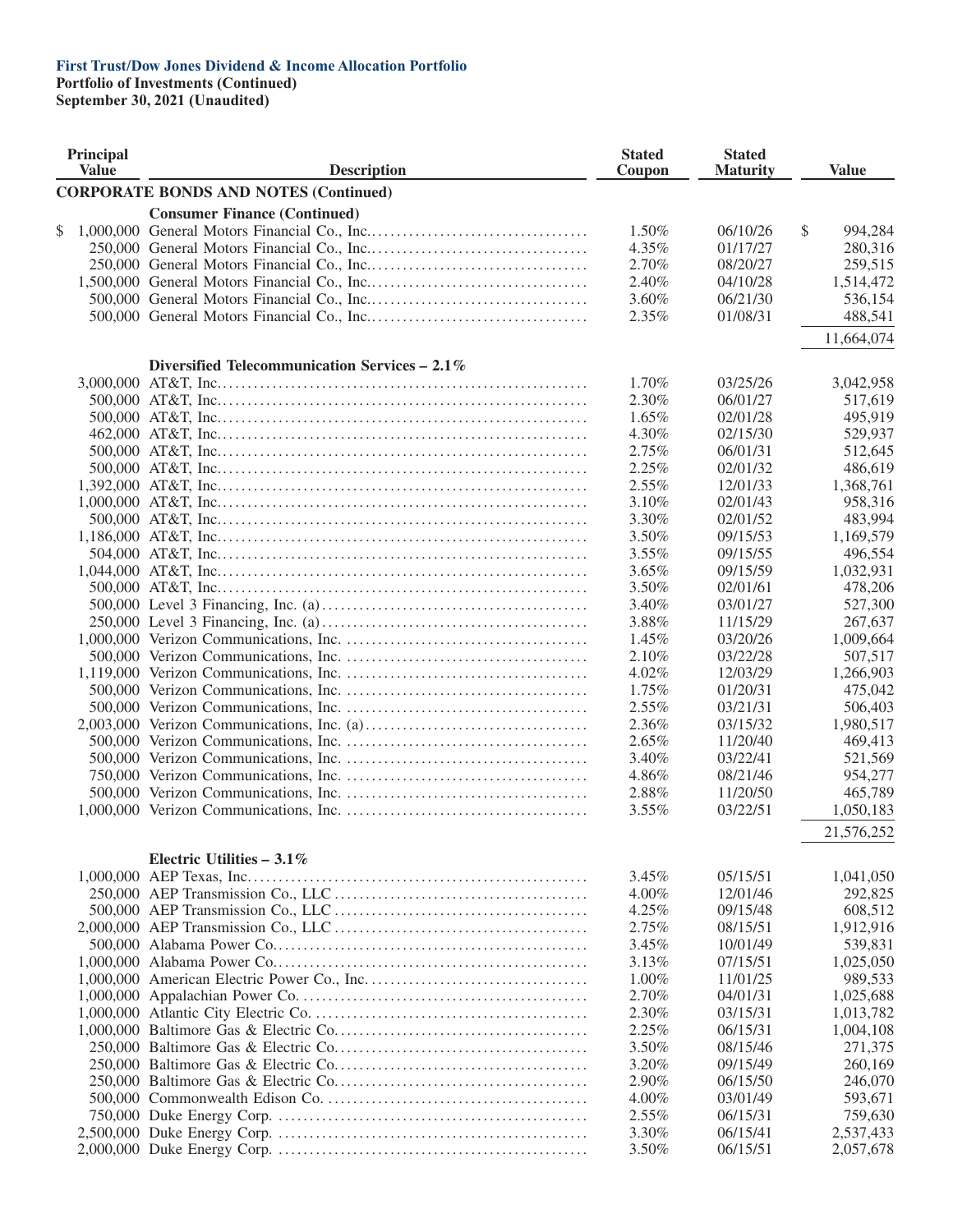**Portfolio of Investments (Continued)**

| Principal<br><b>Value</b> | <b>Description</b>                            | <b>Stated</b><br>Coupon | <b>Stated</b><br><b>Maturity</b> | <b>Value</b>  |
|---------------------------|-----------------------------------------------|-------------------------|----------------------------------|---------------|
|                           | <b>CORPORATE BONDS AND NOTES (Continued)</b>  |                         |                                  |               |
|                           | <b>Electric Utilities (Continued)</b>         |                         |                                  |               |
| \$                        |                                               | 3.20%                   | 01/15/27                         | \$<br>542,062 |
|                           |                                               | 3.25%                   | 03/15/51                         | 1,005,471     |
|                           |                                               | 3.75%                   | 07/01/47                         | 557,592       |
|                           |                                               | 4.25%                   | 08/15/48                         | 301,619       |
|                           |                                               | 3.25%                   | 05/01/51                         | 516,609       |
|                           |                                               | 3.10%                   | 07/30/51                         | 494,917       |
|                           |                                               | 2.90%                   | 10/01/51                         | 2,414,985     |
|                           |                                               | 1.37%                   | 03/10/23                         | 2,491,683     |
|                           |                                               | 3.00%                   | 06/15/28                         | 1,017,446     |
|                           |                                               | 3.90%                   | 03/01/48                         | 577,850       |
|                           |                                               | 1.10%                   | 04/01/24                         | 2,009,953     |
|                           |                                               | 2.50%                   | 06/01/31                         | 501,721       |
|                           |                                               | 3.65%                   | 06/01/51                         | 515,788       |
|                           |                                               | 2.75%                   | 10/01/26                         | 526,217       |
|                           |                                               | 2.95%                   | 11/15/26                         | 483,100       |
|                           |                                               | 4.45%                   | 02/15/44                         | 578,349       |
|                           |                                               |                         |                                  |               |
|                           |                                               | 4.00%                   | 11/15/46                         | 290,467       |
|                           |                                               | 3.80%                   | 09/15/47                         | 284,533       |
|                           |                                               | 4.60%                   | 12/01/48                         | 639,886       |
|                           |                                               |                         |                                  | 31,929,569    |
|                           | Equity Real Estate Investment Trusts $-0.3\%$ |                         |                                  |               |
|                           |                                               | 2.00%                   | 05/18/32                         | 484,488       |
|                           |                                               | 1.88%                   | 02/01/33                         | 470,305       |
|                           |                                               | 1.05%                   | 07/15/26                         | 489,195       |
|                           |                                               | 2.10%                   | 04/01/31                         | 481,151       |
|                           |                                               | 2.90%                   | 04/01/41                         | 481,624       |
|                           |                                               | 2.30%                   | 05/01/31                         | 1,012,547     |
|                           |                                               |                         |                                  | 3,419,310     |
|                           |                                               |                         |                                  |               |
|                           | Food & Staples Retailing - $0.1\%$            |                         |                                  |               |
|                           |                                               | $1.05\%$                | 09/17/26                         | 998,729       |
|                           | Food Products – $0.1\%$                       |                         |                                  |               |
|                           |                                               | 4.85%                   | 11/01/28                         | 586,385       |
|                           |                                               | 5.40%                   | 11/01/48                         | 331,807       |
|                           |                                               |                         |                                  | 918,192       |
|                           |                                               |                         |                                  |               |
|                           | Gas Utilities – $0.1\%$                       | 4.40%                   | 05/30/47                         | 589,056       |
|                           |                                               |                         |                                  |               |
|                           | Health Care Providers & Services $-2.1\%$     |                         |                                  |               |
|                           |                                               | $2.55\%$                | 03/15/31                         | 513,650       |
|                           |                                               | 3.60%                   | 03/15/51                         | 1,091,371     |
|                           |                                               | 4.25%                   | 12/15/27                         | 523,950       |
|                           |                                               | 2.45%                   | 07/15/28                         | 2,012,500     |
|                           |                                               | 2.50%                   | 03/01/31                         | 987,500       |
|                           |                                               | 4.13%                   | 11/15/25                         | 555,525       |
|                           |                                               | 3.40%                   | 03/15/51                         | 1,546,242     |
|                           |                                               | 2.63%                   | 08/15/24                         | 1,837,909     |
|                           |                                               | 1.30%                   | 08/21/27                         | 1,473,650     |
|                           |                                               | 1.75%                   | 08/21/30                         | 766,642       |
|                           |                                               | 1.88%                   | 02/28/31                         | 482,865       |
|                           |                                               | 2.13%                   | 09/15/31                         | 2,455,080     |
|                           |                                               | 2.70%                   | 08/21/40                         | 478,306       |
|                           |                                               | 5.05%                   | 03/25/48                         | 1,613,157     |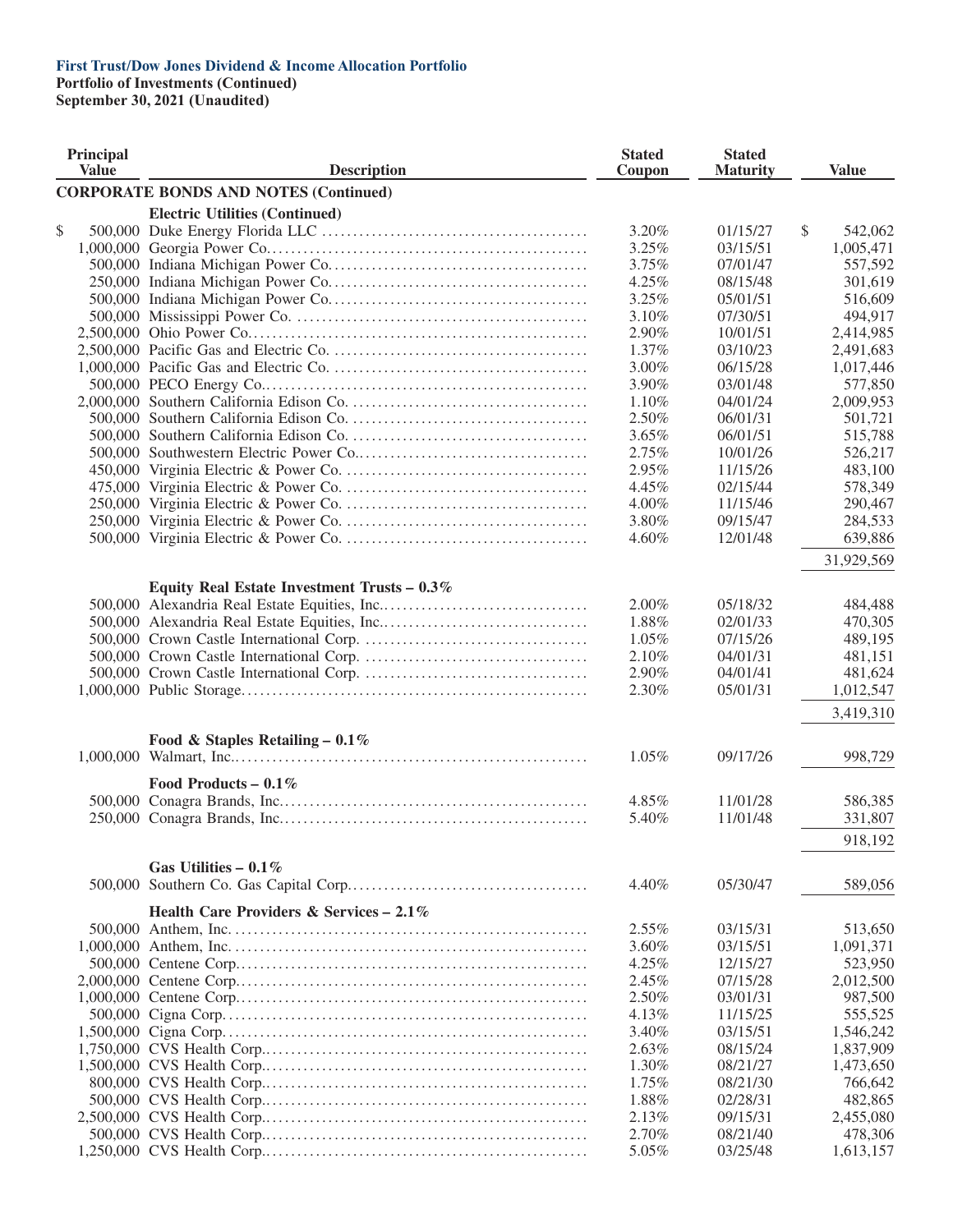**Portfolio of Investments (Continued)**

| Principal<br><b>Value</b> | <b>Description</b>                                                    | <b>Stated</b><br>Coupon | <b>Stated</b><br><b>Maturity</b> | <b>Value</b>         |
|---------------------------|-----------------------------------------------------------------------|-------------------------|----------------------------------|----------------------|
|                           | <b>CORPORATE BONDS AND NOTES (Continued)</b>                          |                         |                                  |                      |
|                           | <b>Health Care Providers &amp; Services (Continued)</b>               |                         |                                  |                      |
| \$                        |                                                                       | 2.38%                   | 07/15/31                         | \$<br>982,356        |
|                           |                                                                       | 3.50%                   | 07/15/51                         | 994,142              |
|                           |                                                                       | 1.35%                   | 02/03/27                         | 246,649              |
|                           |                                                                       | 2.15%                   | 02/03/32                         | 976,471              |
|                           |                                                                       | 1.65%                   | 09/01/26                         | 993,839              |
|                           |                                                                       | 2.65%                   | 10/15/30                         | 502,895              |
|                           |                                                                       | 2.65%                   | 01/15/32                         | 990,235              |
|                           |                                                                       |                         |                                  | 22,024,934           |
|                           |                                                                       |                         |                                  |                      |
|                           | Hotels, Restaurants & Leisure – $0.5\%$                               |                         |                                  |                      |
|                           |                                                                       | 2.95%                   | 03/15/31                         | 505,123              |
|                           |                                                                       | 1.80%                   | 10/01/24                         | 3,006,633            |
|                           |                                                                       | 5.75%                   | 05/01/25                         | 571,879              |
|                           |                                                                       | 3.50%                   | 10/15/32                         | 531,025              |
|                           |                                                                       | 2.75%                   | 10/15/33                         | 977,433              |
|                           |                                                                       |                         |                                  | 5,592,093            |
|                           | Independent Power & Renewable Electricity Producers - 0.2%            |                         |                                  |                      |
|                           |                                                                       | 3.15%                   | 04/01/24                         | 528,844              |
|                           |                                                                       | 3.55%                   | 05/01/27                         | 548,611              |
|                           |                                                                       | 3.50%                   | 04/01/29                         | 546,694              |
|                           |                                                                       |                         |                                  |                      |
|                           |                                                                       |                         |                                  | 1,624,149            |
|                           | <b>Industrial Conglomerates - 0.4%</b>                                |                         |                                  |                      |
|                           |                                                                       | 3.45%                   | 05/01/27                         | 1,097,631            |
|                           |                                                                       | 3.63%                   | 05/01/30                         | 555,669              |
|                           |                                                                       | 4.25%                   | 05/01/40                         | 1,865,694            |
|                           |                                                                       | 4.35%                   | 05/01/50                         | 904,758              |
|                           |                                                                       |                         |                                  | 4,423,752            |
|                           | Insurance $-0.1\%$                                                    |                         |                                  |                      |
|                           |                                                                       | 2.38%                   | 03/15/31                         | 747,380              |
|                           |                                                                       |                         |                                  |                      |
|                           | IT Services - $0.3\%$                                                 |                         |                                  |                      |
|                           | 500,000 Fidelity National Information Services, Inc                   | 3.10%<br>3.20%          | 03/01/41<br>07/01/26             | 506,040              |
|                           |                                                                       |                         |                                  | 1,079,679<br>544,809 |
|                           |                                                                       | 3.50%                   | 07/01/29                         |                      |
|                           |                                                                       | 2.65%                   | 06/01/30                         | 255,815              |
|                           |                                                                       | 4.40%                   | 07/01/49                         | 598,240              |
|                           |                                                                       |                         |                                  | 2,984,583            |
|                           | Life Sciences Tools & Services - $0.3\%$                              |                         |                                  |                      |
|                           |                                                                       | 2.30%                   | 03/12/31                         | 500,243              |
|                           |                                                                       | 1.90%                   | 09/15/28                         | 992,400              |
|                           |                                                                       | 2.25%                   | 09/15/31                         | 493,066              |
|                           |                                                                       | 4.50%                   | 03/25/30                         | 591,613              |
|                           |                                                                       | 2.80%                   | 10/15/41                         | 996,696              |
|                           |                                                                       |                         |                                  | 3,574,018            |
|                           |                                                                       |                         |                                  |                      |
|                           | Machinery $-0.0\%$                                                    |                         |                                  |                      |
|                           |                                                                       | 3.11%                   | 02/15/40                         | 512,534              |
|                           | Media - $1.8\%$                                                       |                         |                                  |                      |
|                           | 2,500,000 Charter Communications Operating LLC/Charter Communications |                         |                                  |                      |
|                           |                                                                       | 2.25%                   | 01/15/29                         | 2,496,760            |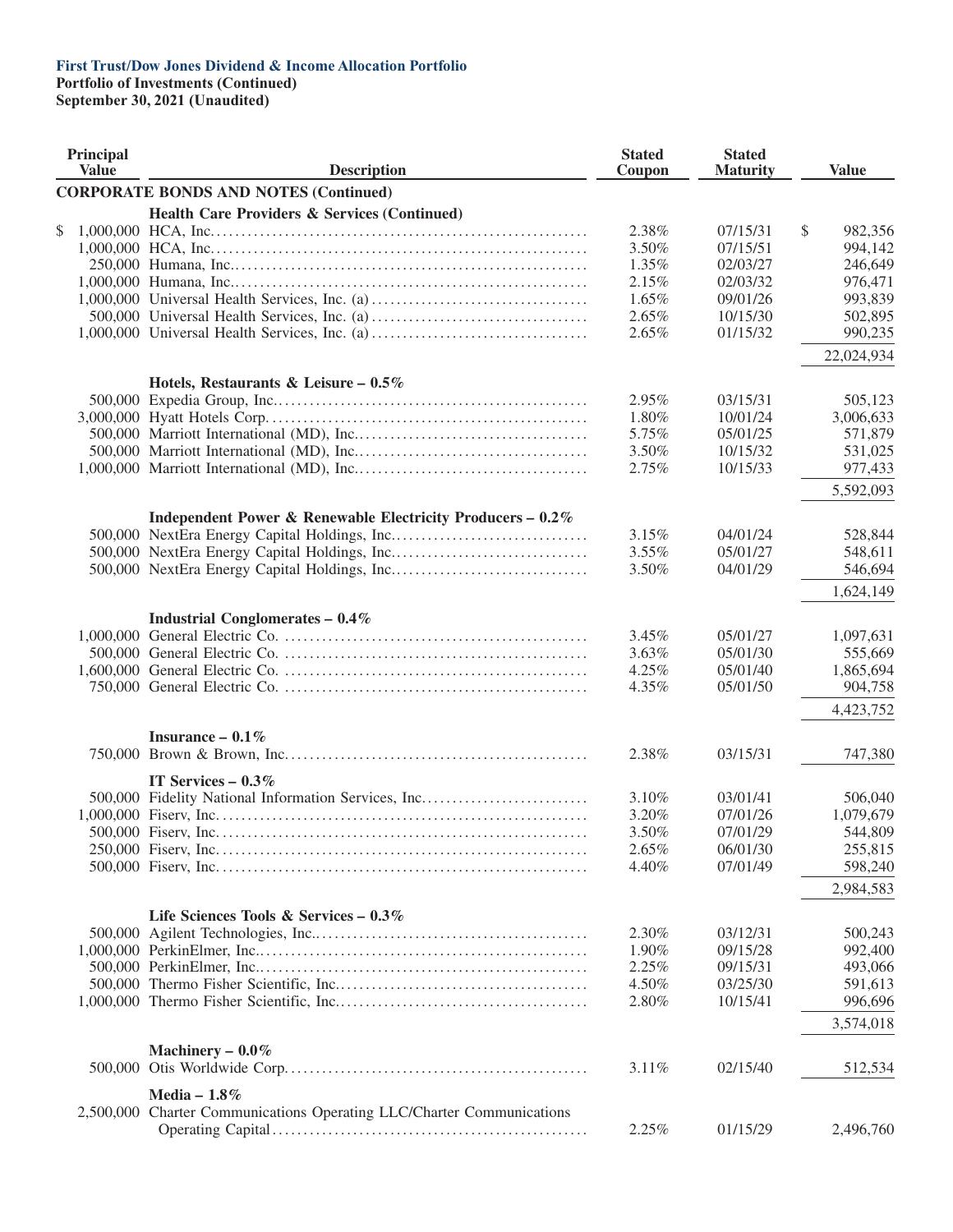**Portfolio of Investments (Continued)**

| Principal<br><b>Value</b> | <b>Description</b>                                                    | <b>Stated</b><br>Coupon | <b>Stated</b><br><b>Maturity</b> | <b>Value</b>  |
|---------------------------|-----------------------------------------------------------------------|-------------------------|----------------------------------|---------------|
|                           | <b>CORPORATE BONDS AND NOTES (Continued)</b>                          |                         |                                  |               |
|                           | <b>Media (Continued)</b>                                              |                         |                                  |               |
| \$                        | 500,000 Charter Communications Operating LLC/Charter Communications   |                         |                                  |               |
|                           |                                                                       | 2.30%                   | 02/01/32                         | \$<br>477,558 |
|                           | 1,000,000 Charter Communications Operating LLC/Charter Communications |                         |                                  |               |
|                           |                                                                       | 3.50%                   | 06/01/41                         | 986,613       |
|                           | 2,500,000 Charter Communications Operating LLC/Charter Communications |                         |                                  |               |
|                           |                                                                       | 3.50%                   | 03/01/42                         | 2,443,436     |
|                           | 500,000 Charter Communications Operating LLC/Charter Communications   |                         |                                  |               |
|                           |                                                                       | 4.80%                   | 03/01/50                         | 560,879       |
|                           | 1,000,000 Charter Communications Operating LLC/Charter Communications |                         |                                  |               |
|                           |                                                                       | 3.70%                   | 04/01/51                         | 973,222       |
|                           | 2,000,000 Charter Communications Operating LLC/Charter Communications |                         |                                  |               |
|                           |                                                                       | 3.90%                   | 06/01/52                         | 1,987,065     |
|                           | 1,500,000 Charter Communications Operating LLC/Charter Communications |                         |                                  |               |
|                           |                                                                       | 3.85%                   | 04/01/61                         | 1,431,207     |
|                           | 1,000,000 Charter Communications Operating LLC/Charter Communications |                         |                                  |               |
|                           |                                                                       | 4.40%                   | 12/01/61                         | 1,053,035     |
|                           |                                                                       | 3.95%                   | 10/15/25                         | 610,173       |
|                           |                                                                       | 3.55%                   | 05/01/28                         | 278,040       |
|                           |                                                                       | 4.15%                   | 10/15/28                         | 402,404       |
|                           |                                                                       |                         |                                  |               |
|                           |                                                                       | 2.65%<br>1.50%          | 02/01/30                         | 521,584       |
|                           |                                                                       |                         | 02/15/31                         | 236,145       |
|                           |                                                                       | 3.25%                   | 11/01/39                         | 527,635       |
|                           |                                                                       | 3.75%                   | 04/01/40                         | 1,123,242     |
|                           |                                                                       | 3.40%                   | 07/15/46                         | 264,877       |
|                           |                                                                       | 4.00%                   | 08/15/47                         | 571,248       |
|                           |                                                                       | 4.00%                   | 03/01/48                         | 286,038       |
|                           |                                                                       | 3.45%                   | 02/01/50                         | 529,459       |
|                           |                                                                       | 2.94%                   | 11/01/56                         | 513,894       |
|                           |                                                                       | 4.65%                   | 05/15/50                         | 290,417       |
|                           |                                                                       | 4.95%                   | 05/19/50                         | 312,843       |
|                           |                                                                       |                         |                                  | 18,877,774    |
|                           | Metals & Mining – $0.1\%$                                             |                         |                                  |               |
|                           |                                                                       | 2.63%                   | 09/23/31                         | 978,613       |
|                           | Multi-Utilities $-1.2\%$                                              |                         |                                  |               |
|                           |                                                                       | 1.45%                   | 06/01/26                         | 1,000,447     |
|                           |                                                                       | 2.65%                   | 06/01/31                         | 1,021,122     |
|                           |                                                                       | 2.40%                   | 06/15/31                         | 1,011,219     |
|                           |                                                                       |                         |                                  |               |
|                           |                                                                       | 1.45%                   | 04/15/26                         | 2,508,556     |
|                           |                                                                       | 3.30%                   | 04/15/41                         | 2,594,281     |
|                           |                                                                       | 4.70%                   | 12/01/44                         | 614,379       |
|                           |                                                                       | 3.25%                   | 04/01/51                         | 1,058,018     |
|                           |                                                                       | 2.95%                   | 03/01/30                         | 523,472       |
|                           |                                                                       | 4.38%                   | 05/15/47                         | 791,622       |
|                           |                                                                       | $0.80\%$                | 08/15/25                         | 1,475,035     |
|                           |                                                                       |                         |                                  | 12,598,151    |
|                           | Oil, Gas & Consumable Fuels - $2.0\%$                                 |                         |                                  |               |
|                           |                                                                       | 3.80%                   | 09/21/25                         | 1,099,428     |
|                           |                                                                       | $3.41\%$                | 02/11/26                         | 545,027       |
|                           |                                                                       | 3.94%                   | 09/21/28                         | 564,469       |
|                           |                                                                       | 1.75%                   | 08/10/30                         | 486,570       |
|                           |                                                                       | 3.06%                   | 06/17/41                         | 1,008,670     |
|                           |                                                                       | 2.77%                   | 11/10/50                         | 692,794       |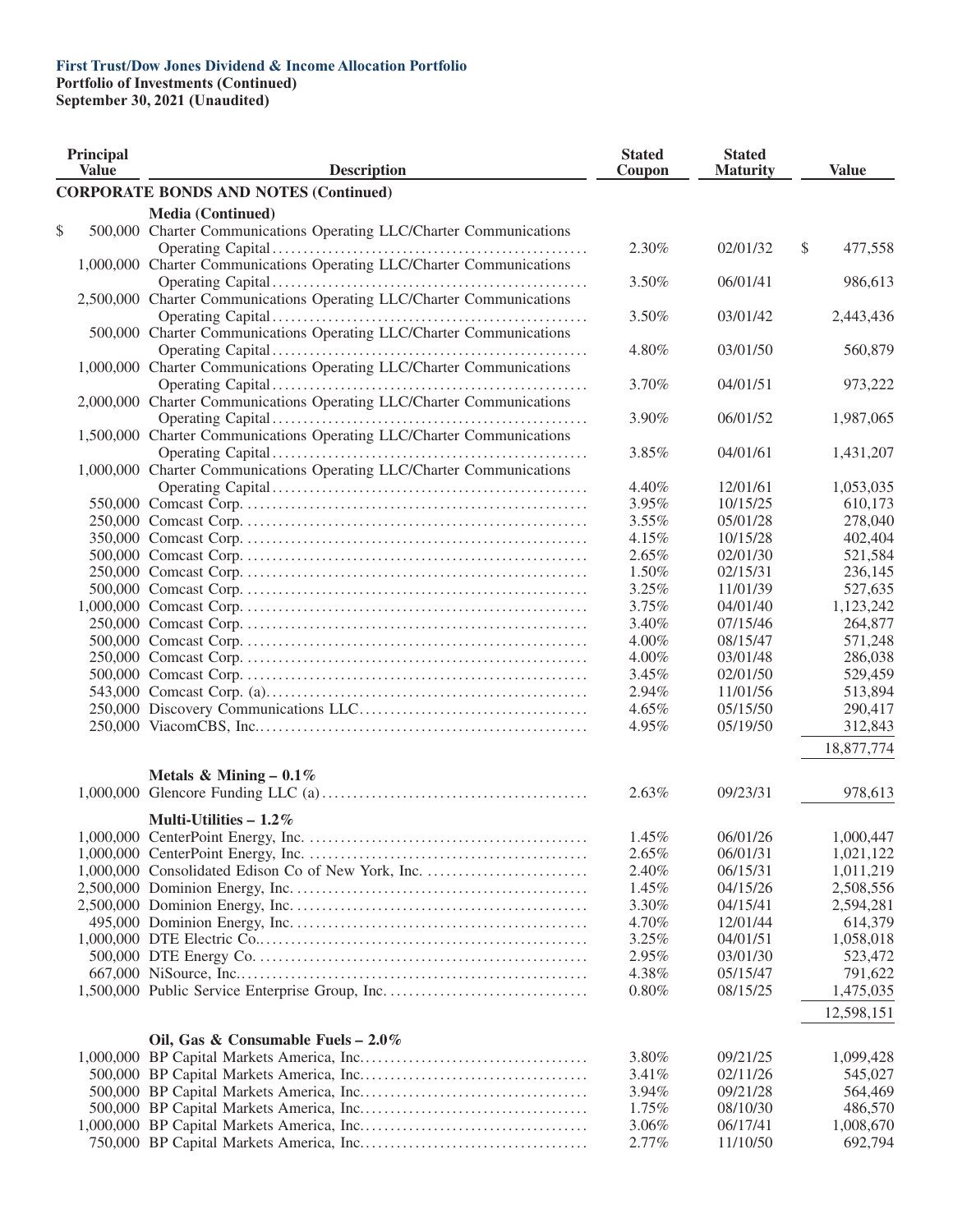**Portfolio of Investments (Continued)**

| <b>Principal</b><br><b>Value</b> | <b>Description</b>                                           | <b>Stated</b><br>Coupon | <b>Stated</b><br><b>Maturity</b> | <b>Value</b>  |
|----------------------------------|--------------------------------------------------------------|-------------------------|----------------------------------|---------------|
|                                  | <b>CORPORATE BONDS AND NOTES (Continued)</b>                 |                         |                                  |               |
|                                  | Oil, Gas & Consumable Fuels (Continued)                      |                         |                                  |               |
| \$                               |                                                              | 2.94%                   | 06/04/51                         | \$<br>474,441 |
|                                  |                                                              | 3.00%                   | 03/17/52                         | 954,941       |
|                                  |                                                              | 4.75%                   | 05/31/25                         | 279,309       |
|                                  |                                                              | 3.50%                   | 12/01/29                         | 534,536       |
|                                  |                                                              | 3.13%                   | 03/24/31                         | 1,037,974     |
|                                  |                                                              | 4.50%                   | 04/15/24                         | 1,081,570     |
|                                  |                                                              | 4.20%                   | 04/15/27                         | 276,590       |
|                                  |                                                              | 5.25%                   | 04/15/29                         | 878,977       |
|                                  |                                                              | 5.30%                   | 04/15/47                         | 292,784       |
|                                  |                                                              | $6.00\%$                | 06/15/48                         | 317,101       |
|                                  |                                                              | 6.25%                   | 04/15/49                         | 1,313,432     |
|                                  |                                                              | 4.00%                   | 10/01/27                         | 551,624       |
|                                  |                                                              | 5.40%                   | 10/01/47                         | 595,575       |
|                                  |                                                              | 4.35%                   | 03/15/29                         | 282,046       |
|                                  |                                                              | 3.40%                   | 09/01/29                         | 266,510       |
|                                  |                                                              | 4.45%                   | 09/01/49                         | 279,325       |
|                                  |                                                              |                         |                                  |               |
|                                  |                                                              | 1.13%                   | 01/15/26                         | 493,677       |
|                                  |                                                              | 1.90%                   | 08/15/30                         | 478,404       |
|                                  |                                                              | 2.15%                   | 01/15/31                         | 486,390       |
|                                  | 250,000 Plains All American Pipeline L.P./PAA Finance Corp   | 3.80%                   | 09/15/30                         | 266,817       |
|                                  | 1,000,000 Plains All American Pipeline L.P./PAA Finance Corp | 4.90%                   | 02/15/45                         | 1,077,470     |
|                                  |                                                              | 5.00%                   | 03/15/27                         | 574,874       |
|                                  |                                                              | 4.20%                   | 03/15/28                         | 279,117       |
|                                  |                                                              | 3.50%                   | 11/15/30                         | 271,863       |
|                                  |                                                              | 2.60%                   | 03/15/31                         | 506,571       |
|                                  |                                                              | 4.90%                   | 01/15/45                         | 748,303       |
|                                  |                                                              | 5.10%                   | 09/15/45                         | 334,176       |
|                                  |                                                              | 4.85%                   | 03/01/48                         | 1,221,959     |
|                                  |                                                              |                         |                                  | 20,553,314    |
|                                  | Pharmaceuticals $-0.7\%$                                     |                         |                                  |               |
|                                  |                                                              | 1.20%                   | 05/28/26                         | 1,000,460     |
|                                  |                                                              | 1.75%                   | 05/28/28                         | 502,515       |
|                                  |                                                              | 2.25%                   | 05/28/31                         | 1,015,106     |
|                                  |                                                              | 1.65%                   | 06/22/25                         | 1,515,268     |
|                                  |                                                              | 2.70%                   | 06/22/30                         | 757,902       |
|                                  |                                                              | 3.85%                   | 06/22/40                         | 1,072,133     |
|                                  |                                                              | 4.00%                   | 06/22/50                         | 1,062,600     |
|                                  |                                                              |                         |                                  | 6,925,984     |
|                                  | Road & Rail – $0.3\%$                                        |                         |                                  |               |
|                                  |                                                              | 2.30%                   | 05/15/31                         | 621,123       |
|                                  |                                                              | 4.15%                   | 02/28/48                         | 887,484       |
|                                  |                                                              | 4.10%                   | 05/15/49                         | 588,315       |
|                                  |                                                              | 2.15%                   | 02/05/27                         | 1,037,896     |
|                                  |                                                              |                         |                                  | 3,134,818     |
|                                  | Semiconductors & Semiconductor Equipment - 1.0%              |                         |                                  |               |
|                                  |                                                              | 2.10%                   | 10/01/31                         | 500,590       |
|                                  |                                                              | 2.80%                   | 10/01/41                         | 498,393       |
|                                  |                                                              |                         |                                  |               |
|                                  |                                                              | 2.95%                   | 10/01/51                         | 1,200,355     |
|                                  |                                                              | 1.95%                   | 02/15/28                         | 493,364       |
|                                  |                                                              | 5.00%                   | 04/15/30                         | 585,982       |
|                                  |                                                              | 4.15%                   | 11/15/30                         | 277,002       |
|                                  |                                                              | 2.45%                   | 02/15/31                         | 484,763       |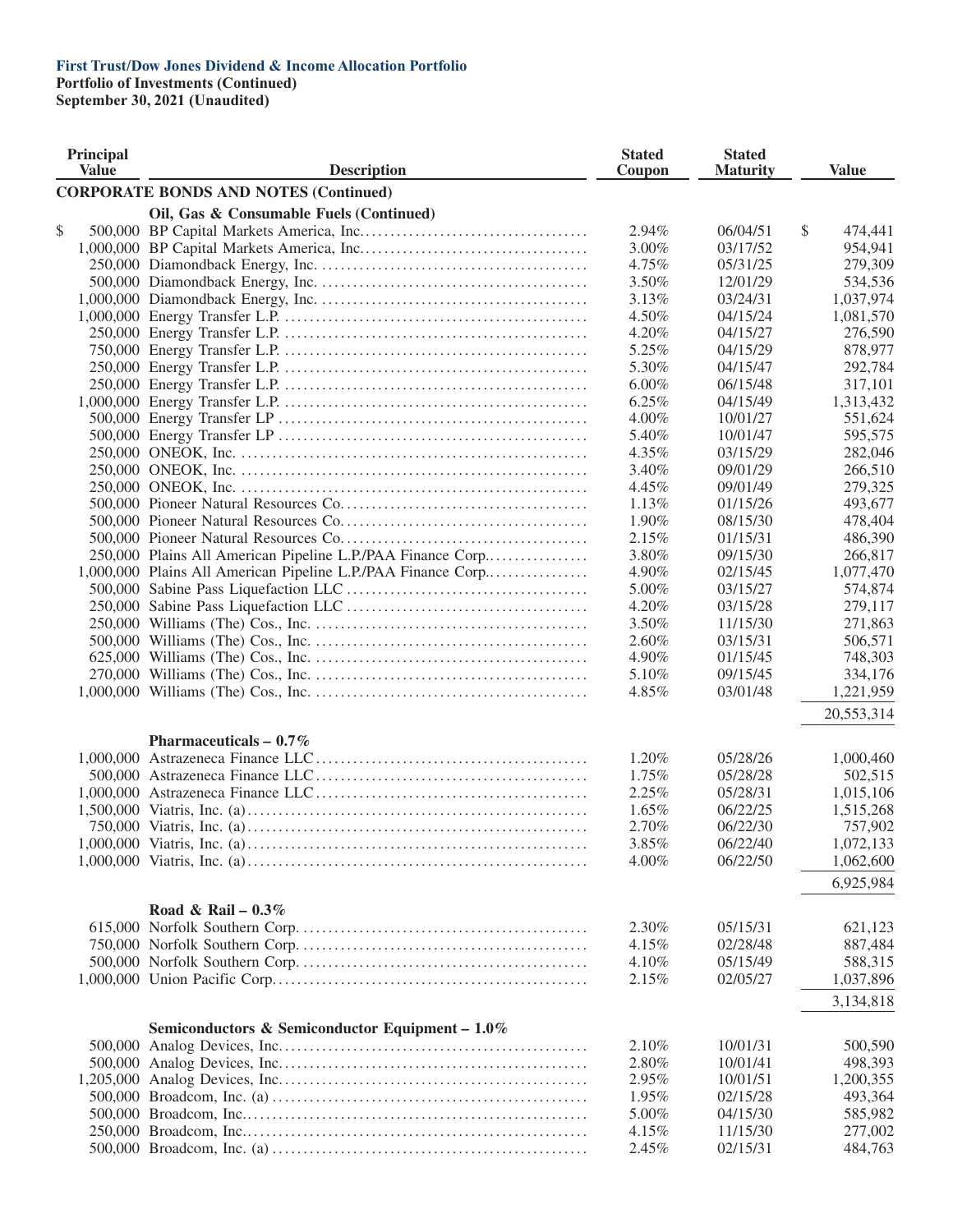**Portfolio of Investments (Continued)**

| Principal<br><b>Value</b> | <b>Description</b>                                              | <b>Stated</b><br>Coupon | <b>Stated</b><br><b>Maturity</b> | <b>Value</b>  |
|---------------------------|-----------------------------------------------------------------|-------------------------|----------------------------------|---------------|
|                           | <b>CORPORATE BONDS AND NOTES (Continued)</b>                    |                         |                                  |               |
|                           | <b>Semiconductors &amp; Semiconductor Equipment (Continued)</b> |                         |                                  |               |
| \$                        |                                                                 | 4.30%                   | 11/15/32                         | \$<br>280,018 |
|                           |                                                                 | 2.60%                   | 02/15/33                         | 240,629       |
|                           |                                                                 | 3.42%                   | 04/15/33                         | 397,245       |
|                           |                                                                 | 3.47%                   | 04/15/34                         | 516,130       |
|                           |                                                                 | 3.50%                   | 02/15/41                         | 495,398       |
|                           |                                                                 | 3.75%                   | 02/15/51                         | 500,188       |
|                           |                                                                 | 5.85%                   | 07/15/25                         | 585,290       |
|                           |                                                                 | 4.90%                   | 10/01/26                         | 576,757       |
|                           |                                                                 | 6.10%                   | 07/15/27                         | 310,203       |
|                           |                                                                 | 8.35%                   | 07/15/46                         | 811,176       |
|                           |                                                                 | 1.65%                   | 04/15/26                         | 500,842       |
|                           |                                                                 | 2.45%                   | 04/15/28                         | 1,018,556     |
|                           |                                                                 | 2.95%                   | 04/15/31                         | 513,762       |
|                           |                                                                 |                         |                                  | 10,786,643    |
|                           | Software $-1.2\%$                                               |                         |                                  |               |
|                           |                                                                 | $1.00\%$                | 03/15/26                         | 984,985       |
|                           |                                                                 | 2.20%                   | 03/15/31                         | 991,034       |
|                           |                                                                 | $1.65\%$                | 03/25/26                         | 507,305       |
|                           |                                                                 | 2.65%                   | 07/15/26                         | 368,884       |
|                           |                                                                 | 2.30%                   | 03/25/28                         | 511,377       |
|                           |                                                                 | 2.88%                   | 03/25/31                         | 515,301       |
|                           |                                                                 | 5.38%                   | 07/15/40                         | 1,133,700     |
|                           |                                                                 | 3.65%                   | 03/25/41                         | 1,034,288     |
|                           |                                                                 | $4.00\%$                | 07/15/46                         | 370,930       |
|                           |                                                                 | 3.60%                   | 04/01/50                         | 500,420       |
|                           |                                                                 | 3.95%                   | 03/25/51                         | 530,843       |
|                           |                                                                 | 4.10%                   | 03/25/61                         | 532,183       |
|                           |                                                                 | 1.50%                   | 07/15/28                         | 497,213       |
|                           |                                                                 | 1.95%                   | 07/15/31                         | 248,708       |
|                           |                                                                 | 2.70%                   | 07/15/41                         | 995,996       |
|                           |                                                                 | 2.90%                   | 07/15/51                         | 249,707       |
|                           |                                                                 | 1.40%                   | 08/15/26                         | 497,712       |
|                           |                                                                 | 1.80%                   | 08/15/28                         | 492,578       |
|                           |                                                                 | 2.20%                   | 08/15/31                         | 977,272       |
|                           |                                                                 |                         |                                  | 11,940,436    |
|                           | Specialty Retail - $0.2\%$                                      |                         |                                  |               |
|                           |                                                                 | $1.75\%$                | 10/01/27                         | 497,962       |
|                           |                                                                 | 1.70%                   | 09/15/28                         | 991,005       |
|                           |                                                                 | 2.80%                   | 09/15/41                         | 971,606       |
|                           |                                                                 |                         |                                  | 2,460,573     |
|                           | Tobacco – $0.4\%$                                               |                         |                                  |               |
|                           |                                                                 | 2.45%                   | 02/04/32                         | 239,034       |
|                           |                                                                 | 3.40%                   | 02/04/41                         | 473,218       |
|                           |                                                                 | 3.70%                   | 02/04/51                         | 473,170       |
|                           |                                                                 | 2.79%                   | 09/06/24                         | 1,577,747     |
|                           |                                                                 | 3.22%                   | 09/06/26                         | 266,550       |
|                           |                                                                 | 4.70%                   | 04/02/27                         | 282,433       |
|                           |                                                                 | 4.91%                   | 04/02/30                         | 286,144       |
|                           |                                                                 | 4.39%                   | 08/15/37                         | 268,404       |
|                           |                                                                 | 4.76%                   | 09/06/49                         | 270,144       |
|                           |                                                                 | 5.28%                   | 04/02/50                         | 287,280       |
|                           |                                                                 |                         |                                  | 4,424,124     |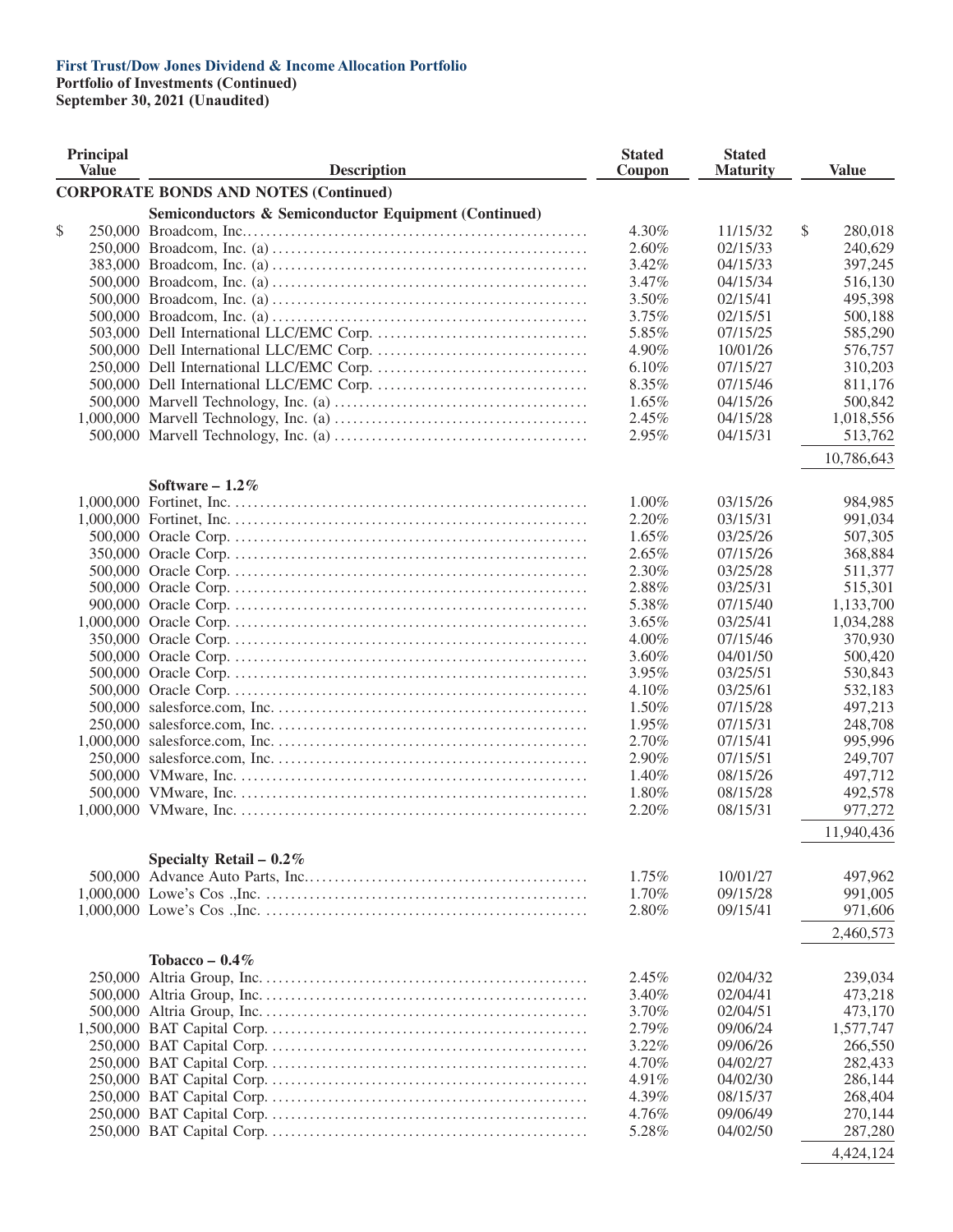**Portfolio of Investments (Continued)**

| Principal<br><b>Value</b> | <b>Description</b>                              | <b>Stated</b><br>Coupon | <b>Stated</b><br><b>Maturity</b> | <b>Value</b>  |
|---------------------------|-------------------------------------------------|-------------------------|----------------------------------|---------------|
|                           | <b>CORPORATE BONDS AND NOTES (Continued)</b>    |                         |                                  |               |
|                           | Water Utilities $-0.2\%$                        |                         |                                  |               |
| \$                        |                                                 | 3.45%                   | 05/01/50                         | \$<br>531,838 |
|                           |                                                 | 3.25%                   | 06/01/51                         | 1,034,306     |
|                           |                                                 |                         |                                  |               |
|                           |                                                 |                         |                                  | 1,566,144     |
|                           | Wireless Telecommunication Services - 0.6%      |                         |                                  |               |
|                           |                                                 | 3.50%                   | 04/15/25                         | 1,077,323     |
|                           |                                                 | 1.50%                   | 02/15/26                         | 250,872       |
|                           |                                                 | 3.75%                   | 04/15/27                         | 550,930       |
|                           |                                                 | 2.05%                   | 02/15/28                         | 756,724       |
|                           |                                                 | 2.55%                   | 02/15/31                         | 752,318       |
|                           |                                                 | 2.25%                   | 11/15/31                         | 490,091       |
|                           |                                                 | 3.00%                   | 02/15/41                         | 1,450,136     |
|                           |                                                 | 3.30%                   | 02/15/51                         | 966,545       |
|                           |                                                 |                         |                                  | 6,294,939     |
|                           |                                                 |                         |                                  | 383,024,560   |
|                           | (Cost \$370,075,247)                            |                         |                                  |               |
|                           | <b>FOREIGN CORPORATE BONDS AND NOTES - 4.4%</b> |                         |                                  |               |
|                           | Automobiles - $0.2\%$                           |                         |                                  |               |
|                           |                                                 | $3.52\%$                | 09/17/25                         | 531,674       |
|                           |                                                 | 4.35%                   | 09/17/27                         | 549,370       |
|                           |                                                 | 4.81%                   | 09/17/30                         | 562,101       |
|                           |                                                 |                         |                                  | 1,643,145     |
|                           |                                                 |                         |                                  |               |
|                           | Banks – $2.1\%$                                 | 1.01%                   | 12/10/24                         | 1,507,205     |
|                           |                                                 | 3.81%                   | 03/10/42                         | 530,380       |
|                           |                                                 | 3.05%                   | 01/13/31                         | 523,549       |
|                           |                                                 | 2.87%                   | 04/19/32                         | 1,020,688     |
|                           |                                                 | 0.90%                   | 05/28/24                         | 999,196       |
|                           |                                                 | 2.22%                   | 09/18/24                         | 1,025,177     |
|                           |                                                 | 1.69%                   | 03/19/26                         | 1,005,702     |
|                           |                                                 | 2.13%                   | 11/24/26                         | 507,919       |
|                           |                                                 | 3.04%                   | 05/28/32                         | 1,017,937     |
|                           |                                                 | 1.63%                   | 05/11/27                         | 1,000,037     |
|                           |                                                 | 1.64%                   | 06/14/27                         | 1,000,100     |
|                           |                                                 | 0.80%                   | 08/12/24                         | 598,865       |
|                           |                                                 | 1.60%                   | 09/29/26                         | 2,999,349     |
|                           | 1,000,000 Santander UK Group Holdings PLC (b)   | 1.67%                   | 06/14/27                         | 995,756       |
|                           |                                                 | 2.63%                   | 01/22/25                         | 519,172       |
|                           |                                                 | 1.49%                   | 12/14/26                         | 593,316       |
|                           |                                                 | 1.79%                   | 06/09/27                         | 696,201       |
|                           |                                                 | 2.89%                   | 06/09/32                         | 753,889       |
|                           |                                                 | 3.63%                   | 03/01/41                         | 508,974       |
|                           |                                                 | 2.14%                   | 09/23/30                         | 483,051       |
|                           |                                                 | 0.70%                   | 08/09/24                         | 998,912       |
|                           |                                                 | 1.36%                   | 01/30/27                         | 495,358       |
|                           |                                                 | 1.49%                   | 08/10/27                         | 988,796       |
|                           |                                                 | 2.10%                   | 02/11/32                         | 972,413       |
|                           |                                                 |                         |                                  | 21,741,942    |
|                           | Capital Markets $-0.5\%$                        |                         |                                  |               |
|                           |                                                 | 1.25%                   | 08/07/26                         | 2,464,530     |
|                           |                                                 | 2.19%                   | 06/05/26                         | 509,416       |
|                           |                                                 |                         |                                  |               |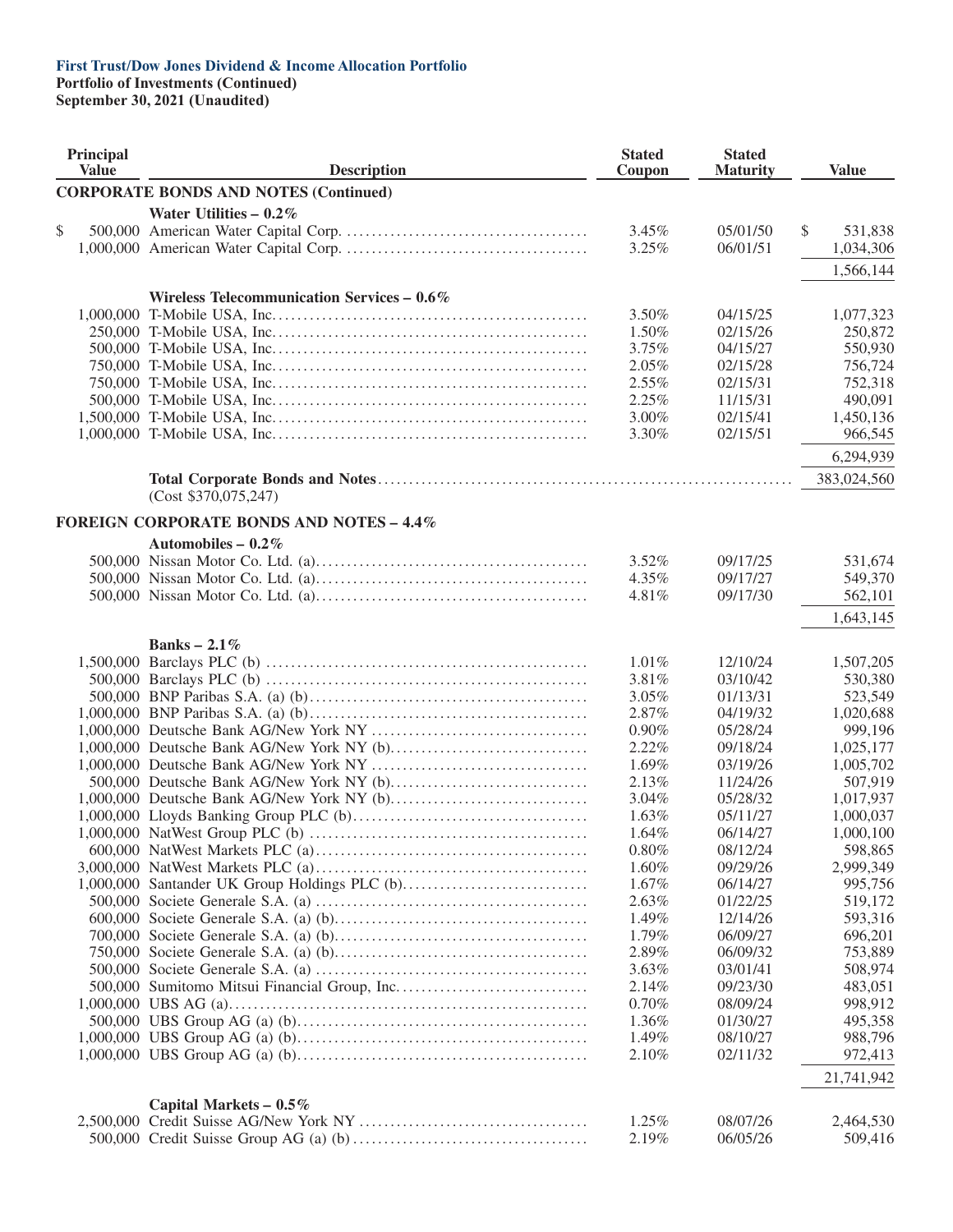**Portfolio of Investments (Continued)**

| Principal<br><b>Value</b> | <b>Description</b>                                                                                     | <b>Stated</b><br>Coupon | <b>Stated</b><br><b>Maturity</b> | <b>Value</b>       |
|---------------------------|--------------------------------------------------------------------------------------------------------|-------------------------|----------------------------------|--------------------|
|                           | <b>FOREIGN CORPORATE BONDS AND NOTES (Continued)</b>                                                   |                         |                                  |                    |
|                           | <b>Capital Markets (Continued)</b>                                                                     |                         |                                  |                    |
| \$                        |                                                                                                        | 1.31%                   | 02/02/27                         | \$<br>489,128      |
|                           |                                                                                                        | 3.87%                   | 01/12/29                         | 545,679            |
|                           |                                                                                                        | 3.09%                   | 05/14/32                         | 1,022,627          |
|                           |                                                                                                        |                         |                                  | 5,031,380          |
|                           | Chemicals $-0.0\%$                                                                                     |                         |                                  |                    |
|                           |                                                                                                        | 2.95%                   | 05/13/30                         | 264,091            |
|                           |                                                                                                        | 3.95%                   | 05/13/50                         | 285,843            |
|                           |                                                                                                        |                         |                                  | 549,934            |
|                           | Diversified Financial Services $-0.2\%$                                                                |                         |                                  |                    |
|                           | 1,000,000 GE Capital International Funding Co. Unlimited Co.                                           | 4.42%                   | 11/15/35                         | 1,198,809          |
|                           |                                                                                                        | 4.00%                   | 05/10/46                         | 294,043            |
|                           |                                                                                                        | 3.75%                   | 09/12/46                         | 284,250            |
|                           |                                                                                                        |                         |                                  | 1,777,102          |
|                           | Metals & Mining – $0.1\%$                                                                              |                         |                                  |                    |
|                           |                                                                                                        | 4.00%                   | 09/11/27                         | 275,582            |
|                           |                                                                                                        | 2.25%                   | 03/17/28                         | 248,491            |
|                           |                                                                                                        | 2.88%                   | 03/17/31                         | 250,842            |
|                           |                                                                                                        |                         |                                  | 774,915            |
|                           |                                                                                                        |                         |                                  |                    |
|                           | Oil, Gas & Consumable Fuels - $0.7\%$                                                                  |                         | 07/15/25                         |                    |
|                           |                                                                                                        | 2.05%<br>3.85%          | 06/01/27                         | 512,033<br>546,956 |
|                           |                                                                                                        | 2.95%                   | 07/15/30                         | 519,177            |
|                           |                                                                                                        | 6.25%                   | 03/15/38                         | 664,871            |
|                           |                                                                                                        | 1.60%                   | 10/04/26                         | 1,005,247          |
|                           |                                                                                                        | 2.50%                   | 08/01/33                         | 1,003,770          |
|                           |                                                                                                        | 3.40%                   | 08/01/51                         | 2,014,231          |
|                           |                                                                                                        | 3.10%                   | 05/15/25                         | 532,514            |
|                           |                                                                                                        |                         |                                  | 6,798,799          |
|                           | Pharmaceuticals $-0.3\%$                                                                               |                         |                                  |                    |
|                           |                                                                                                        | 0.70%                   | 04/08/26                         | 489,551            |
|                           |                                                                                                        | 3.00%                   | 05/28/51                         | 1,030,592          |
|                           | 1,500,000 Royalty Pharma PLC                                                                           | 2.15%                   | 09/02/31                         | 1,438,257          |
|                           |                                                                                                        |                         |                                  | 2,958,400          |
|                           |                                                                                                        |                         |                                  |                    |
|                           | Semiconductors & Semiconductor Equipment - 0.1%                                                        |                         |                                  |                    |
|                           | 500,000 NXP BV/NXP Funding LLC/NXP USA, Inc. (a)<br>1,000,000 NXP BV/NXP Funding LLC/NXP USA, Inc. (a) | 2.50%                   | 05/11/31                         | 504,421            |
|                           |                                                                                                        | 3.25%                   | 05/11/41                         | 1,031,937          |
|                           |                                                                                                        |                         |                                  | 1,536,358          |
|                           | Tobacco - $0.0\%$                                                                                      |                         |                                  |                    |
|                           |                                                                                                        | 1.67%                   | 03/25/26                         | 500,316            |
|                           | Wireless Telecommunication Services - 0.2%                                                             |                         |                                  |                    |
|                           |                                                                                                        | 4.38%                   | 05/30/28                         | 287,072            |
|                           |                                                                                                        | 4.88%                   | 06/19/49                         | 624,057            |
|                           |                                                                                                        | 4.25%                   | 09/17/50                         | 575,888            |
|                           |                                                                                                        | 5.13%                   | 06/19/59                         | 652,250            |
|                           |                                                                                                        |                         |                                  | 2,139,267          |
|                           | (Cost \$44,395,743)                                                                                    |                         |                                  | 45, 451, 558       |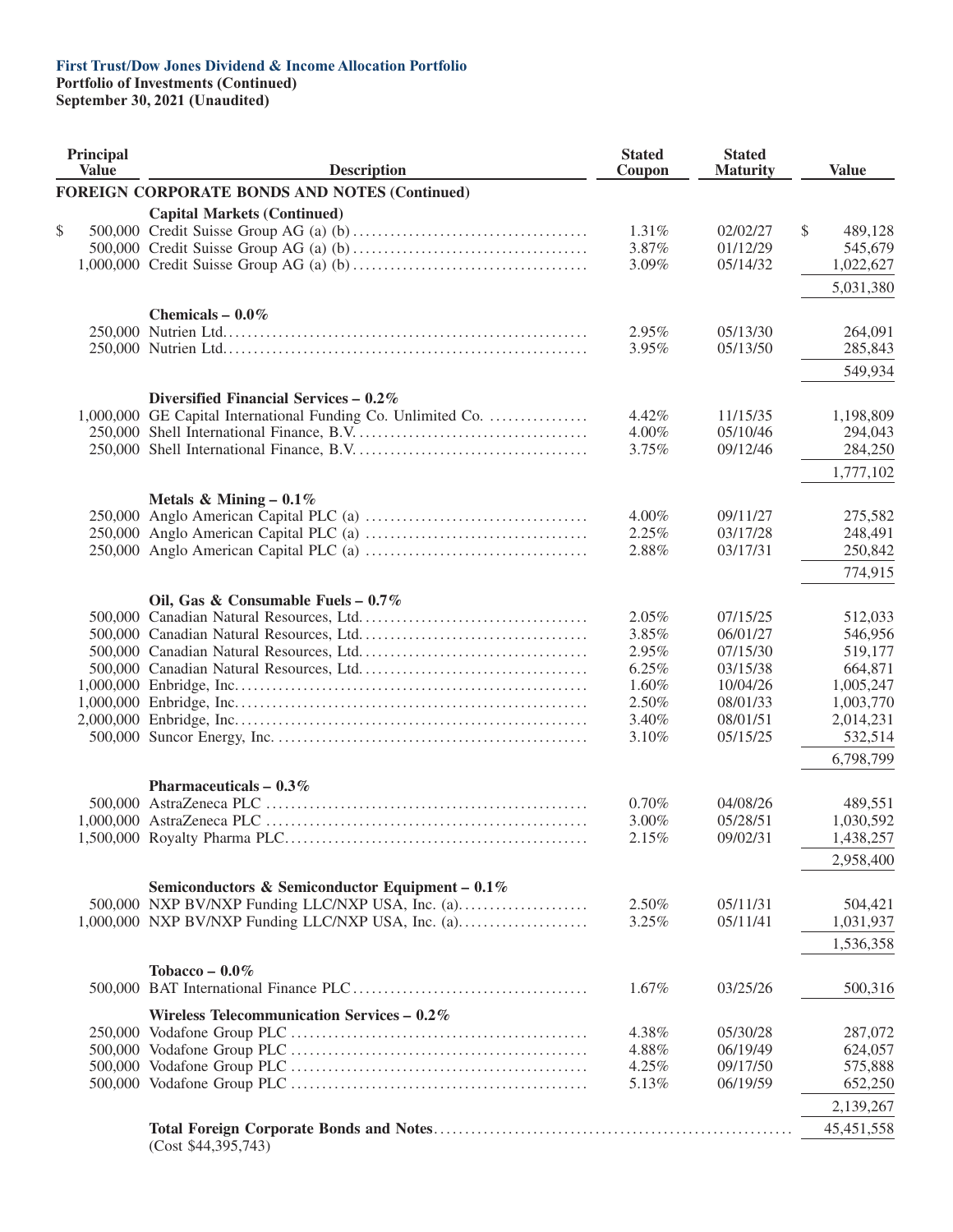**Portfolio of Investments (Continued) September 30, 2021 (Unaudited)**

| <b>Principal</b><br>Value | <b>Description</b>                     | <b>Stated</b><br>Coupon | <b>Stated</b><br><b>Maturity</b> | <b>Value</b>      |
|---------------------------|----------------------------------------|-------------------------|----------------------------------|-------------------|
|                           | U.S. TREASURY BILLS $-1.2\%$           |                         |                                  |                   |
|                           | (Cost \$12,249,457)                    | $0.02\%$                | 12/16/21                         | 12,249,347<br>S.  |
|                           | U.S. GOVERNMENT BONDS AND NOTES - 0.8% |                         |                                  |                   |
|                           |                                        | $0.13\%$                | 09/30/22                         | 2,000,490         |
|                           |                                        | $0.75\%$                | 08/31/26                         | 296,695           |
|                           |                                        | $1.25\%$                | 09/30/28                         | 2,437,942         |
|                           |                                        | $1.25\%$                | 08/15/31                         | 1,174,404         |
|                           |                                        | $1.75\%$                | 08/15/41                         | 2,046,129         |
|                           | (Cost \$8,001,234)                     |                         |                                  | 7,955,660         |
|                           | $(Cost $919,795,581)$ (d)              |                         |                                  | 1,029,790,431     |
|                           |                                        |                         |                                  | 7,010,474         |
|                           |                                        |                         |                                  |                   |
|                           |                                        |                         |                                  | <b>Unrealized</b> |

| <b>Futures Contracts</b>            | <b>Position</b> | <b>Contracts</b> | <b>Number of Expiration</b><br>Date | <b>Notional</b><br><b>Value</b> | UM canzeu<br><b>Appreciation</b><br>(Depreciation)/<br>Value |
|-------------------------------------|-----------------|------------------|-------------------------------------|---------------------------------|--------------------------------------------------------------|
| U.S. Treasury 10-Year Notes         | <b>Short</b>    | 14               | Dec 2021                            | $$(1,842,531)$ \\$              | 20,750                                                       |
| U.S. Treasury 5-Year Notes          | <b>Short</b>    | 135              | Dec 2021                            | (16,570,196)                    | 101,055                                                      |
| U.S. Treasury Ultra 10-Year Futures | <b>Short</b>    | 118              | Dec 2021                            | (17, 139, 500)                  | 231,586                                                      |
| U.S. Treasury Ultra Bonds           | <b>Short</b>    | 43               | Dec 2021                            | (8,215,687)                     | 196,992                                                      |
| <b>Total Futures Contracts</b>      |                 |                  |                                     | \$(43,767,914)                  | 550,383                                                      |

<sup>(</sup>a) This security, sold within the terms of a private placement memorandum, is exempt from registration upon resale under Rule 144A under the Securities Act of 1933, as amended, and may be resold in transactions exempt from registration, normally to qualified institutional buyers. Pursuant to procedures adopted by the Trust's Board of Trustees, this security has been determined to be liquid by First Trust Advisors L.P. (the "Advisor"). Although market instability can result in periods of increased overall market illiquidity, liquidity for each security is determined based on security specific factors and assumptions, which require subjective judgment. At September 30, 2021, securities noted as such amounted to \$46,027,826 or 4.4% of net assets.

(c) All or a portion of this security is segregated as collateral for open futures contracts.

<sup>(</sup>b) Fixed-to-floating or fixed-to-variable rate security. The interest rate shown reflects the fixed rate in effect at September 30, 2021. At a predetermined date, the fixed rate will change to a floating rate or a variable rate.

<sup>(</sup>d) Aggregate cost for financial reporting purposes approximates the aggregate cost for federal income tax purposes. As of September 30, 2021, the aggregate gross unrealized appreciation for all investments in which there was an excess of value over tax cost was \$124,311,814 and the aggregate gross unrealized depreciation for all investments in which there was an excess of tax cost over value was \$13,766,581. The net unrealized appreciation was \$110,545,233. The amounts presented are inclusive of derivative contracts.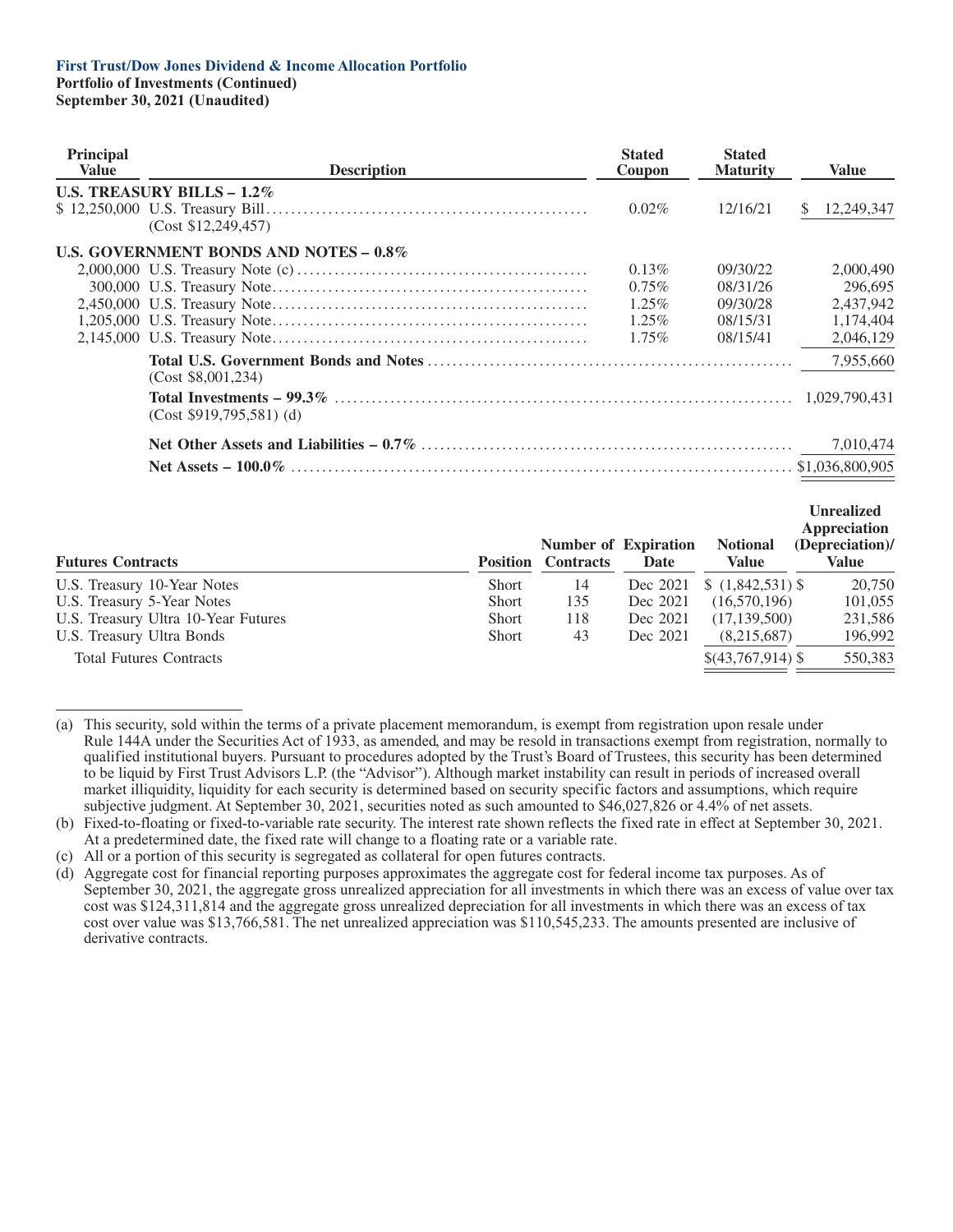#### **First Trust/Dow Jones Dividend & Income Allocation Portfolio Portfolio of Investments (Continued) September 30, 2021 (Unaudited)**

## **Valuation Inputs**

A summary of the inputs used to value the Fund's investments as of September 30, 2021 is as follows (see Valuation Inputs in the Additional Information section):

| <b>Total</b><br>Value at<br>9/30/2021 | Level 1<br><b>Ouoted</b><br><b>Prices</b> |   | Level 3<br>Significant<br>Unobservable<br>Inputs                                                                                              |
|---------------------------------------|-------------------------------------------|---|-----------------------------------------------------------------------------------------------------------------------------------------------|
| 577,726,857                           | \$577,726,857                             | S | $\mathbf{s}$ —                                                                                                                                |
| 3.382.449                             | 3.382.449                                 |   |                                                                                                                                               |
| 383,024,560                           |                                           |   |                                                                                                                                               |
| 45, 451, 558                          |                                           |   |                                                                                                                                               |
| 12,249,347                            |                                           |   |                                                                                                                                               |
| 7,955,660                             |                                           |   |                                                                                                                                               |
| 1,029,790,431                         | 581,109,306                               |   |                                                                                                                                               |
| 550.383                               | 550,383                                   |   |                                                                                                                                               |
|                                       | \$581,659,689                             |   | $\mathbf{s}$ —                                                                                                                                |
| Foreign Corporate Bonds and Notes*    | <b>S</b><br>\$1,030,340,814               |   | Level 2<br>Significant<br><b>Observable</b><br>Inputs<br>383,024,560<br>45,451,558<br>12.249.347<br>7,955,660<br>448,681,125<br>\$448,681,125 |

\* See Portfolio of Investments for industry breakout.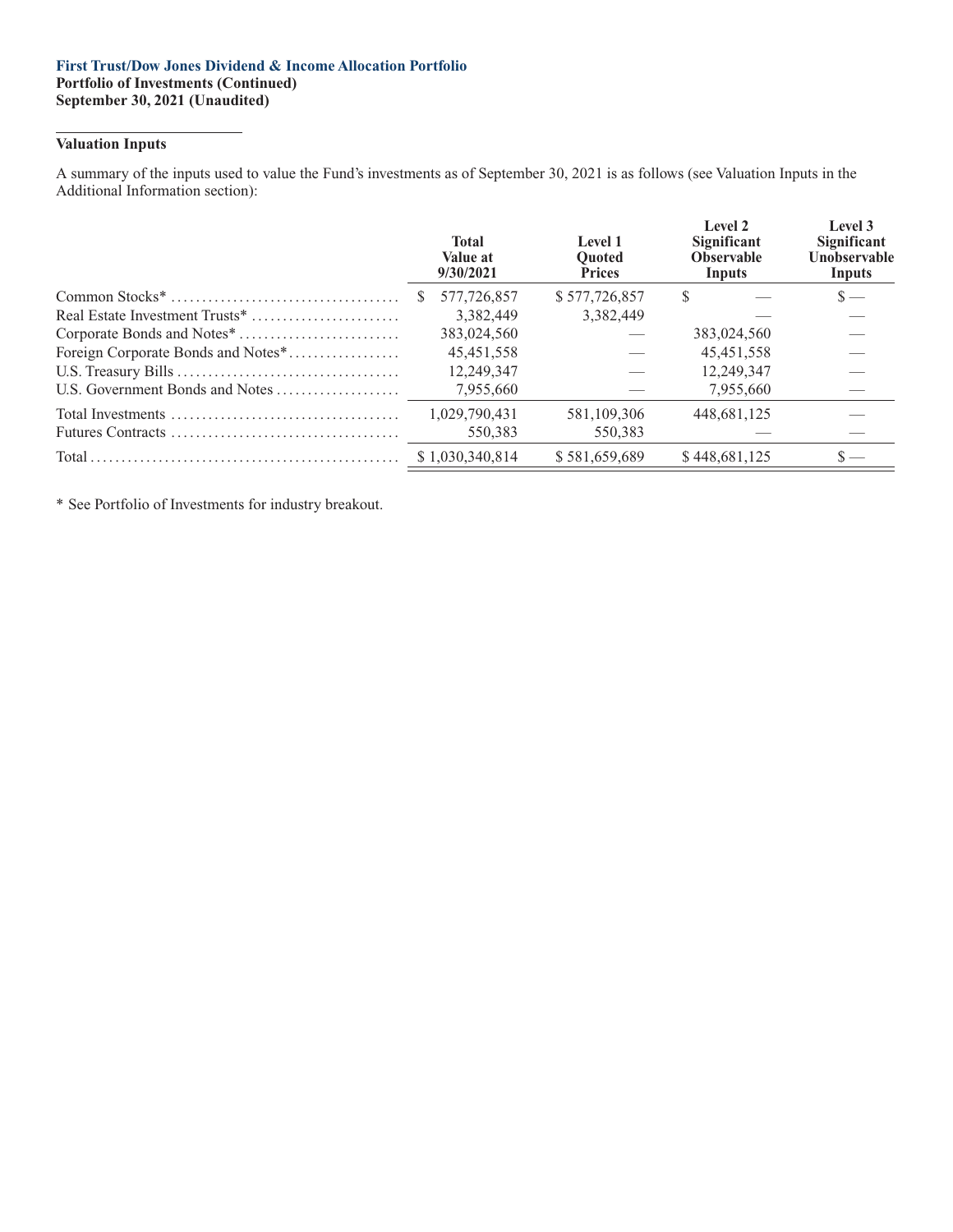| <b>Shares</b> | <b>Description</b>                                       | <b>Value</b>            |
|---------------|----------------------------------------------------------|-------------------------|
|               | <b>COMMON STOCKS - 27.4%</b>                             |                         |
|               | Aerospace & Defense – $0.2\%$                            |                         |
|               |                                                          | 74,191<br><sup>\$</sup> |
|               | Air Freight & Logistics $-0.4\%$                         |                         |
|               |                                                          | 128,016                 |
|               |                                                          |                         |
|               | Banks – $1.3\%$                                          | 278,600                 |
|               |                                                          | 191,006                 |
|               |                                                          | 469,606                 |
|               |                                                          |                         |
|               | Beverages $-0.3\%$                                       |                         |
|               |                                                          | 113,259                 |
|               | Biotechnology – $0.3\%$                                  |                         |
|               |                                                          | 102,908                 |
|               | Building Products – $0.3\%$                              |                         |
|               |                                                          | 98,065                  |
|               | Capital Markets - 0.9%                                   |                         |
|               |                                                          | 151,797                 |
|               |                                                          | 160,404                 |
|               |                                                          | 312,201                 |
|               |                                                          |                         |
|               | Communications Equipment $-0.9\%$                        | 155,886                 |
|               |                                                          | 153,989                 |
|               |                                                          | 309,875                 |
|               |                                                          |                         |
|               | Construction & Engineering – $0.2\%$                     |                         |
|               |                                                          | 78,536                  |
|               | Containers & Packaging $-0.2\%$                          |                         |
|               |                                                          | 83,151                  |
|               | Electric Utilities $-3.0\%$                              |                         |
|               |                                                          | 132,561                 |
|               |                                                          | 121,364                 |
|               |                                                          | 15,614                  |
|               |                                                          | 21,912<br>62,069        |
|               |                                                          | 31,453                  |
|               |                                                          | 130,259                 |
|               |                                                          | 227,158                 |
|               |                                                          | 92,024                  |
|               |                                                          | 61,782                  |
|               |                                                          | 107,208                 |
|               |                                                          | 102,875                 |
|               |                                                          | 1,106,279               |
|               | Electrical Equipment $-0.3\%$                            |                         |
|               |                                                          | 117,507                 |
|               | Electronic Equipment, Instruments & Components – $0.4\%$ |                         |
|               |                                                          | 142,709                 |
|               | Food & Staples Retailing - $0.5\%$                       |                         |
|               |                                                          | 58,326                  |
|               |                                                          |                         |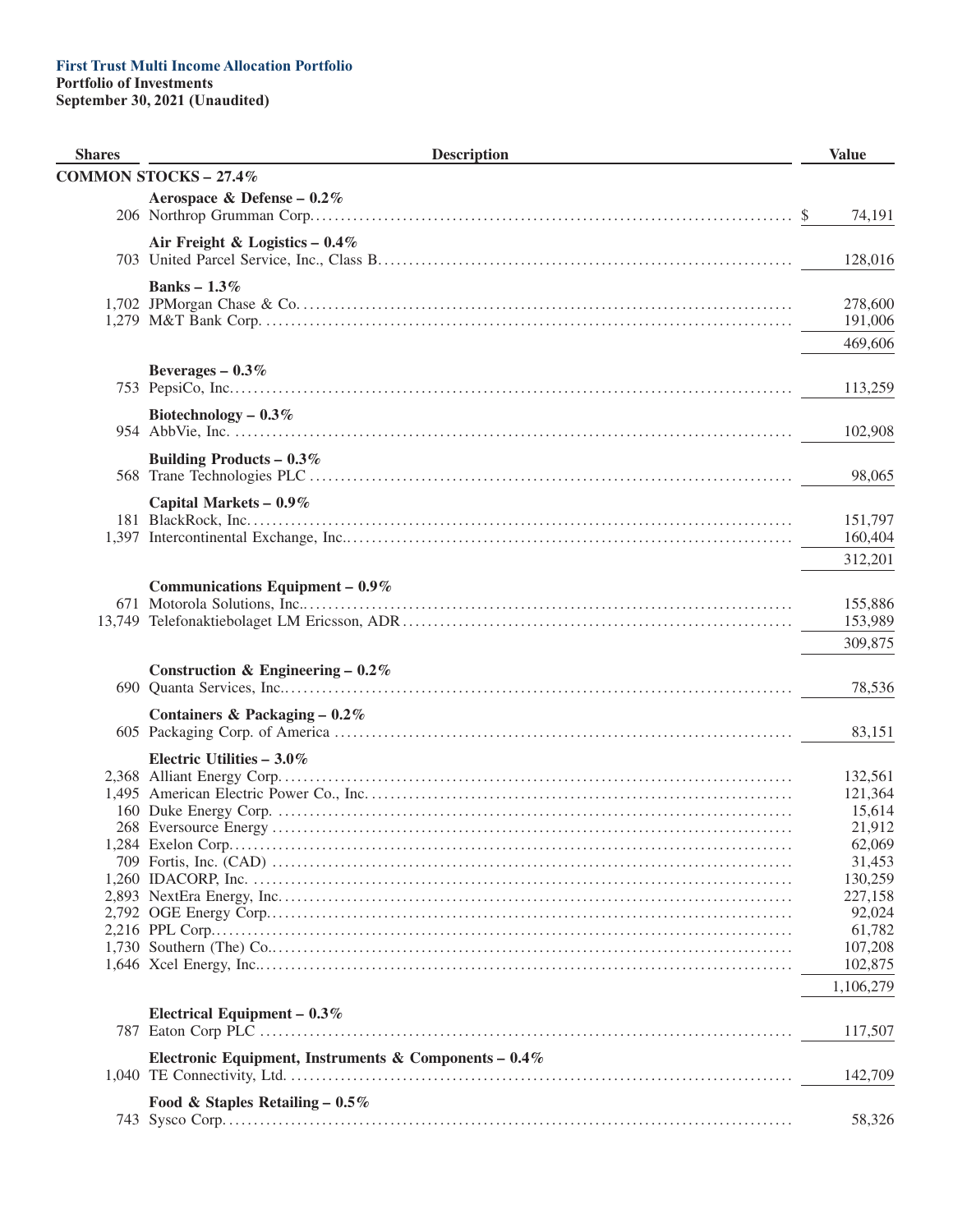| <b>Shares</b> | <b>Description</b>                                         |   | <b>Value</b>     |
|---------------|------------------------------------------------------------|---|------------------|
|               | <b>COMMON STOCKS (Continued)</b>                           |   |                  |
|               | Food & Staples Retailing (Continued)                       |   |                  |
|               |                                                            | S | 127,393          |
|               |                                                            |   | 185,719          |
|               |                                                            |   |                  |
|               | Gas Utilities $-2.1\%$                                     |   | 188,362          |
|               |                                                            |   | 167,139          |
|               |                                                            |   | 15,727           |
|               |                                                            |   | 93,848           |
|               |                                                            |   | 158,171          |
|               |                                                            |   | 127,306          |
|               |                                                            |   | 750,553          |
|               |                                                            |   |                  |
|               | Health Care Equipment & Supplies - $1.2\%$                 |   | 159,475          |
|               |                                                            |   | 142,774          |
|               |                                                            |   | 135,438          |
|               |                                                            |   | 437,687          |
|               |                                                            |   |                  |
|               | Health Care Providers & Services - 0.9%                    |   |                  |
|               |                                                            |   | 179,734          |
|               |                                                            |   | 160,594          |
|               |                                                            |   | 340,328          |
|               | Household Durables - $0.4\%$                               |   |                  |
|               |                                                            |   | 158,871          |
|               |                                                            |   |                  |
|               | Independent Power & Renewable Electricity Producers - 0.1% |   | 30,766           |
|               |                                                            |   |                  |
|               | Industrial Conglomerates $-0.3\%$                          |   |                  |
|               |                                                            |   | 98,286           |
|               | IT Services $-1.2\%$                                       |   |                  |
|               |                                                            |   | 164,759          |
|               |                                                            |   | 139,202          |
|               |                                                            |   | 146,576          |
|               |                                                            |   | 450,537          |
|               | Leisure Products - $0.3\%$                                 |   |                  |
|               |                                                            |   | 109,968          |
|               |                                                            |   |                  |
|               | Machinery $-0.3\%$                                         |   | 109,052          |
|               |                                                            |   |                  |
|               | Media - $0.5\%$                                            |   |                  |
|               |                                                            |   | 172,712          |
|               | Metals & Mining $-0.3\%$                                   |   |                  |
|               |                                                            |   | 123,370          |
|               | Multiline Retail – $0.6\%$                                 |   |                  |
|               |                                                            |   | 218,704          |
|               |                                                            |   |                  |
|               | Multi-Utilities $-2.7\%$                                   |   |                  |
|               |                                                            |   | 32,559           |
|               |                                                            |   | 30,250           |
|               |                                                            |   | 127,945          |
|               |                                                            |   | 93,119<br>31,545 |
|               |                                                            |   |                  |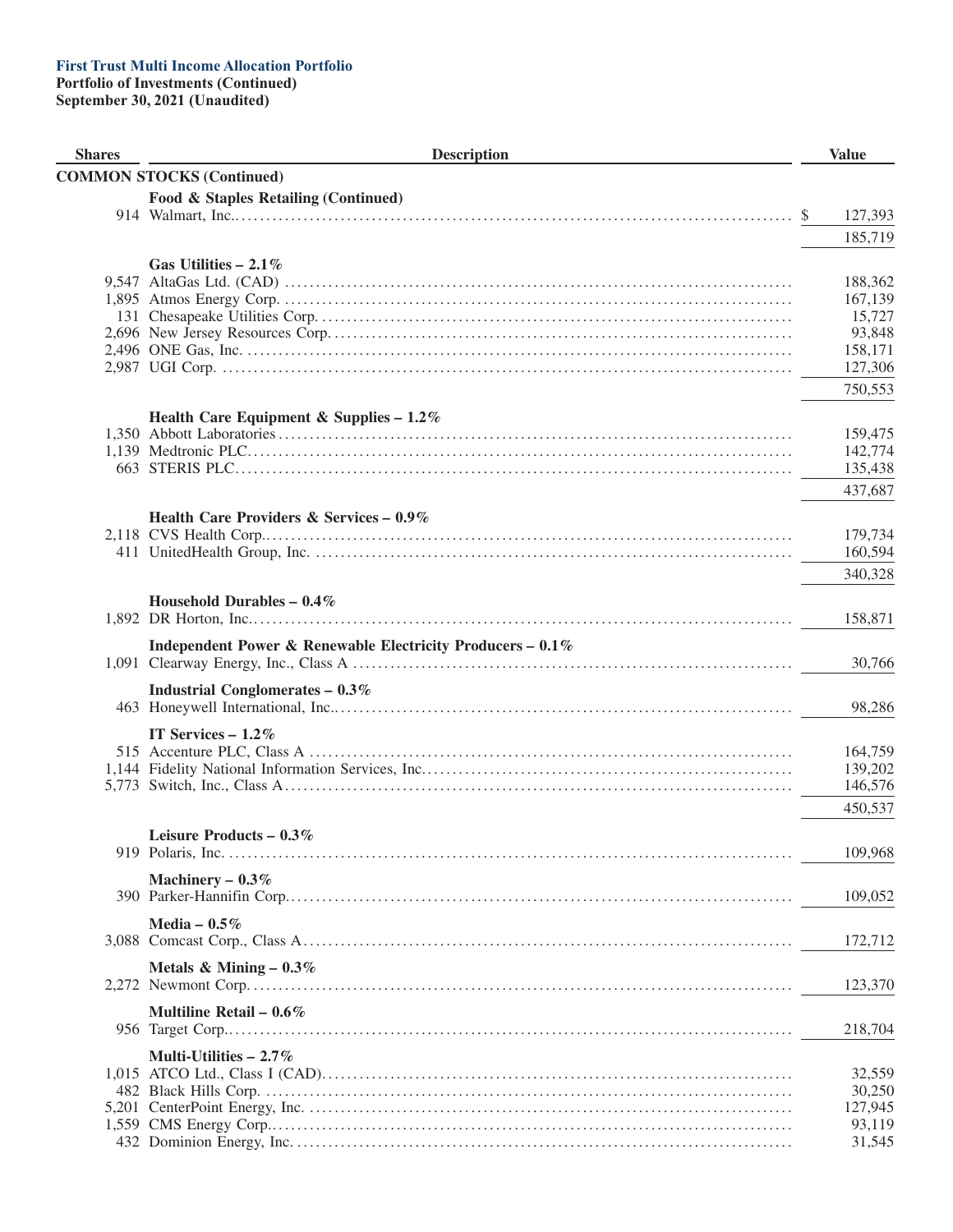| <b>Shares</b> | <b>Description</b>                                | <b>Value</b>       |        |
|---------------|---------------------------------------------------|--------------------|--------|
|               | <b>COMMON STOCKS (Continued)</b>                  |                    |        |
|               | <b>Multi-Utilities (Continued)</b>                |                    |        |
|               |                                                   |                    | 62,334 |
|               |                                                   | 343,232            |        |
|               |                                                   | 241,489            |        |
|               |                                                   |                    | 31,311 |
|               |                                                   | 993,784            |        |
|               | Oil, Gas & Consumable Fuels - 3.9%                |                    |        |
|               |                                                   | 138,496            |        |
|               |                                                   | 158,785            |        |
|               |                                                   |                    | 31,397 |
|               |                                                   | 161,270            |        |
|               |                                                   | 110,612            |        |
|               |                                                   |                    | 16,883 |
|               |                                                   |                    | 62,854 |
|               |                                                   |                    | 99,995 |
|               |                                                   |                    | 33,982 |
|               |                                                   | 362,935<br>229,699 |        |
|               |                                                   |                    |        |
|               |                                                   | 1,406,908          |        |
|               | Pharmaceuticals $-0.6\%$                          |                    |        |
|               |                                                   | 107,275            |        |
|               |                                                   | 118,541            |        |
|               |                                                   | 225,816            |        |
|               | Road & Rail – $0.3\%$                             |                    |        |
|               |                                                   | 105,453            |        |
|               | Semiconductors & Semiconductor Equipment - 0.8%   |                    |        |
|               |                                                   | 166,816            |        |
|               |                                                   | 133,804            |        |
|               |                                                   | 300,620            |        |
|               |                                                   |                    |        |
|               | Software $-0.9\%$                                 |                    |        |
|               |                                                   | 170,562            |        |
|               |                                                   | 160,580            |        |
|               |                                                   | 331,142            |        |
|               | Technology Hardware, Storage & Peripherals - 0.5% |                    |        |
|               |                                                   | 171,498            |        |
|               | Textiles, Apparel & Luxury Goods - 0.3%           |                    |        |
|               |                                                   | 122,865            |        |
|               |                                                   | 9,980,942          |        |
|               | (Cost \$8,141,322)                                |                    |        |
|               | <b>REAL ESTATE INVESTMENT TRUSTS - 11.9%</b>      |                    |        |
|               |                                                   |                    |        |
|               | Diversified REITs $-0.4\%$                        |                    |        |
|               |                                                   | 164,698            |        |
|               | Health Care REITs $-1.9\%$                        |                    |        |
|               |                                                   | 180,128            |        |
|               |                                                   | 163,432            |        |
|               |                                                   | 172,130            |        |
|               |                                                   | 178,066            |        |
|               |                                                   | 693,756            |        |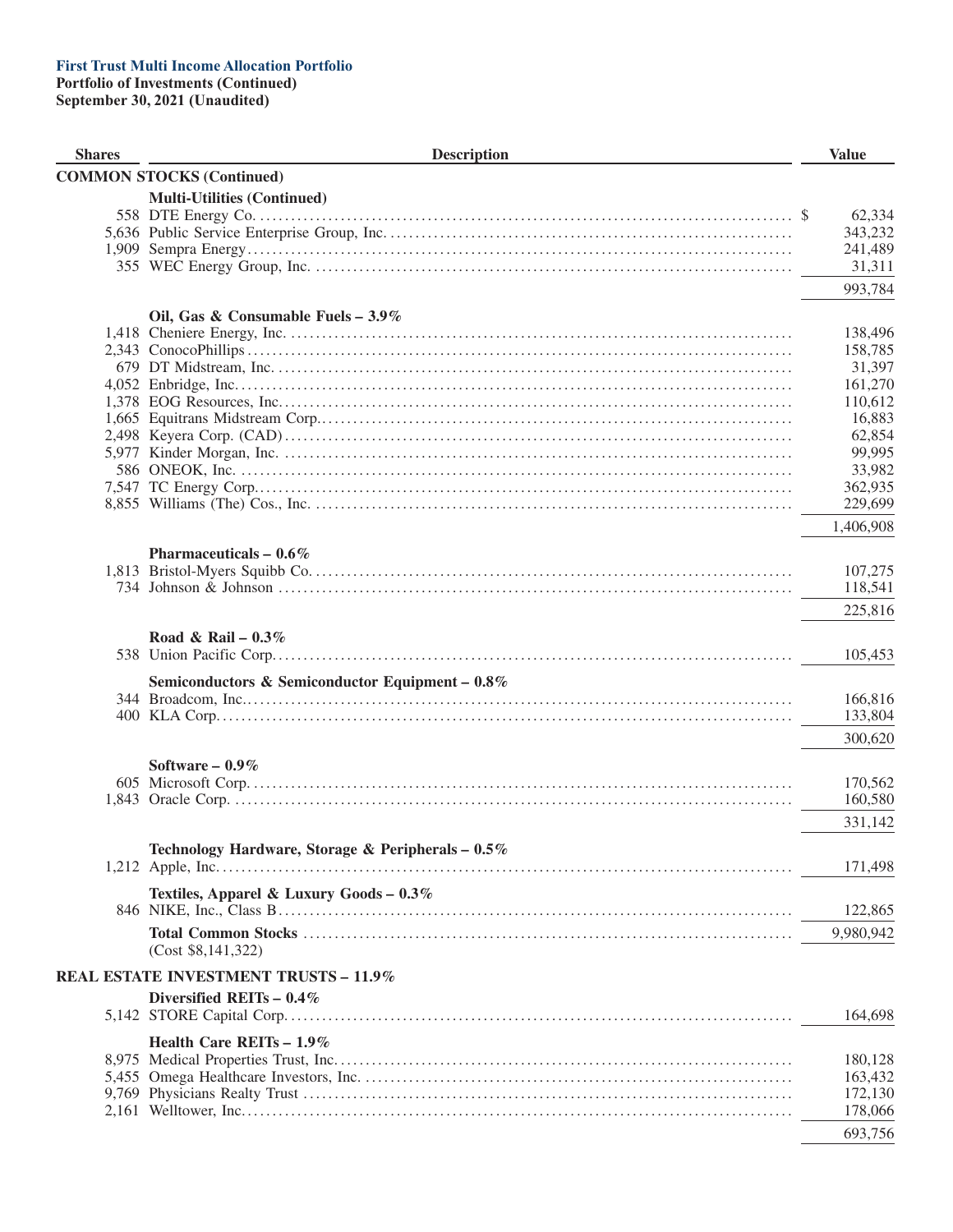| <b>Shares</b> | <b>Description</b>                                         | <b>Value</b>       |
|---------------|------------------------------------------------------------|--------------------|
|               | REAL ESTATE INVESTMENT TRUSTS (Continued)                  |                    |
|               | Industrial REITs $-1.4\%$                                  |                    |
|               |                                                            | 173,625            |
|               |                                                            | 172,466            |
|               |                                                            | 172,818            |
|               |                                                            |                    |
|               |                                                            | 518,909            |
|               | Office REITs $-1.0\%$                                      |                    |
|               |                                                            | 170,243            |
|               |                                                            | 177,063            |
|               |                                                            | 347,306            |
|               |                                                            |                    |
|               | Residential REITs $-1.5\%$                                 |                    |
|               |                                                            | 183,748            |
|               |                                                            | 176,548            |
|               |                                                            | 182,268            |
|               |                                                            | 542,564            |
|               |                                                            |                    |
|               | Retail REITs $-1.9\%$                                      |                    |
|               |                                                            | 178,989            |
|               |                                                            | 167,707            |
|               |                                                            | 166,885            |
|               |                                                            | 184,947            |
|               |                                                            | 698,528            |
|               |                                                            |                    |
|               | Specialized REITs $-3.8\%$                                 |                    |
|               |                                                            | 168,801            |
|               |                                                            | 164,817<br>176,989 |
|               |                                                            | 176,053            |
|               |                                                            |                    |
|               |                                                            | 171,708            |
|               |                                                            | 173,487<br>170,244 |
|               |                                                            | 169,807            |
|               |                                                            |                    |
|               |                                                            | 1,371,906          |
|               |                                                            | 4,337,667          |
|               | (Cost \$3,575,381)                                         |                    |
|               | <b>MASTER LIMITED PARTNERSHIPS - 6.8%</b>                  |                    |
|               | Chemicals - $0.4\%$                                        |                    |
|               |                                                            | 154,364            |
|               |                                                            |                    |
|               | Gas Utilities - $0.0\%$                                    |                    |
|               |                                                            | 16,471             |
|               | Independent Power & Renewable Electricity Producers - 0.9% |                    |
|               |                                                            | 308,825            |
|               |                                                            |                    |
|               | Oil, Gas & Consumable Fuels - $5.5\%$                      |                    |
|               |                                                            | 223,848            |
|               |                                                            | 135,346            |
|               |                                                            | 538,641            |
|               |                                                            | 102,938            |
|               |                                                            | 98,066             |
|               |                                                            | 504,161            |
|               |                                                            | 248,687            |
|               |                                                            | 100,645            |
|               |                                                            |                    |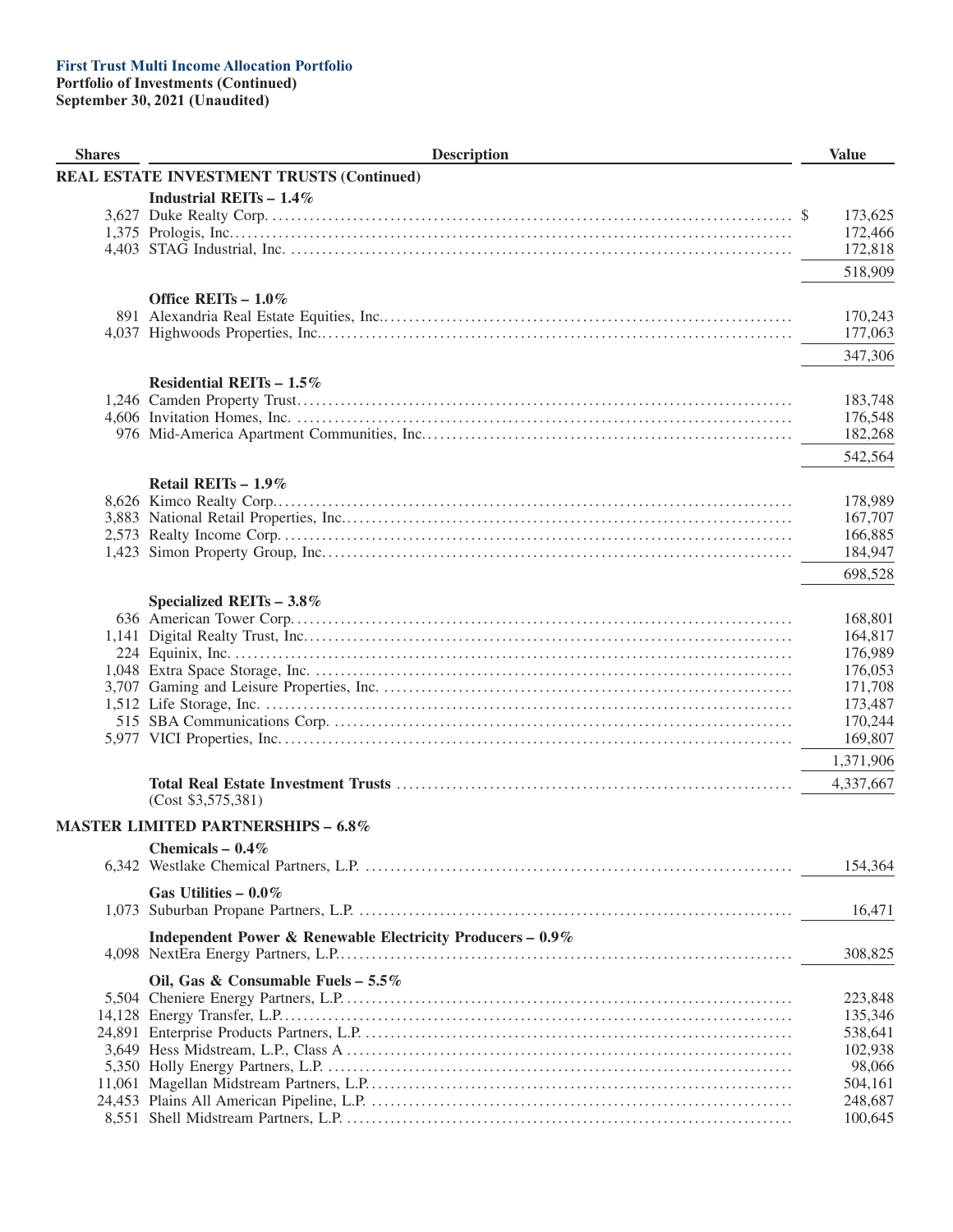| <b>Shares</b> | <b>Description</b>                             | Value     |
|---------------|------------------------------------------------|-----------|
|               | <b>MASTER LIMITED PARTNERSHIPS (Continued)</b> |           |
|               | Oil, Gas & Consumable Fuels (Continued)        | 30,960    |
|               |                                                | 1,983,292 |
|               | .                                              | 2,462,952 |

(Cost \$2,030,956)

| Principal<br><b>Value</b> | <b>Description</b>                                                                                 | <b>Stated</b><br>Coupon | <b>Stated</b><br><b>Maturity</b> | <b>Value</b>      |
|---------------------------|----------------------------------------------------------------------------------------------------|-------------------------|----------------------------------|-------------------|
|                           |                                                                                                    |                         |                                  |                   |
|                           | U.S. GOVERNMENT BONDS AND NOTES - 7.1%                                                             |                         |                                  |                   |
| \$                        | 21,369 U.S. Treasury Inflation Indexed Bond (a)                                                    | $0.13\%$<br>0.13%       | 07/15/22<br>01/15/23             | 21,885<br>129,627 |
|                           | 125,370 U.S. Treasury Inflation Indexed Bond (a)                                                   | 0.63%                   |                                  | 79,364            |
|                           | 75,836 U.S. Treasury Inflation Indexed Bond (a)<br>71,560 U.S. Treasury Inflation Indexed Bond (a) | 0.38%                   | 04/15/23<br>07/15/23             | 75,402            |
|                           | 78,392 U.S. Treasury Inflation Indexed Bond (a)                                                    | 0.63%                   | 01/15/24                         | 83,654            |
|                           |                                                                                                    | $0.50\%$                | 04/15/24                         | 62,435            |
|                           | 58,452 U.S. Treasury Inflation Indexed Bond (a)                                                    | 0.13%                   |                                  | 77,593            |
|                           | 72,664 U.S. Treasury Inflation Indexed Bond (a)                                                    |                         | 07/15/24<br>10/15/24             | 62,622            |
|                           | 58,524 U.S. Treasury Inflation Indexed Bond (a)                                                    | $0.13\%$<br>0.25%       | 01/15/25                         | 142,469           |
|                           | 132,551 U.S. Treasury Inflation Indexed Bond (a)                                                   | 0.13%                   |                                  |                   |
|                           | 59,187 U.S. Treasury Inflation Indexed Bond (a)                                                    |                         | 04/15/25                         | 63,518            |
|                           | 78,282 U.S. Treasury Inflation Indexed Bond (a)                                                    | 0.38%                   | 07/15/25                         | 85,443            |
|                           | 51,556 U.S. Treasury Inflation Indexed Bond (a)                                                    | 0.13%                   | 10/15/25                         | 55,807            |
|                           | 94,214 U.S. Treasury Inflation Indexed Bond (a)                                                    | 0.63%                   | 01/15/26                         | 104,016           |
|                           | 13,067 U.S. Treasury Inflation Indexed Bond (a)                                                    | 2.00%                   | 01/15/26                         | 15,243            |
|                           | 60,378 U.S. Treasury Inflation Indexed Bond (a)                                                    | 0.13%                   | 04/15/26                         | 65,394            |
|                           | 63,780 U.S. Treasury Inflation Indexed Bond (a)                                                    | 0.13%                   | 07/15/26                         | 69,596            |
|                           | 87,023 U.S. Treasury Inflation Indexed Bond (a)                                                    | 0.38%                   | 01/15/27                         | 96,101            |
|                           | 72,543 U.S. Treasury Inflation Indexed Bond (a)                                                    | 0.38%                   | 07/15/27                         | 80,713            |
|                           | 81,901 U.S. Treasury Inflation Indexed Bond (a)                                                    | 0.50%                   | 01/15/28                         | 91,701            |
|                           | 15,638 U.S. Treasury Inflation Indexed Bond (a)                                                    | 1.75%                   | 01/15/28                         | 18,819            |
|                           | 96,795 U.S. Treasury Inflation Indexed Bond (a)                                                    | 0.75%                   | 07/15/28                         | 110,828           |
|                           | 72,440 U.S. Treasury Inflation Indexed Bond (a)                                                    | $0.88\%$                | 01/15/29                         | 83,690            |
|                           | 12,716 U.S. Treasury Inflation Indexed Bond (a)                                                    | 2.50%                   | 01/15/29                         | 16,285            |
|                           | 19,928 U.S. Treasury Inflation Indexed Bond (a)                                                    | 3.88%                   | 04/15/29                         | 27,793            |
|                           | 94,988 U.S. Treasury Inflation Indexed Bond (a)                                                    | 0.25%                   | 07/15/29                         | 105,644           |
|                           | 64,727 U.S. Treasury Inflation Indexed Bond (a)                                                    | 0.13%                   | 01/15/30                         | 71,095            |
|                           | 64,952 U.S. Treasury Inflation Indexed Bond (a)                                                    | $0.13\%$                | 07/15/30                         | 71,630            |
|                           | 69,217 U.S. Treasury Inflation Indexed Bond (a)                                                    | 0.13%                   | 01/15/31                         | 75,953            |
|                           | 25,465 U.S. Treasury Inflation Indexed Bond (a)                                                    | 0.13%                   | 07/15/31                         | 28,036            |
|                           | 27,788 U.S. Treasury Inflation Indexed Bond (a)                                                    | 2.13%                   | 02/15/40                         | 41,280            |
|                           | 43,383 U.S. Treasury Inflation Indexed Bond (a)                                                    | 2.13%                   | 02/15/41                         | 65,216            |
|                           | 39,629 U.S. Treasury Inflation Indexed Bond (a)                                                    | 0.75%                   | 02/15/42                         | 48,167            |
|                           | 39,898 U.S. Treasury Inflation Indexed Bond (a)                                                    | 0.63%                   | 02/15/43                         | 47,430            |
|                           | 39,593 U.S. Treasury Inflation Indexed Bond (a)                                                    | 1.38%                   | 02/15/44                         | 54,247            |
|                           | 38,606 U.S. Treasury Inflation Indexed Bond (a)                                                    | 0.75%                   | 02/15/45                         | 47,372            |
|                           | 34,565 U.S. Treasury Inflation Indexed Bond (a)                                                    | $1.00\%$                | 02/15/46                         | 44,880            |
|                           | 30,536 U.S. Treasury Inflation Indexed Bond (a)                                                    | $0.88\%$                | 02/15/47                         | 39,024            |
|                           | 29,891 U.S. Treasury Inflation Indexed Bond (a)                                                    | 1.00%                   | 02/15/48                         | 39,546            |
|                           | 23,868 U.S. Treasury Inflation Indexed Bond (a)                                                    | 1.00%                   | 02/15/49                         | 31,898            |
|                           | 23,361 U.S. Treasury Inflation Indexed Bond (a)                                                    | 0.25%                   | 02/15/50                         | 26,241            |
|                           | 29,361 U.S. Treasury Inflation Indexed Bond (a)                                                    | 0.13%                   | 02/15/51                         | 32,084            |
|                           |                                                                                                    |                         |                                  |                   |
|                           | (Cost \$2,439,752)                                                                                 |                         |                                  | 2,589,741         |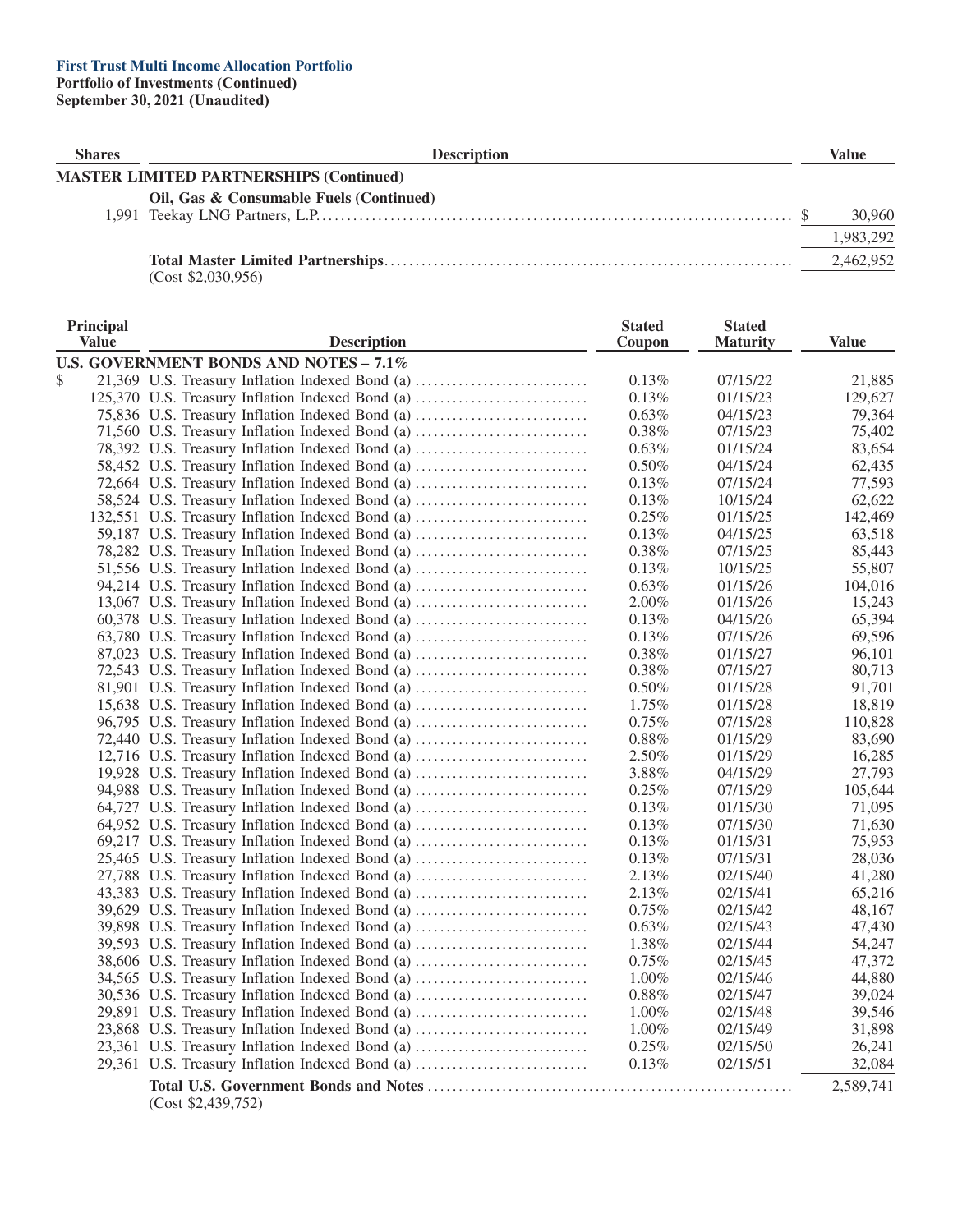# **First Trust Multi Income Allocation Portfolio**

**Portfolio of Investments (Continued)**

| Principal<br><b>Value</b> | <b>Description</b>                                            | <b>Stated</b><br>Coupon | <b>Stated</b><br><b>Maturity</b> | <b>Value</b>   |
|---------------------------|---------------------------------------------------------------|-------------------------|----------------------------------|----------------|
|                           | U.S. GOVERNMENT AGENCY MORTGAGE-BACKED SECURITIES - 1.7%      |                         |                                  |                |
|                           | Collateralized Mortgage Obligations $-1.2\%$                  |                         |                                  |                |
|                           | Fannie Mae REMIC Trust                                        |                         |                                  |                |
| \$<br>8,039               |                                                               | 6.43%                   | 09/01/37                         | \$<br>9,545    |
|                           | Fannie Mae REMICS                                             |                         |                                  |                |
| 1                         |                                                               | 6.50%                   | 04/01/22                         | 1              |
| $\theta$                  |                                                               | 8.00%                   | 07/01/22                         | $\overline{0}$ |
| 150                       |                                                               | 7.90%                   | 01/01/23                         | 154            |
| 76                        |                                                               | 6.50%                   | 07/01/23                         | 79             |
| 652                       |                                                               | 6.50%                   | 09/01/23                         | 683            |
| 228                       |                                                               | 7.00%                   | 04/01/23                         | 236            |
| 407                       |                                                               | 6.50%                   | 04/01/23                         | 418            |
| 829                       |                                                               | 7.00%                   | 12/01/29                         | 932            |
| 758                       |                                                               | 5.50%                   | 11/01/32                         | 871            |
| 18,687                    | Series 2002-9, Class MS, IO, 1 Mo. LIBOR x -1 + 8.10% (c)     | 8.01%                   | 03/25/32                         | 4,170          |
| 3,111                     |                                                               | 6.50%                   | 06/01/42                         | 3,619          |
| 1,450                     |                                                               | 3.50%                   | 03/01/33                         | 1,501          |
| 2,131                     |                                                               | 4.00%                   | 05/01/33                         | 2,234          |
| 24,999                    |                                                               | $6.00\%$                | 02/01/34                         | 28,749         |
| 9,099                     | Series 2005-79, Class NF, 1 Mo. LIBOR + 0.41% (d)             | 0.50%                   | 09/25/35                         | 9,183          |
| 14,617                    |                                                               | $6.00\%$                | 02/01/37                         | 17,054         |
| 33,900                    |                                                               | 5.50%                   | 10/01/39                         | 5,954          |
| 1,020                     |                                                               | 2.00%                   | 11/01/41                         | 1,047          |
| 292                       |                                                               | 1.75%                   | 03/01/43                         | 296            |
| 18,644                    |                                                               | 3.00%                   | 04/01/43                         | 18,784         |
|                           | Fannie Mae Trust                                              |                         |                                  |                |
| 2,629                     |                                                               | 7.50%                   | 06/01/44                         | 3,120          |
|                           | <b>FHLMC-GNMA</b>                                             |                         |                                  |                |
| 31                        |                                                               | 7.50%                   | 02/01/23                         | 31             |
| 204                       |                                                               | 7.00%                   | 03/01/24                         | 214            |
|                           | Freddie Mac REMICS                                            |                         |                                  |                |
| 39                        |                                                               | 7.00%                   | 05/01/22                         | 40             |
| 1,725                     | Series 1992-1401, Class Q, 1 Mo. LIBOR + 0.60% (d)            | 0.68%                   | 10/15/22                         | 1,722          |
| 4,454                     | Series 1993-1487, Class P, IO, 1 Mo. LIBOR x -1 + 9.50% (c)   | 9.42%                   | 03/15/23                         | 218            |
| 1,067                     | Series 1994-1673, Class FB, 10 Yr. Constant Maturity Treasury |                         |                                  |                |
|                           |                                                               | 0.76%                   | 02/01/24                         | 1,060          |
| 27                        |                                                               | 7.50%                   | 04/01/26                         | 30             |
| 5,675                     |                                                               | 7.00%                   | 02/01/28                         | 550            |
| 1,710                     |                                                               | 6.38%                   | 03/01/29                         | 1,927          |
| 24,991                    |                                                               | 6.00%                   | 07/01/29                         | 27,931         |
| 2,560                     |                                                               | 7.50%                   | 01/01/31                         | 3,119          |
| 25,816                    | Series 2003-2647, Class LS, 1 Mo. LIBOR x -2.5 + 14.00% (c)   | 13.79%                  | 07/01/33                         | 35,020         |
| 28,000                    |                                                               | 5.50%                   | 09/01/33                         | 31,244         |
| 16,576                    |                                                               | 4.25%                   | 03/01/34                         | 17,904         |
| 4,000                     |                                                               | 5.25%                   | 04/01/34                         | 4,431          |
| 20,870                    | Series 2006-3114, Class GI, IO, 1 Mo. LIBOR x -1 + 6.60% (c)  | 6.52%                   | 02/15/36                         | 3,074          |
| 21,585                    | Series 2006-3199, Class DS, IO, 1 Mo. LIBOR x -1 + 7.15% (c). | 7.07%                   | 08/15/36                         | 4,461          |
| 8,664                     |                                                               | 5.50%                   | 07/01/36                         | 8,830          |
| 7,681                     |                                                               | $4.00\%$                | 08/01/25                         | 8,201          |
| 173                       |                                                               | 1.63%                   | 02/01/22                         | 173            |
| 22,880                    |                                                               | 3.50%                   | 03/01/43                         | 27,683         |
|                           | Freddie Mac Strips                                            |                         |                                  |                |
| 2,542                     |                                                               | 8.50%                   | 03/01/23                         | 83             |
|                           | Government National Mortgage Association                      |                         |                                  |                |
| 19,561                    |                                                               | 5.50%                   | 12/01/32                         | 20,387         |
| 4,569                     |                                                               | (e)                     | 03/20/36                         | 4,280          |
| 45,408                    |                                                               | $6.00\%$                | 06/01/37                         | 51,905         |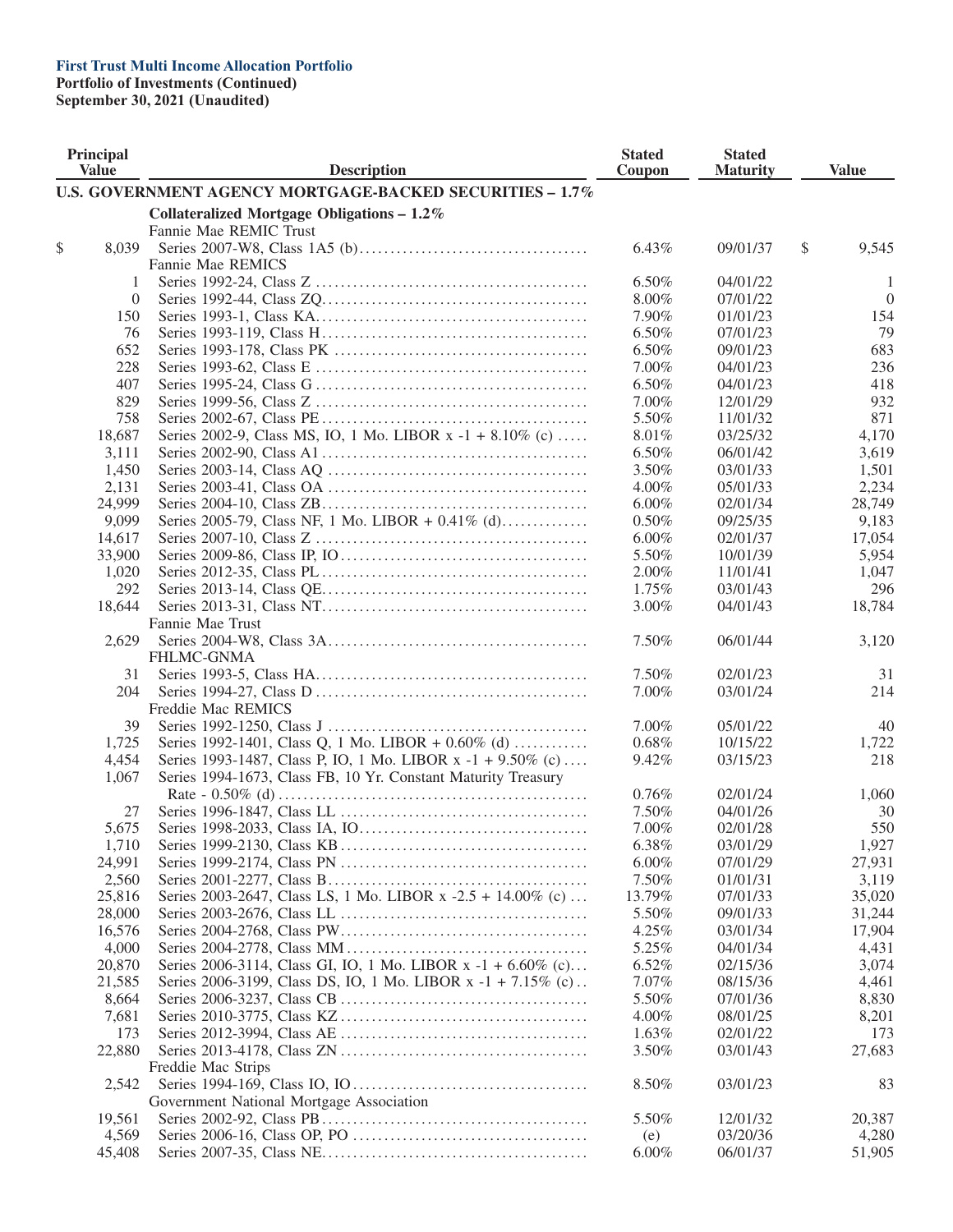## **First Trust Multi Income Allocation Portfolio**

**Portfolio of Investments (Continued)**

| Principal<br><b>Value</b> |        | <b>Description</b>                                                   | <b>Stated</b><br>Coupon | <b>Stated</b><br><b>Maturity</b> | <b>Value</b>     |
|---------------------------|--------|----------------------------------------------------------------------|-------------------------|----------------------------------|------------------|
|                           |        | <b>U.S. GOVERNMENT AGENCY MORTGAGE-BACKED SECURITIES (Continued)</b> |                         |                                  |                  |
|                           |        | <b>Collateralized Mortgage Obligations (Continued)</b>               |                         |                                  |                  |
|                           |        | Government National Mortgage Association (Continued)                 |                         |                                  |                  |
| \$                        | 1,642  |                                                                      | 4.50%                   | 03/01/39                         | \$<br>1,680      |
|                           | 49,000 |                                                                      | 5.50%                   | 08/01/39                         | 57,531           |
|                           | 4,867  |                                                                      | 2.50%                   | 05/01/40                         | 4,943            |
|                           | 11,707 |                                                                      | 5.00%                   | 01/01/43                         | 1,332            |
|                           |        |                                                                      |                         |                                  | 428,634          |
|                           |        |                                                                      |                         |                                  |                  |
|                           |        | Pass-through Security - $0.5\%$                                      |                         |                                  |                  |
|                           |        | Federal Home Loan Mortgage Corporation                               |                         |                                  |                  |
|                           | 4,516  |                                                                      | 6.50%                   | 11/01/31                         | 5,200            |
|                           | 27,310 |                                                                      | 6.50%                   | 12/01/29                         | 30,726           |
|                           | 15,528 |                                                                      | 4.00%                   | 04/01/41                         | 17,209           |
|                           | 1,250  |                                                                      | 5.00%                   | 11/01/30                         | 1,362            |
|                           | 9,537  |                                                                      | 4.00%                   | 10/01/42                         | 10,519           |
|                           |        | Federal National Mortgage Association                                |                         |                                  |                  |
|                           | 9,340  |                                                                      | 4.00%                   | 01/01/42                         | 10,331           |
|                           | 1,563  |                                                                      | $6.00\%$                | 02/01/23                         | 1,585            |
|                           | 917    |                                                                      | 5.50%                   | 12/01/22                         | 928              |
|                           | 13,099 |                                                                      | 4.00%                   | 02/01/41                         | 14,508           |
|                           | 21,054 |                                                                      | 4.00%                   | 09/01/43                         | 23,300           |
|                           | 3,070  |                                                                      | 4.00%                   | 11/01/40                         | 3,387            |
|                           | 15,445 |                                                                      | 4.00%                   | 04/01/42                         | 17,039           |
|                           |        | Government National Mortgage Association                             |                         |                                  |                  |
|                           | 5,725  |                                                                      | 5.00%                   | 08/01/33                         | 6,439            |
|                           | 14,256 |                                                                      | 5.00%                   | 10/01/39                         | 16,734           |
|                           | 6,183  |                                                                      | 5.50%                   | 04/01/39                         | 6,964            |
|                           | 9,498  |                                                                      | 5.00%                   | 02/01/40                         | 10,784           |
|                           |        |                                                                      |                         |                                  |                  |
|                           | 13,880 |                                                                      | $4.00\%$                | 02/01/41                         | 15,219           |
|                           |        |                                                                      |                         |                                  | 192,234          |
|                           |        | (Cost \$595,956)                                                     |                         |                                  | 620,868          |
|                           |        | MORTGAGE-BACKED SECURITIES - 0.1%                                    |                         |                                  |                  |
|                           |        | Collateralized Mortgage Obligations - $0.1\%$                        |                         |                                  |                  |
|                           |        | Credit Suisse First Boston Mortgage Securities Corp.                 |                         |                                  |                  |
|                           | 299    |                                                                      | 4.75%                   | 09/25/19                         | $\boldsymbol{0}$ |
|                           |        | <b>MASTR Alternative Loan Trust</b>                                  |                         |                                  |                  |
|                           | 617    |                                                                      | 5.50%                   | 10/01/19                         | 619              |
|                           |        |                                                                      |                         |                                  |                  |
|                           | 28     |                                                                      | 5.50%                   | 01/01/20                         | 28               |
|                           |        | <b>MASTR Asset Securitization Trust</b>                              |                         |                                  |                  |
|                           | 4,289  |                                                                      | 5.50%                   | 02/01/34                         | 4,582            |
|                           |        | Structured Asset Mortgage Investments Trust                          |                         |                                  |                  |
|                           | 3.808  |                                                                      | 4.95%                   | 06/01/29                         | 3,899            |
|                           |        |                                                                      |                         |                                  | 9,128            |
|                           |        | (Cost \$9,042)                                                       |                         |                                  |                  |

| <b>Shares</b> | <b>Description</b>                   | Value     |
|---------------|--------------------------------------|-----------|
|               | <b>EXCHANGE-TRADED FUNDS - 43.7%</b> |           |
|               |                                      | 640,356   |
|               |                                      | 13,790    |
|               |                                      | 1,871,460 |
|               |                                      | 1,900,361 |
|               |                                      | 5,797,554 |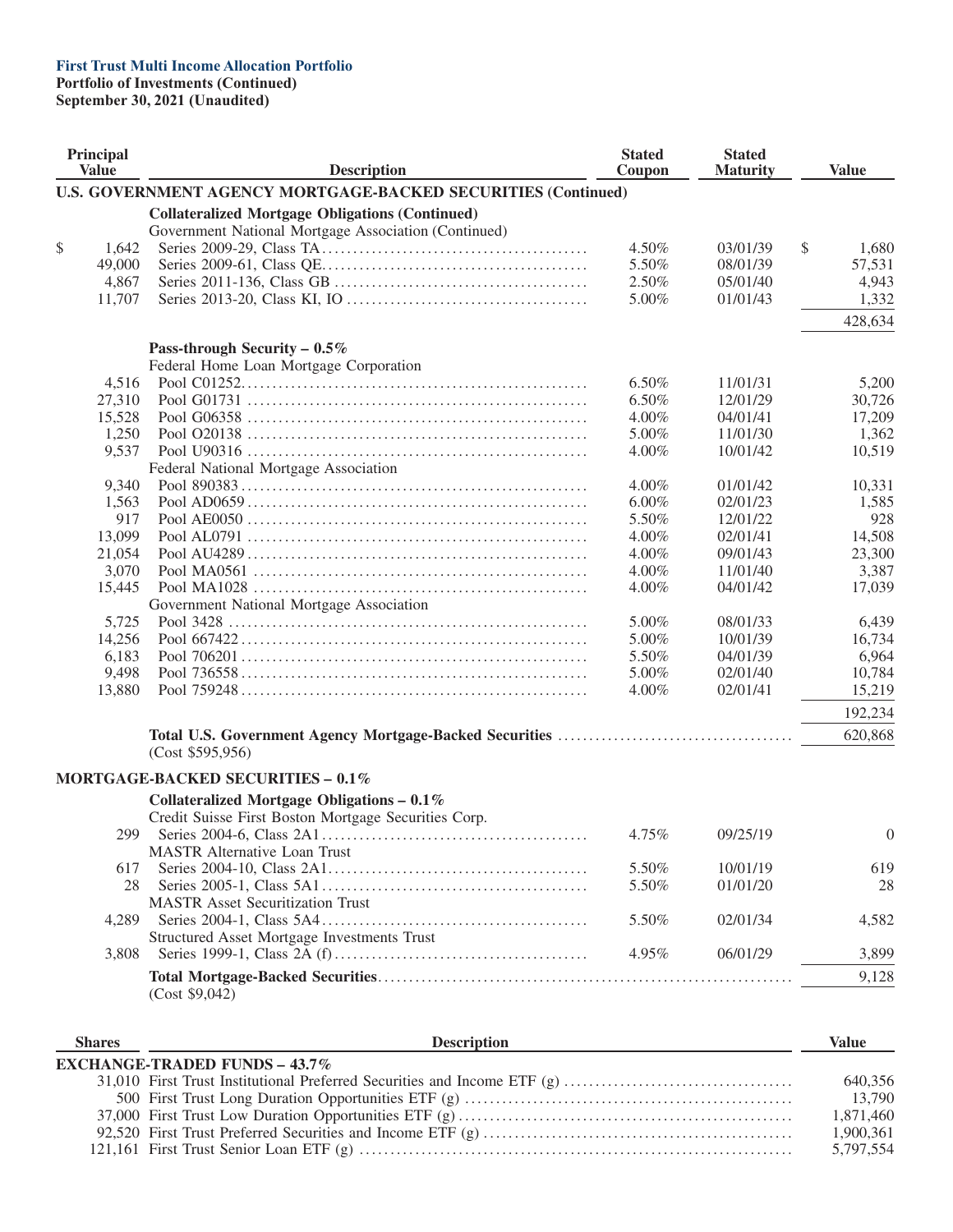| <b>Shares</b> | <b>Description</b>                                                       | <b>Value</b> |
|---------------|--------------------------------------------------------------------------|--------------|
|               | <b>EXCHANGE-TRADED FUNDS (Continued)</b>                                 |              |
|               |                                                                          | 2,895,255    |
|               |                                                                          | 149,786      |
|               |                                                                          | 2,020,327    |
|               |                                                                          | 91.919       |
|               | 9,594 iShares Trust iShares 1-5 Year Investment Grade Corporate Bond ETF | 524,216      |
|               | (Cost \$15,494,052)                                                      | 15,905,024   |
|               | $(Cost $32,286,461)$ (h)                                                 | 35,906,322   |
|               |                                                                          | 477,253      |
|               |                                                                          | 36,383,575   |

(a) Security whose principal value is adjusted in accordance with changes to the country's Consumer Price Index. Interest is calculated on the basis of the current adjusted principal value.

(b) Weighted Average Coupon security. Coupon is based on the blended interest rate of the underlying holdings, which may have different coupons. The coupon may change in any period.

- (c) Inverse floating rate security.
- (d) Floating or variable rate security.

(f) Collateral Strip Rate security. Coupon is based on the weighted net interest rate of the investment's underlying collateral. The interest rate resets periodically.

(g) Investment in an affiliated fund.

- ADR American Depositary Receipt
- CAD Canadian Dollar<br>IO Interest-Only See

IO Interest-Only Security - Principal amount shown represents par value on which interest payments are based.<br>LIBOR London Interbank Offered Rate

- LIBOR London Interbank Offered Rate<br>PO Principal-Only Security
- Principal-Only Security

<sup>(</sup>e) Zero coupon security.

<sup>(</sup>h) Aggregate cost for financial reporting purposes approximates the aggregate cost for federal income tax purposes. As of September 30, 2021, the aggregate gross unrealized appreciation for all investments in which there was an excess of value over tax cost was \$3,798,742 and the aggregate gross unrealized depreciation for all investments in which there was an excess of tax cost over value was \$178,881. The net unrealized appreciation was \$3,619,861.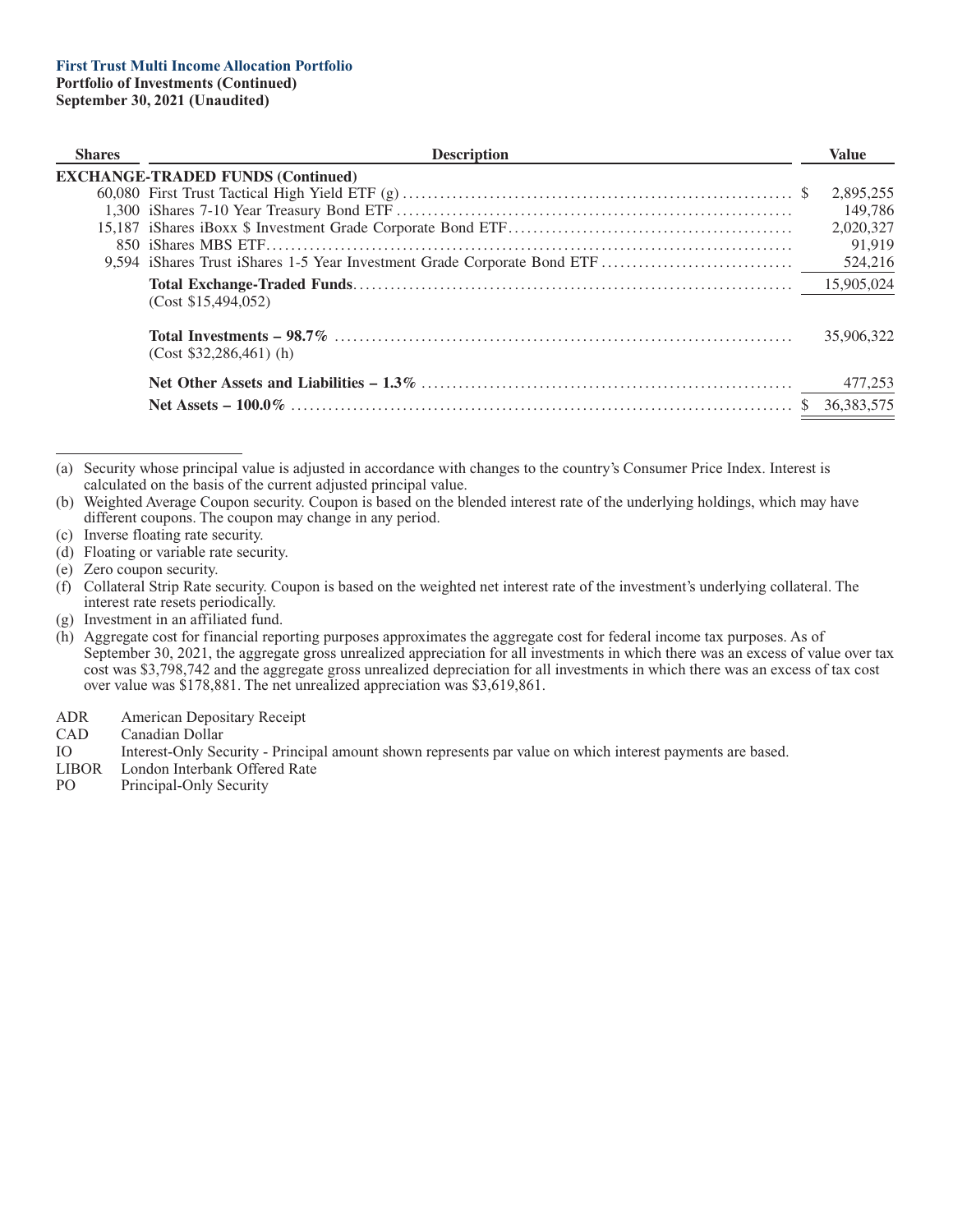#### **First Trust Multi Income Allocation Portfolio Portfolio of Investments (Continued) September 30, 2021 (Unaudited)**

#### **Valuation Inputs**

A summary of the inputs used to value the Fund's investments as of September 30, 2021 is as follows (see Valuation Inputs in the Additional Information section):

|                                                   | <b>Total</b><br>Value at<br>9/30/2021 | Level 1<br><b>Ouoted</b><br><b>Prices</b> | Level 2<br>Significant<br><b>Observable</b><br>Inputs | Level 3<br>Significant<br>Unobservable<br>Inputs |
|---------------------------------------------------|---------------------------------------|-------------------------------------------|-------------------------------------------------------|--------------------------------------------------|
|                                                   | \$9,980,942                           | \$9,980,942                               | S                                                     | $s-$                                             |
|                                                   | 4,337,667                             | 4,337,667                                 |                                                       |                                                  |
|                                                   | 2,462,952                             | 2,462,952                                 |                                                       |                                                  |
|                                                   | 2,589,741                             |                                           | 2,589,741                                             |                                                  |
| U.S. Government Agency Mortgage-Backed Securities | 620,868                               |                                           | 620,868                                               |                                                  |
|                                                   | 9,128                                 |                                           | 9,128                                                 |                                                  |
|                                                   | 15,905,024                            | 15,905,024                                |                                                       |                                                  |
|                                                   | \$35,906,322                          | \$32,686,585                              | \$3,219,737                                           |                                                  |

\* See Portfolio of Investments for industry breakout.

#### **Affiliated Transactions**

Amounts relating to investments in affiliated funds at September 30, 2021, and for the fiscal year-to-date period (January 1, 2021 to September 30, 2021) are as follows:

| <b>Security Name</b>                                                    | <b>Shares</b> at<br>9/30/2021 | Value at<br>12/31/2020 | <b>Purchases</b> | <b>Sales</b>  | Change in<br><b>Unrealized</b><br>Appreciation<br>(Depreciation) | <b>Realized</b><br>Gain<br>(Loss) | Value at<br>9/30/2021 | <b>Dividend</b><br>Income |
|-------------------------------------------------------------------------|-------------------------------|------------------------|------------------|---------------|------------------------------------------------------------------|-----------------------------------|-----------------------|---------------------------|
| <b>First Trust Institutional Preferred</b><br>Securities and Income ETF | 31,010                        | S<br>564,322           | 140,882<br>S.    | (73,746)<br>S | \$2,872                                                          | \$6,026                           | 640,356<br>S.         | \$22,033                  |
| <b>First Trust Long Duration Opportunities</b><br>ETF                   | 500                           | 14,525                 |                  |               | (735)                                                            |                                   | 13,790                | 302                       |
| <b>First Trust Low Duration Opportunities</b><br>ETF                    | 37,000                        | 1,029,400              | 1,096,373        | (228, 869)    | (20, 288)                                                        | (5,156)                           | 1,871,460             | 22,475                    |
| First Trust Preferred Securities and<br>Income ETF                      | 92,520                        | 1,667,835              | 416,406          | (219,093)     | 19,155                                                           | 16,058                            | 1,900,361             | 65,247                    |
| First Trust Senior Loan ETF                                             | 121,161                       | 3,422,673              | 2,355,602        |               | 19.279                                                           | $\qquad \qquad$                   | 5,797,554             | 117,649                   |
| First Trust Tactical High Yield ETF                                     | 60,080                        | 3,449,376              | 257,928          | (779, 734)    | (42, 532)                                                        | 10,217                            | 2,895,255             | 118,378                   |
|                                                                         |                               | \$10,148,131           | \$4,267,191      | \$(1,301,442) | \$(22,249)                                                       | \$27,145                          | \$13,118,776          | \$346,084                 |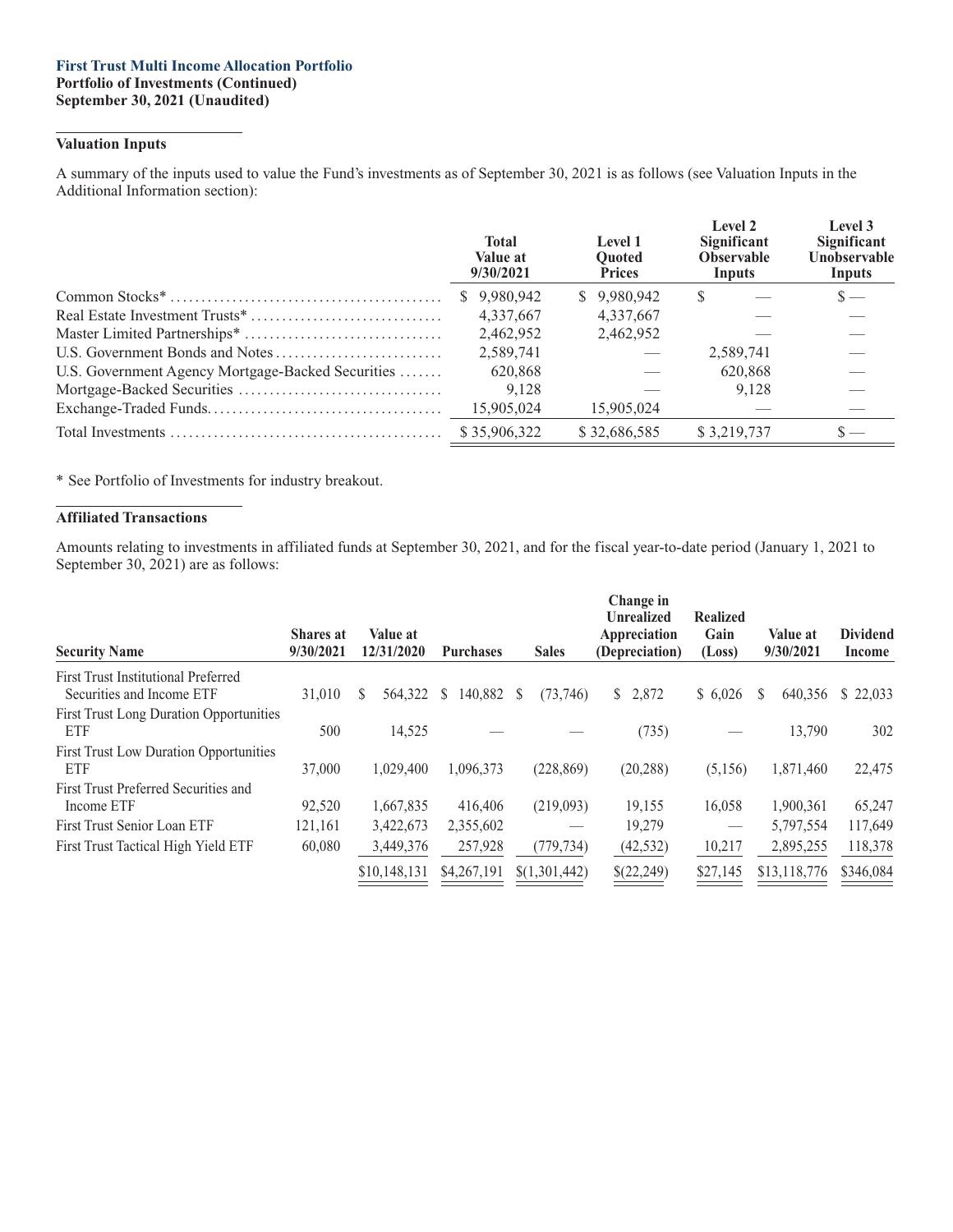## **First Trust Dorsey Wright Tactical Core Portfolio Portfolio of Investments**

**September 30, 2021 (Unaudited)**

| <b>Shares</b> | <b>Description</b>                                  | <b>Value</b> |           |                         |  |
|---------------|-----------------------------------------------------|--------------|-----------|-------------------------|--|
|               | <b>EXCHANGE-TRADED FUNDS - 98.9%</b>                |              |           |                         |  |
|               | Capital Markets - 98.9%                             |              |           |                         |  |
|               | 7,744 First Trust BICK Index Fund (a)               | $\mathbb{S}$ | 262,831   |                         |  |
|               | 104,903 First Trust Consumer                        |              |           |                         |  |
|               | Discretionary AlphaDEX®                             |              |           |                         |  |
|               | Fund (a)                                            |              | 6,200,816 |                         |  |
| 13,481        | First Trust Developed Markets                       |              |           |                         |  |
|               | ex-US AlphaDE $\overline{X}^{\circledast}$ Fund (a) |              | 823,150   |                         |  |
|               | 29,935 First Trust Emerging Markets                 |              |           |                         |  |
|               | AlphaDEX® Fund (a)                                  |              | 806,149   |                         |  |
|               | 6,053 First Trust Germany AlphaDEX®                 |              |           |                         |  |
|               | Fund (a)                                            |              | 332,342   |                         |  |
|               | 8,304 First Trust India NIFTY 50                    |              |           | $\overline{a}$          |  |
|               | Equal Weight ETF (a)                                |              | 408,500   | $\tilde{a}$             |  |
|               | 111,320 First Trust Industrials/Producer            |              |           |                         |  |
|               | Durables AlphaDEX <sup>®</sup> Fund (a)             |              | 6,383,089 |                         |  |
|               | 83,612 First Trust Mid Cap Growth                   |              |           |                         |  |
|               | Alpha $DEX^{\circledR}$ Fund (a)                    |              | 6,004,178 |                         |  |
|               | 191,737 First Trust Nasdaq Transportation           |              |           |                         |  |
|               | ETF(a)<br><b>First Trust</b>                        |              | 5,913,188 |                         |  |
| 38,761        | NASDAQ-100-Technology                               |              |           |                         |  |
|               | Sector Index Fund (a)                               |              | 6,116,486 | $\overline{\mathbf{v}}$ |  |
|               | 75,240 First Trust Small Cap Core                   |              |           |                         |  |
|               | AlphaDEX <sup>®</sup> Fund (a)                      |              | 6,882,203 |                         |  |
|               | 90,726 First Trust Small Cap Growth                 |              |           | $\overline{O}$          |  |
|               | AlphaDEX® Fund (a)                                  |              | 6,497,034 | $\overline{A}$          |  |
|               | 5,096 First Trust Switzerland                       |              |           |                         |  |
|               | Alpha $DEX^{\otimes}$ Fund (a)                      |              | 333,075   |                         |  |
|               | 48,599 First Trust Technology                       |              |           |                         |  |
|               | AlphaDE $X^{\otimes}$ Fund (a)                      |              | 5,971,359 |                         |  |
|               | 5,256 First Trust United Kingdom                    |              |           |                         |  |
|               | AlphaDEX® Fund (a)                                  |              | 220,857   | E                       |  |
|               | 32,336 iShares Core U.S. Aggregate                  |              |           | l                       |  |
|               | <b>Bond ETF</b>                                     |              | 3,713,143 |                         |  |
| 46,254        | SPDR Blackstone Senior Loan                         |              |           |                         |  |
|               | <b>ETF</b>                                          |              | 2,128,609 | $\ast$                  |  |
| 19,771        | SPDR Bloomberg Barclays High                        |              |           |                         |  |
|               | Yield Bond ETF                                      |              | 2,162,157 |                         |  |
| 38,231        | SPDR FTSE International                             |              |           |                         |  |
|               | Government Inflation-Protected                      |              |           |                         |  |
|               | <b>Bond ETF</b>                                     |              | 2,080,340 |                         |  |

| <b>Shares</b> | <b>Description</b>                                                                | Value |            |  |  |
|---------------|-----------------------------------------------------------------------------------|-------|------------|--|--|
|               | <b>Capital Markets (Continued)</b><br>50.919 SPDR ICE Preferred Securities<br>ETF |       | 2,212,940  |  |  |
|               | Total Investments $-98.9\%$<br>$(Cost $57,459,431)$ (b)                           |       | 65,452,446 |  |  |
|               | <b>Net Other Assets and</b><br>Liabilities $-1.1\%$                               |       | 718,613    |  |  |
|               | Net Assets $-100.0\%$                                                             |       | 66,171,059 |  |  |

a) Investment in an affiliated fund.

b) Aggregate cost for financial reporting purposes approximates the aggregate cost for federal income tax purposes. As of September 30, 2021, the aggregate gross unrealized appreciation for all investments in which there was an excess of value over tax cost was \$8,382,710 and the aggregate gross unrealized depreciation for all investments in which there was an excess of tax cost over value was \$389,695. The net unrealized appreciation was \$7,993,015.

#### **Valuation Inputs**

A summary of the inputs used to value the Fund's investments as of September 30, 2021 is as follows (see Valuation Inputs in the Additional Information section):

|                 | Total<br>Value at<br>9/30/2021 | Level 1<br><b>Ouoted</b><br><b>Prices</b> | Level 2<br>Significant<br>Inputs | Level 3<br>Significant<br>Observable Unobservable<br>Inputs |
|-----------------|--------------------------------|-------------------------------------------|----------------------------------|-------------------------------------------------------------|
| Exchange-Traded |                                |                                           |                                  |                                                             |
| $Funds*$        |                                | \$65,452,446 \$65,452,446                 |                                  |                                                             |

See Portfolio of Investments for industry breakout.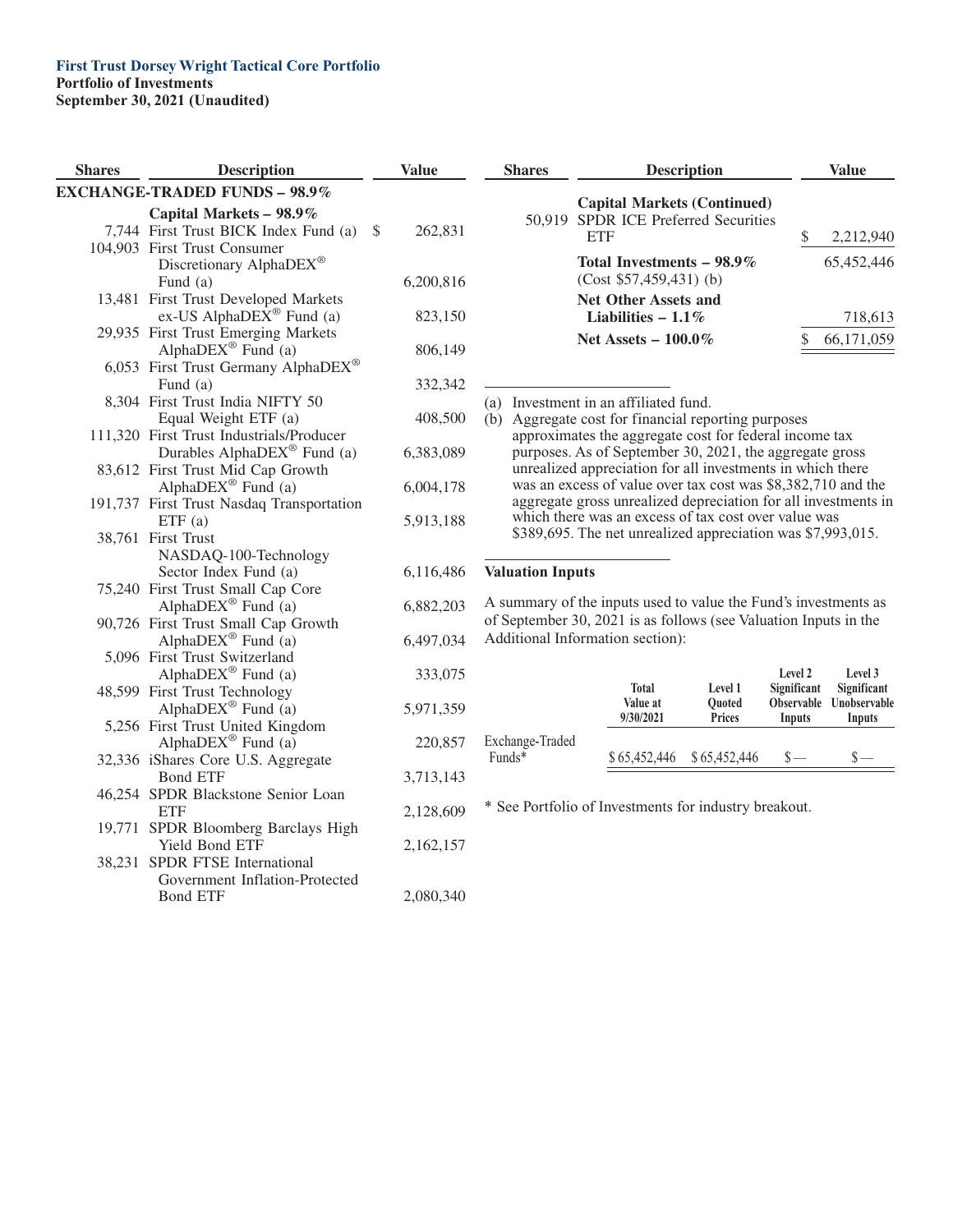#### **First Trust Dorsey Wright Tactical Core Portfolio Portfolio of Investments (Continued) September 30, 2021 (Unaudited)**

## **Affiliated Transactions**

Amounts relating to investments in affiliated funds at September 30, 2021, and for the fiscal year-to-date period (January 1, 2021 to September 30, 2021) are as follows:

| <b>Security Name</b>                                         | <b>Shares</b> at<br>9/30/2021 | Value at<br>12/31/2020 | <b>Purchases</b>           | <b>Sales</b>   | Change in<br><b>Unrealized</b><br>Appreciation<br>(Depreciation) | <b>Realized</b><br>Gain<br>(Loss) | Value at<br>9/30/2021    | <b>Dividend</b><br><b>Income</b> |
|--------------------------------------------------------------|-------------------------------|------------------------|----------------------------|----------------|------------------------------------------------------------------|-----------------------------------|--------------------------|----------------------------------|
| First Trust BICK Index Fund                                  | 7,744                         | \$<br>268,224          | 55,919 \$<br>$\mathcal{S}$ | (34, 401)      | (38,659)<br>S                                                    | 11,748<br>S                       | $\mathcal{S}$<br>262,831 | 914<br><sup>S</sup>              |
| First Trust Chindia ETF                                      |                               | 262,579                | 52,561                     | (278, 645)     | (121, 716)                                                       | 85,221                            |                          |                                  |
| <b>First Trust Consumer Discretionary</b><br>AlphaDEX® Fund  | 104,903                       | 4,565,666              | 1,166,918                  | (241, 874)     | 632,577                                                          | 77,529                            | 6,200,816                | 22,394                           |
| <b>First Trust Developed Markets</b><br>ex-US AlphaDEX® Fund | 13,481                        | 603,458                | 174,291                    |                | 45,401                                                           |                                   | 823,150                  | 15,451                           |
| First Trust Dow Jones Internet<br>Index Fund                 |                               | 4,101,345              |                            | (4,314,805)    | (673, 515)                                                       | 886,975                           |                          |                                  |
| <b>First Trust Emerging Markets</b><br>AlphaDEX® Fund        | 29,935                        | 598,276                | 170,947                    |                | 36,926                                                           |                                   | 806,149                  | 25,371                           |
| First Trust Europe AlphaDEX <sup>®</sup><br>Fund             |                               | 220,602                | 38,249                     | (289, 169)     | 2,924                                                            | 27,394                            |                          | 871                              |
| First Trust Germany AlphaDEX®<br>Fund                        | 6,053                         | 241,527                | 73,018                     |                | 17,797                                                           |                                   | 332,342                  | 3,511                            |
| First Trust India NIFTY 50 Equal<br>Weight ETF               | 8,304                         |                        | 349,170                    |                | 59,330                                                           |                                   | 408,500                  | 783                              |
| First Trust Industrials/Producer<br>Durables AlphaDEX® Fund  | 111,320                       |                        | 5,937,591                  |                | 445,498                                                          |                                   | 6,383,089                | 23,521                           |
| First Trust Large Cap Growth<br>AlphaDEX® Fund               |                               | 4,863,505              |                            | (5,070,515)    | (876, 839)                                                       | 1,083,849                         |                          |                                  |
| First Trust Mid Cap Growth<br>AlphaDEX® Fund                 | 83,612                        | 5,270,151              | 6,277,461                  | (5,636,842)    | (1,391,152)                                                      | 1,484,560                         | 6,004,178                |                                  |
| First Trust Nasdaq Transportation<br><b>ETF</b>              | 191,737                       | 4,322,482              | 1,224,650                  |                | 366,056                                                          |                                   | 5,913,188                | 30,267                           |
| First Trust NASDAQ-100-<br>Technology Sector Index Fund      | 38,761                        | 4,391,316              | 1,078,377                  | (33,214)       | 664,445                                                          | 15,562                            | 6,116,486                | 586                              |
| First Trust Small Cap Core<br>AlphaDEX® Fund                 | 75,240                        |                        | 6,525,535                  |                | 356,668                                                          |                                   | 6,882,203                | 32,974                           |
| First Trust Small Cap Growth<br>AlphaDEX® Fund               | 90,726                        | 5,411,730              | 1,190,283                  | (1,024,064)    | 610,838                                                          | 308,247                           | 6,497,034                | 2,613                            |
| First Trust Small Cap Value<br>AlphaDEX® Fund                |                               |                        | 6,179,815                  | (5,960,285)    |                                                                  | (219, 530)                        |                          | 12,462                           |
| First Trust Switzerland AlphaDEX®<br>Fund                    | 5,096                         | 243,829                | 67,010                     |                | 22,236                                                           |                                   | 333,075                  | 4,037                            |
| First Trust Technology AlphaDEX <sup>®</sup><br>Fund         | 48,599                        | 4,612,799              | 1,077,919                  | (199, 698)     | 382,695                                                          | 97,644                            | 5,971,359                | 1,137                            |
| First Trust United Kingdom<br>AlphaDEX® Fund                 | 5,256                         |                        | 233,892                    |                | (13, 035)                                                        |                                   | 220,857                  | 1,362                            |
|                                                              |                               | \$39,977,489           | \$31,873,606               | \$(23,083,512) | 528,475<br>S                                                     | \$3,859,199                       | \$53,155,257             | \$178,254                        |
|                                                              |                               |                        |                            |                |                                                                  |                                   |                          |                                  |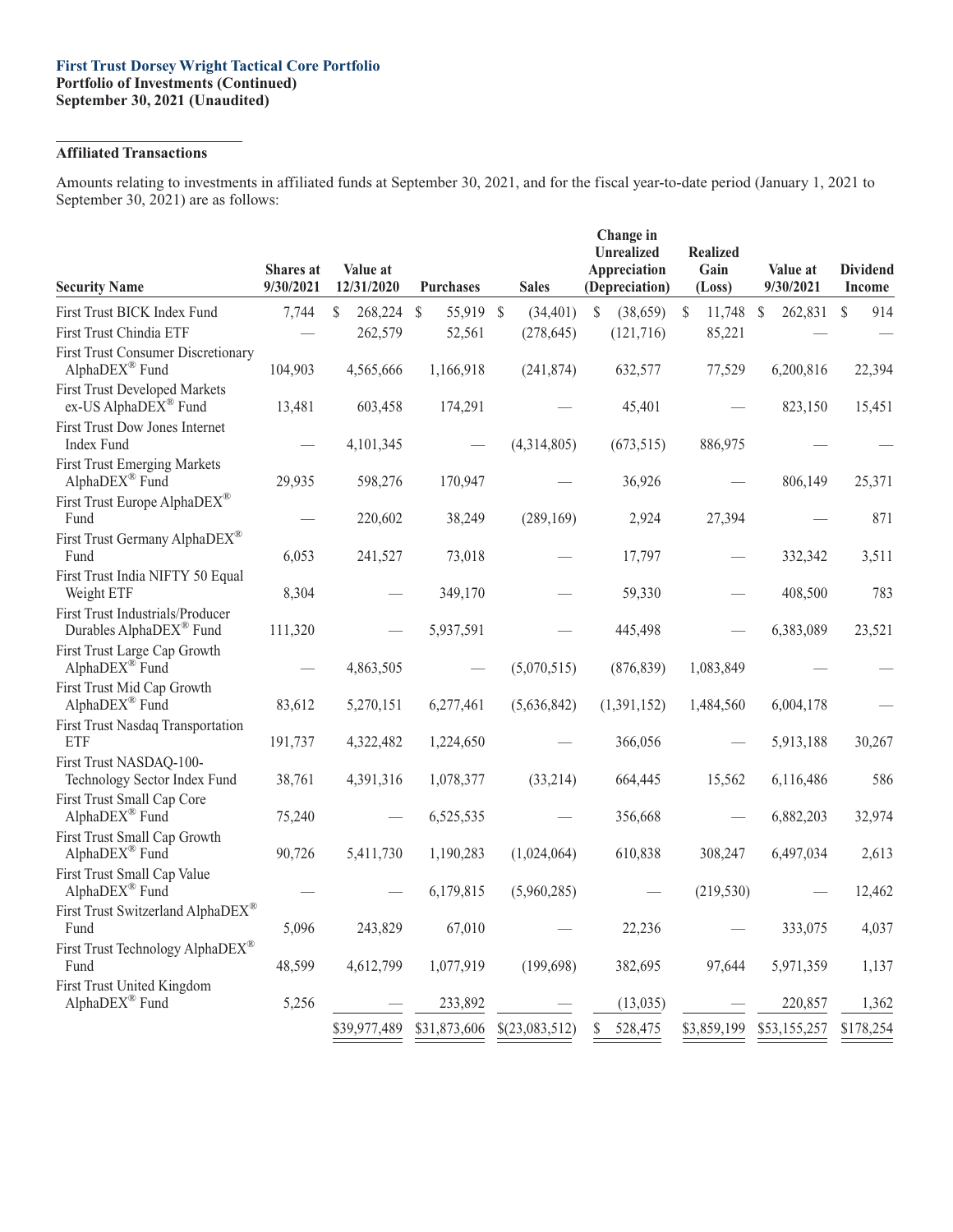## **First Trust Capital Strength Portfolio**

#### **Portfolio of Investments**

| <b>Shares</b> | <b>Description</b>                                                               | <b>Value</b>  | <b>Shares</b> |
|---------------|----------------------------------------------------------------------------------|---------------|---------------|
|               | <b>COMMON STOCKS - 96.7%</b>                                                     |               |               |
|               | Aerospace & Defense - 6.0%                                                       |               |               |
|               | 4,711 General Dynamics Corp.                                                     | \$<br>923,497 |               |
|               | 2,364 Lockheed Martin Corp.                                                      | 815,816       | 6,62          |
|               | 2,458 Northrop Grumman Corp.                                                     | 885,249       | 2,12          |
|               |                                                                                  | 2,624,562     |               |
|               |                                                                                  |               |               |
|               | Air Freight & Logistics $-1.9\%$<br>7,032 Expeditors International of            |               |               |
|               | Washington, Inc.                                                                 | 837,722       | 11,51         |
|               |                                                                                  |               |               |
|               | Beverages $-7.7\%$                                                               |               | 5,96          |
|               | 12,390 Brown-Forman Corp., Class B                                               | 830,254       |               |
|               | 15,809 Coca-Cola (The) Co.                                                       | 829,498       |               |
|               | 9,580 Monster Beverage Corp. (a)                                                 | 850,992       | 10,56         |
|               | 5,722 PepsiCo, Inc.                                                              | 860,646       | 6,34          |
|               |                                                                                  | 3,371,390     |               |
|               | Capital Markets - $10.1\%$                                                       |               |               |
|               | 1,019 BlackRock, Inc.                                                            | 854,595       |               |
|               | 2,359 Moody's Corp.                                                              | 837,704       | 4,47          |
|               | 4,994 Nasdaq, Inc.                                                               | 963,942       | 3,87          |
|               | 2,151 S&P Global, Inc.                                                           | 913,938       |               |
|               | 4,383 T Rowe Price Group, Inc.                                                   | 862,136       |               |
|               |                                                                                  | 4,432,315     |               |
|               |                                                                                  |               | 16,78         |
|               | Chemicals $-1.8\%$                                                               |               | 6,83          |
|               | 3,123 Air Products & Chemicals, Inc.                                             | 799,832       | 6,30          |
|               | <b>Communications Equipment -</b><br>$2.1\%$                                     |               | 9,27          |
|               | 16,604 Cisco Systems, Inc.                                                       | 903,756       |               |
|               | Electrical Equipment $-2.0\%$                                                    |               | 2,85          |
|               | 9,167 Emerson Electric Co.                                                       | 863,531       | 4,33          |
|               |                                                                                  |               | 7,97          |
|               | <b>Electronic Equipment,</b><br><b>Instruments &amp; Components -</b><br>$4.3\%$ |               | 3,59          |
|               | 13,106 Amphenol Corp., Class A                                                   | 959,752       |               |
|               | 5,752 Keysight Technologies, Inc. (a)                                            | 944,996       |               |
|               |                                                                                  | 1,904,748     | 5,98          |
|               |                                                                                  |               |               |
|               | Food & Staples Retailing -<br>$4.2\%$                                            |               | 3,90          |
|               | 2,173 Costco Wholesale Corp.                                                     | 976,438       |               |
|               | 6,298 Walmart, Inc.                                                              | 877,815       |               |
|               |                                                                                  |               | 3,55          |
|               |                                                                                  | 1,854,253     |               |
|               | Food Products $-3.9\%$                                                           |               | 5,30          |
|               | 14,848 General Mills, Inc.                                                       | 888,207       | 11,42         |
|               | 4,954 Hershey (The) Co.                                                          | 838,465       | 4,46          |
|               |                                                                                  | 1,726,672     |               |
|               | <b>Health Care Providers &amp;</b>                                               |               |               |
|               | Services $-7.8\%$                                                                |               | 28,29         |
|               | 1,893 Humana, Inc.                                                               | 736,661       | 4,08          |
|               | 3,225 Laboratory Corp of America                                                 |               |               |
|               | Holdings (a)                                                                     | 907,644       |               |

| <b>Shares</b> | <b>Description</b>                                                | <b>Value</b>       |
|---------------|-------------------------------------------------------------------|--------------------|
|               | <b>Health Care Providers &amp;</b><br><b>Services (Continued)</b> |                    |
| 6,628         | Quest Diagnostics, Inc.                                           | \$<br>963,114      |
|               | 2,124 UnitedHealth Group, Inc.                                    | 829,932            |
|               |                                                                   | 3,437,351          |
|               | <b>Health Care Technology -</b><br>$1.8\%$                        |                    |
|               | 11,511 Cerner Corp.                                               | 811,756            |
|               | Household Durables - $2.1\%$<br>5,968 Garmin Ltd.                 | 927,785            |
|               | Household Products - $3.8\%$                                      |                    |
|               | 10,565 Colgate-Palmolive Co.                                      | 798,503            |
|               | 6,346 Procter & Gamble (The) Co.                                  | 887,171            |
|               |                                                                   | 1,685,674          |
|               | <b>Industrial Conglomerates -</b>                                 |                    |
|               | $3.7\%$                                                           |                    |
| 3.871         | 4,472 3M Co.<br>Honeywell International, Inc.                     | 784,478<br>821,736 |
|               |                                                                   | 1,606,214          |
|               |                                                                   |                    |
|               | Insurance - 8.1%                                                  |                    |
|               | 16,785 Aflac, Inc.<br>6,835 Allstate (The) Corp.                  | 875,002<br>870,164 |
|               | 6,309 Marsh & McLennan Cos., Inc.                                 | 955,372            |
|               | 9,270 Progressive (The) Corp.                                     | 837,915            |
|               |                                                                   | 3,538,453          |
|               | IT Services $-7.9\%$                                              |                    |
|               | 2,859 Accenture PLC, Class A                                      | 914,651            |
| 4,337         | Automatic Data Processing, Inc.                                   | 867,053            |
|               | 7,972 Paychex, Inc.                                               | 896,451            |
|               | 3,593 Visa, Inc., Class A                                         | 800,341            |
|               |                                                                   | 3,478,496          |
|               | Life Sciences Tools &<br>Services $-2.1\%$                        |                    |
|               | 5,987 Agilent Technologies, Inc.                                  | 943,132            |
|               | Machinery - 1.8%                                                  |                    |
| 3.904         | Illinois Tool Works, Inc.                                         | 806,684            |
|               | Multiline Retail $-1.9\%$                                         |                    |
|               | 3,550 Target Corp.                                                | 812,134            |
|               | Pharmaceuticals $-5.9\%$                                          |                    |
|               | 5,304 Johnson & Johnson                                           | 856,596            |
|               | 11,428 Merck & Co., Inc.                                          | 858,357            |
|               | 4,465 Zoetis, Inc.                                                | 866,835            |
|               |                                                                   | 2,581,788          |
|               | Road & Rail - 3.7%                                                |                    |
|               | 28,296 CSX Corp.                                                  | 841,523            |
|               | 4,082 Union Pacific Corp.                                         | 800,113            |
|               |                                                                   | 1,641,636          |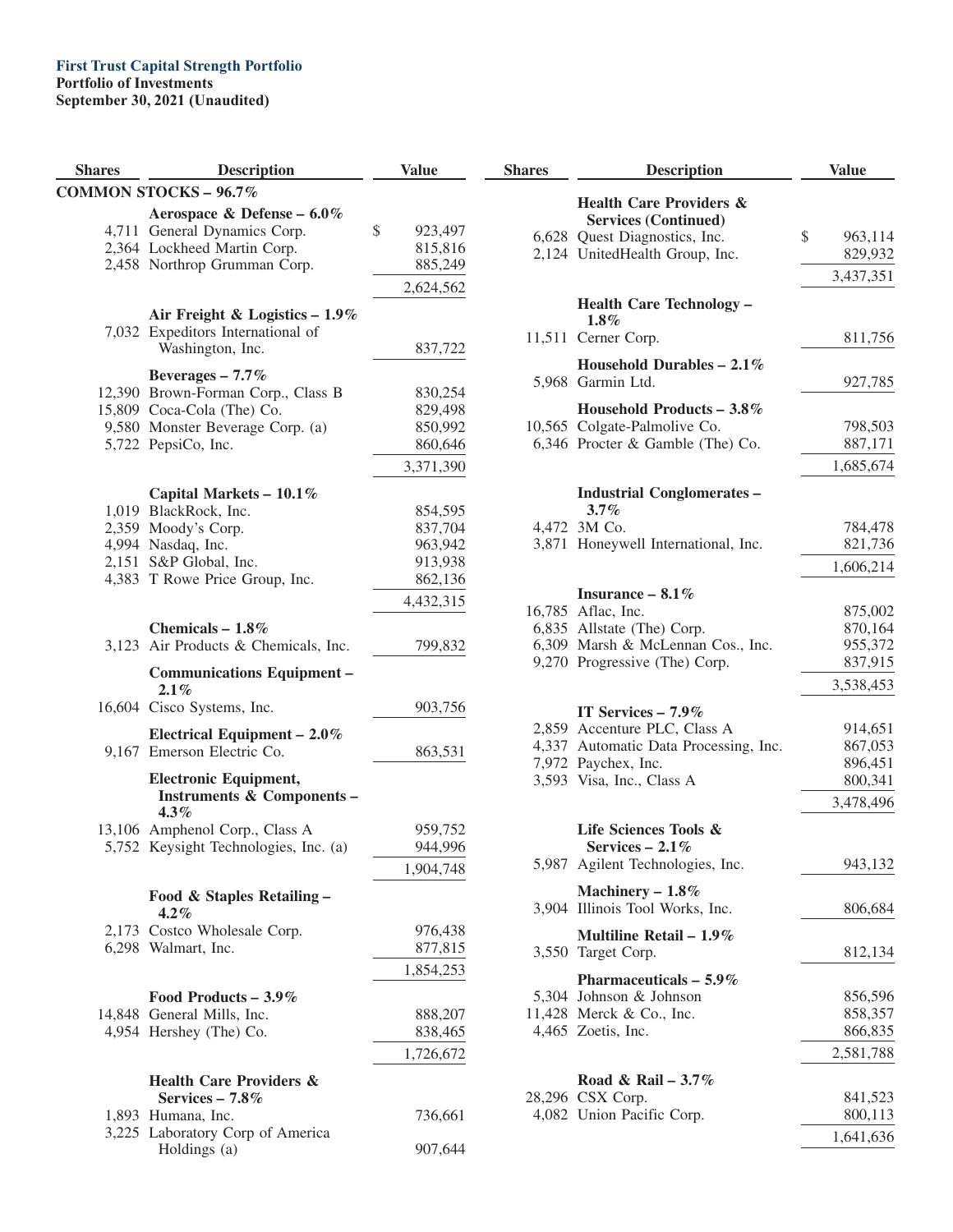## **First Trust Capital Strength Portfolio**

**Portfolio of Investments (Continued) September 30, 2021 (Unaudited)**

| Shares | <b>Description</b>                                      |   | Value      |
|--------|---------------------------------------------------------|---|------------|
|        | <b>COMMON STOCKS (Continued)</b>                        |   |            |
|        | Specialty Retail – 2.1%<br>2,773 Home Depot (The), Inc. | S | 910,265    |
|        | <b>Total Common Stocks</b><br>(Cost \$41,678,872)       |   | 42,500,149 |
|        | <b>REAL ESTATE INVESTMENT TRUSTS - 1.9%</b>             |   |            |
|        | Specialized REITs $-1.9\%$                              |   |            |
|        | 3,157 American Tower Corp.<br>(Cost \$894,343)          |   | 837,899    |
|        | Total Investments – 98.6%<br>$(Cost $42,573,215)$ (b)   |   | 43.338.048 |
|        | <b>Net Other Assets and</b><br>Liabilities $-1.4\%$     |   | 627,053    |
|        | Net Assets $-100.0\%$                                   |   | 43,965,101 |

(a) Non-income producing security.

(b) Aggregate cost for financial reporting purposes approximates the aggregate cost for federal income tax purposes. As of September 30, 2021, the aggregate gross unrealized appreciation for all investments in which there was an excess of value over tax cost was \$1,844,181 and the aggregate gross unrealized depreciation for all investments in which there was an excess of tax cost over value was \$1,079,348. The net unrealized appreciation was \$764,833.

#### **Valuation Inputs**

A summary of the inputs used to value the Fund's investments as of September 30, 2021 is as follows (see Valuation Inputs in the Additional Information section):

|                                   | <b>Total</b><br>Value at<br>9/30/2021 | Level 1<br><b>Ouoted</b><br><b>Prices</b> | Level 2<br>Significant<br><b>Observable</b><br>Inputs | Level 3<br>Significant<br>Unobservable<br>Inputs |
|-----------------------------------|---------------------------------------|-------------------------------------------|-------------------------------------------------------|--------------------------------------------------|
| Common Stocks*                    | \$42,500,149                          | \$42,500,149                              |                                                       |                                                  |
| Real Estate Investment<br>Trusts* | 837,899                               | 837,899                                   |                                                       |                                                  |
| <b>Total Investments</b>          | \$43,338,048                          | \$43,338,048                              |                                                       |                                                  |

\* See Portfolio of Investments for industry breakout.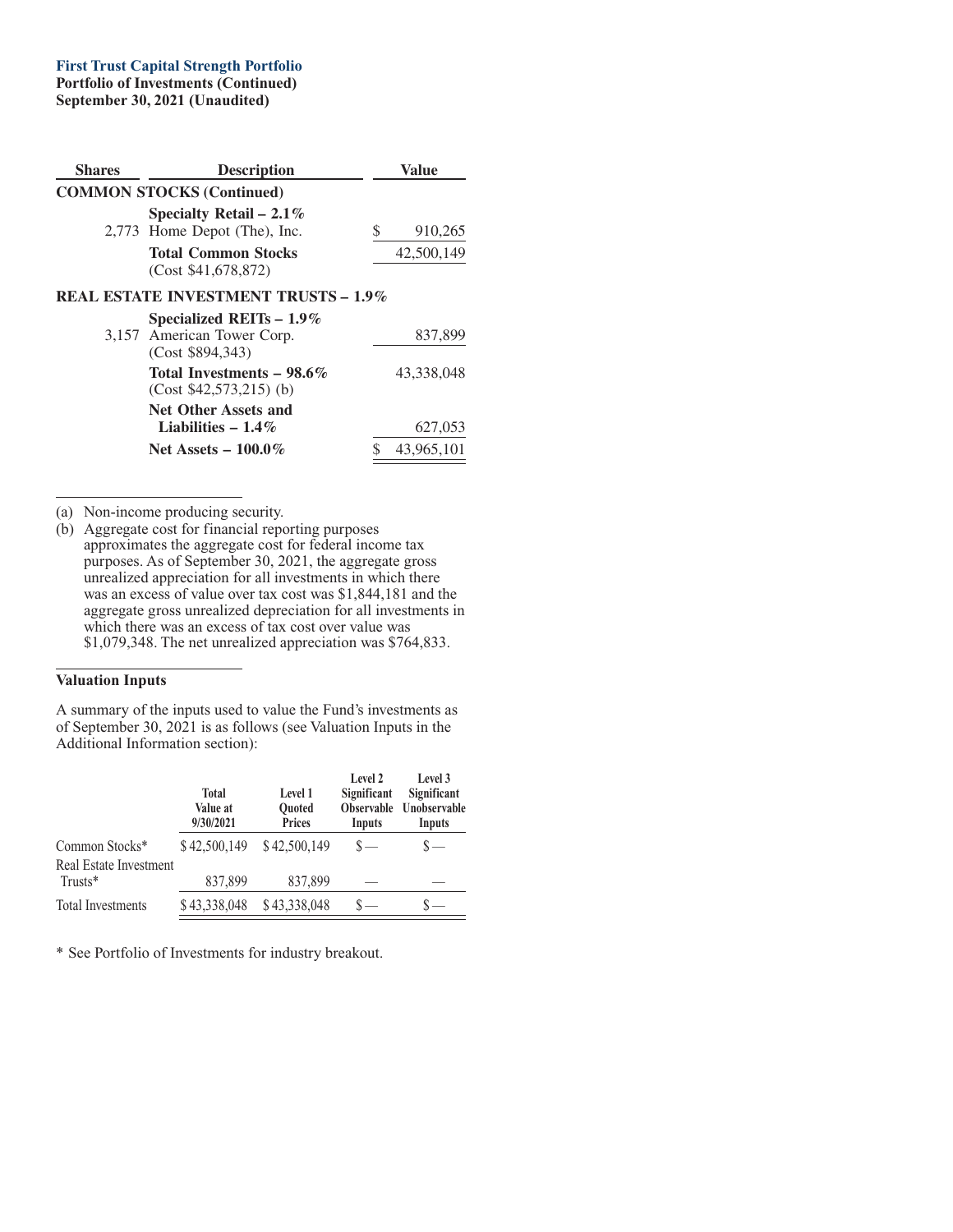# **First Trust International Developed Capital Strength Portfolio**

**Portfolio of Investments**

| <b>Shares</b> | Description                                                                                                                        | <b>Value</b>                          |
|---------------|------------------------------------------------------------------------------------------------------------------------------------|---------------------------------------|
|               | <b>COMMON STOCKS - 97.6%</b>                                                                                                       |                                       |
|               | Air Freight & Logistics $-2.0\%$<br>1,075 Deutsche Post AG (a)                                                                     | \$<br>67,413                          |
|               | Banks – $2.0\%$<br>3,642 FinecoBank Banca Fineco<br>$S.p.A.$ (a) (b)                                                               | 65,781                                |
|               | Beverages $-2.1\%$<br>1,404 Diageo PLC $(a)$                                                                                       | 67,975                                |
|               | Biotechnology $-1.9\%$<br>301 CSL Ltd. (a)                                                                                         | 62,888                                |
|               | Building Products – 2.1%<br>94 Geberit AG (a)                                                                                      | 69,015                                |
|               | Capital Markets $-5.6\%$<br>354 Deutsche Boerse AG (a)<br>2,400 Japan Exchange Group, Inc. (a)<br>43 Partners Group Holding AG (a) | 57,442<br>59,520<br>67,108<br>184,070 |
|               | Chemicals $-2.0\%$<br>212 Sika AG (a)                                                                                              | 67,029                                |
|               | <b>Commercial Services &amp;</b><br>Supplies $-3.9\%$<br>7,647 Brambles Ltd. (a)<br>8,713 Rentokil Initial PLC (a)                 | 58,801<br>68,422<br>127,223           |
| 4.447         | <b>Communications Equipment -</b><br>$1.5\%$<br>Telefonaktiebolaget LM Ericsson,<br>Class $B(a)$                                   | 50,193                                |
| 2.279         | Construction & Engineering -<br>$1.7\%$<br>Skanska AB, Class B (a)                                                                 |                                       |
|               | <b>Diversified Financial Services -</b>                                                                                            | 57,175                                |
|               | $2.0\%$<br>1,846 Kinnevik AB, Class B (a) (b)                                                                                      | 64,895                                |
|               | Entertainment – $1.5\%$<br>100 Nintendo Co., Ltd. (a)                                                                              | 47,788                                |
| 1,887         | Food & Staples Retailing –<br>$2.2\%$<br>Alimentation Couche-Tard, Inc.,<br>Class B                                                | 72,196                                |
|               | Food Products $-1.9\%$<br>528 Nestle S.A. $(a)$                                                                                    | 63,619                                |
|               | Health Care Equipment &<br>Supplies $-4.8\%$                                                                                       |                                       |
|               | 500 Hoya Corp. (a)                                                                                                                 | 78,010                                |
|               | 216 Sonova Holding AG (a)                                                                                                          | 81,628                                |
|               |                                                                                                                                    | 159,638                               |

| <b>Shares</b> | <b>Description</b>                                                                       | <b>Value</b>     |
|---------------|------------------------------------------------------------------------------------------|------------------|
|               | <b>Health Care Providers &amp;</b><br>Services $-2.0\%$                                  |                  |
|               | 2,268 Sonic Healthcare Ltd. (a)                                                          | \$<br>65,543     |
|               | Household Durables $-2.0\%$<br>600 Sony Group Corp. (a)                                  | 66,611           |
|               | Household Products $-1.8\%$<br>1,887 Essity AB, Class B (a)                              | 58,523           |
|               | IT Services $-4.1\%$<br>719 CGI, Inc. (b)<br>2,000 Nomura Research Institute             | 61,075           |
|               | Ltd. $(a)$                                                                               | 73,513           |
|               |                                                                                          | 134,588          |
|               | Life Sciences Tools &<br>Services $-2.3\%$<br>592 Eurofins Scientific SE (a)             | 75,851           |
|               |                                                                                          |                  |
|               | Machinery $-6.6\%$<br>948 Atlas Copco AB, Class A (a)<br>2,589 Epiroc AB, Class A (a)    | 57,246<br>53,675 |
| 201           | 727 Kone Oyj, Class B (a)<br>Schindler Holding AG (a)                                    | 51,070<br>53,962 |
|               |                                                                                          | 215,953          |
|               | Marine $-2.1\%$<br>202 Kuehne + Nagel International<br>AG(a)                             | 68,963           |
|               | Multiline Retail $-3.6\%$<br>560 Next PLC (a)<br>1,455 Wesfarmers Ltd. (a)               | 61,601<br>57,870 |
|               |                                                                                          | 119,471          |
|               | Personal Products - 1.8%<br>1,089 Unilever PLC (a)                                       | 58,957           |
|               | Pharmaceuticals $-12.9\%$<br>614 AstraZeneca PLC (a)<br>1,600 Chugai Pharmaceutical Co., | 73,998           |
|               | Ltd. $(a)$                                                                               | 58,550           |
| 865           | Novo Nordisk A.S., Class B (a)                                                           | 83,377           |
|               | 186 Roche Holding AG (a)                                                                 | 67,885           |
|               | 615 Sanofi (a)<br>1,200 Shionogi & Co., Ltd. (a)                                         | 59,202<br>82,115 |
|               |                                                                                          |                  |
|               | Professional Services - 4.0%                                                             | 425,127          |
| 21            | SGS S.A. (a)                                                                             | 61,127           |
|               | 680 Wolters Kluwer N.V. (a)                                                              | 72,078           |
|               |                                                                                          | 133,205          |
| 526           | Road & Rail – $1.8\%$<br>Canadian National Railway Co.                                   | 60,955           |
| 41            | Software $-3.9\%$<br>Constellation Software, Inc.                                        | 67,169           |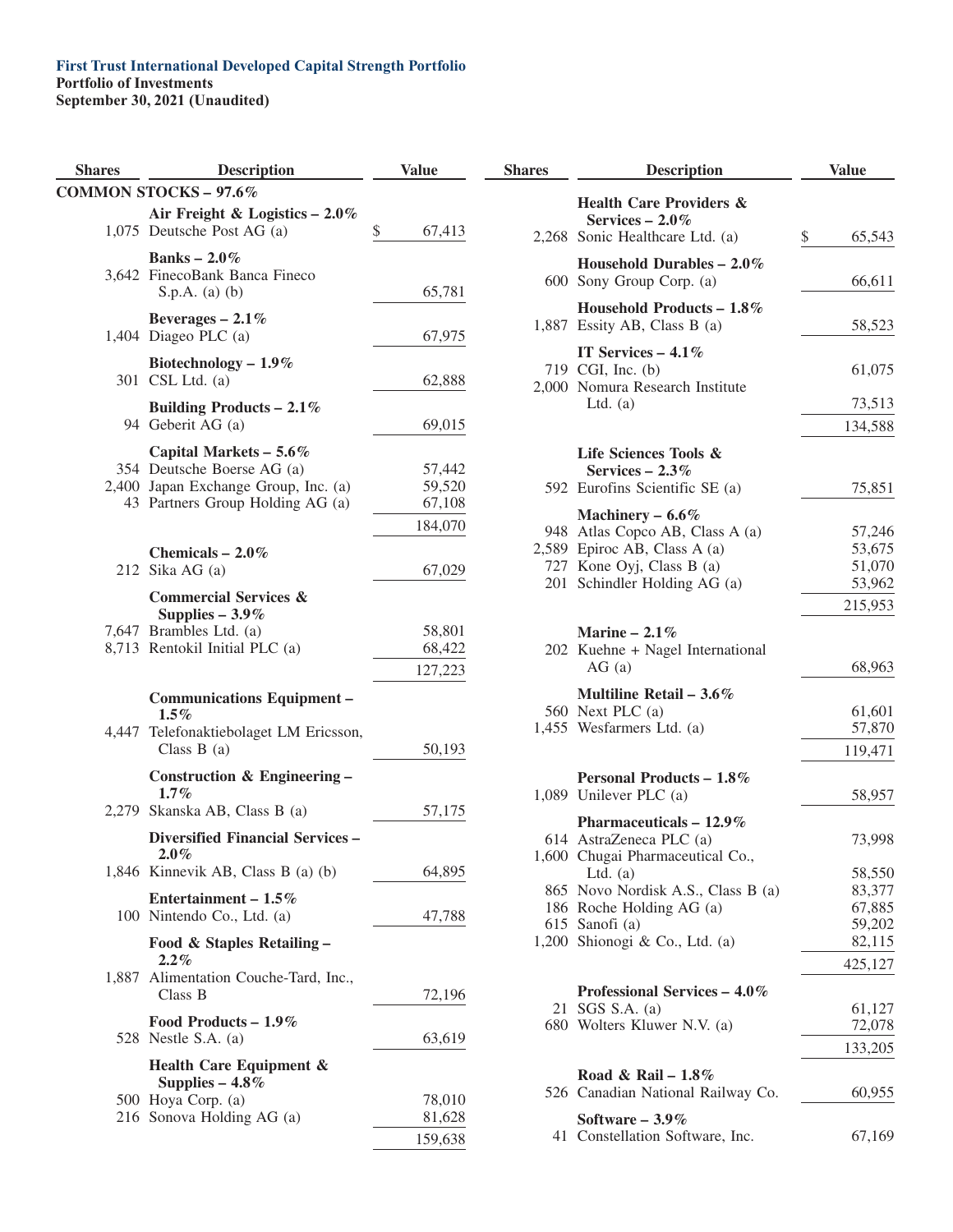#### **First Trust International Developed Capital Strength Portfolio**

#### **Portfolio of Investments (Continued)**

**September 30, 2021 (Unaudited)**

| <b>Shares</b> | <b>Description</b>                                                                                      | <b>Value</b>                |                                                                       |
|---------------|---------------------------------------------------------------------------------------------------------|-----------------------------|-----------------------------------------------------------------------|
|               | <b>COMMON STOCKS (Continued)</b>                                                                        |                             | <b>Valuation Inputs</b>                                               |
|               | <b>Software (Continued)</b><br>450 SAP SE (a)                                                           | \$<br>60,853<br>128,022     | A summary of the inp<br>of September 30, 202<br>Additional Informatio |
|               | Specialty Retail $-1.8\%$<br>300 Nitori Holdings Co., Ltd. (a)<br><b>Textiles, Apparel &amp; Luxury</b> | 59,122                      |                                                                       |
|               | $Goods - 5.8\%$<br>51 Hermes International (a)<br>82 Kering S.A. (a)<br>$1,014$ Moncler S.p.A. (a)      | 70,366<br>58,241<br>61,845  | Common Stocks:<br>Food & Staples<br>Retailing                         |
|               | <b>Trading Companies &amp;</b><br>Distributors $-3.9\%$                                                 | 190,452                     | <b>IT Services</b><br>Road & Rail<br>Software                         |
|               | 1,808 Bunzl PLC $(a)$<br>485 Ferguson PLC (a)                                                           | 59,654<br>67,329<br>126,983 | Other industry<br>categories*<br><b>Total Investments</b>             |
|               | Total Investments $-97.6\%$<br>$(Cost $2,970,161)$ (c)<br><b>Net Other Assets and</b>                   | 3,215,224                   | * See Portfolio of Inv                                                |
|               | Liabilities $-2.4\%$<br>Net Assets $-100.0\%$                                                           | \$<br>80,305<br>3,295,529   | <b>Country Allocation</b>                                             |

puts used to value the Fund's investments as 1 is as follows (see Valuation Inputs in the on section):

|                               | <b>Total</b><br>Value at<br>9/30/2021 | Level 1<br><b>Ouoted</b><br><b>Prices</b> | Level 2<br>Significant<br><b>Observable</b><br>Inputs | Level 3<br>Significant<br><b>Unobservable</b><br>Inputs |
|-------------------------------|---------------------------------------|-------------------------------------------|-------------------------------------------------------|---------------------------------------------------------|
| Common Stocks:                |                                       |                                           |                                                       |                                                         |
| Food & Staples                |                                       |                                           |                                                       |                                                         |
| Retailing                     | S<br>72,196                           | $$72,196$ \, \$                           |                                                       |                                                         |
| <b>IT Services</b>            | 134,588                               | 61,075                                    | 73,513                                                |                                                         |
| Road & Rail                   | 60,955                                | 60,955                                    |                                                       |                                                         |
| Software                      | 128,022                               | 67,169                                    | 60,853                                                |                                                         |
| Other industry<br>categories* | 2,819,463                             |                                           | 2,819,463                                             |                                                         |
| <b>Total Investments</b>      | \$3,215,224                           | \$261,395                                 | \$2,953,829                                           |                                                         |

estments for industry breakout.

|                                  | % of Net      |
|----------------------------------|---------------|
| Country Allocation†              | <b>Assets</b> |
| Switzerland                      | 18.2%         |
| Japan                            | 15.9          |
| United Kingdom                   | 11.9          |
| Sweden                           | 10.4          |
| Canada                           | 7.9           |
| Australia                        | 7.4           |
| France                           | 5.7           |
| Germany                          | 5.6           |
| Italy                            | 3.9           |
| Denmark                          | 2.5           |
| Luxembourg                       | 2.3           |
| <b>Netherlands</b>               | 2.2           |
| Jersey                           | 2.1           |
| Finland                          | 1.6           |
| <b>Total Investments</b>         | 97.6          |
| Net Other Assets and Liabilities | 2.4           |
| Total                            | 100.0%        |

† Portfolio securities are categorized based upon their country of incorporation.

(a) This security is fair valued by the Advisor's Pricing Committee in accordance with procedures adopted by the Trust's Board of Trustees and in accordance with provisions of the Investment Company Act of 1940, as amended. At September 30, 2021, securities noted as such are valued at \$2,953,829 or 89.6% of net assets. Certain of these securities are fair valued using a factor provided by a third-party pricing service due to the change in value between the foreign markets' close and the New York Stock Exchange close exceeding a certain threshold. On days when this threshold is not exceeded, these securities are typically valued at the last sale price on the exchange on which they are principally traded.

- (b) Non-income producing security.
- (c) Aggregate cost for financial reporting purposes approximates the aggregate cost for federal income tax purposes. As of September 30, 2021, the aggregate gross unrealized appreciation for all investments in which there was an excess of value over tax cost was \$322,855 and the aggregate gross unrealized depreciation for all investments in which there was an excess of tax cost over value was \$77,792. The net unrealized appreciation was \$245,063.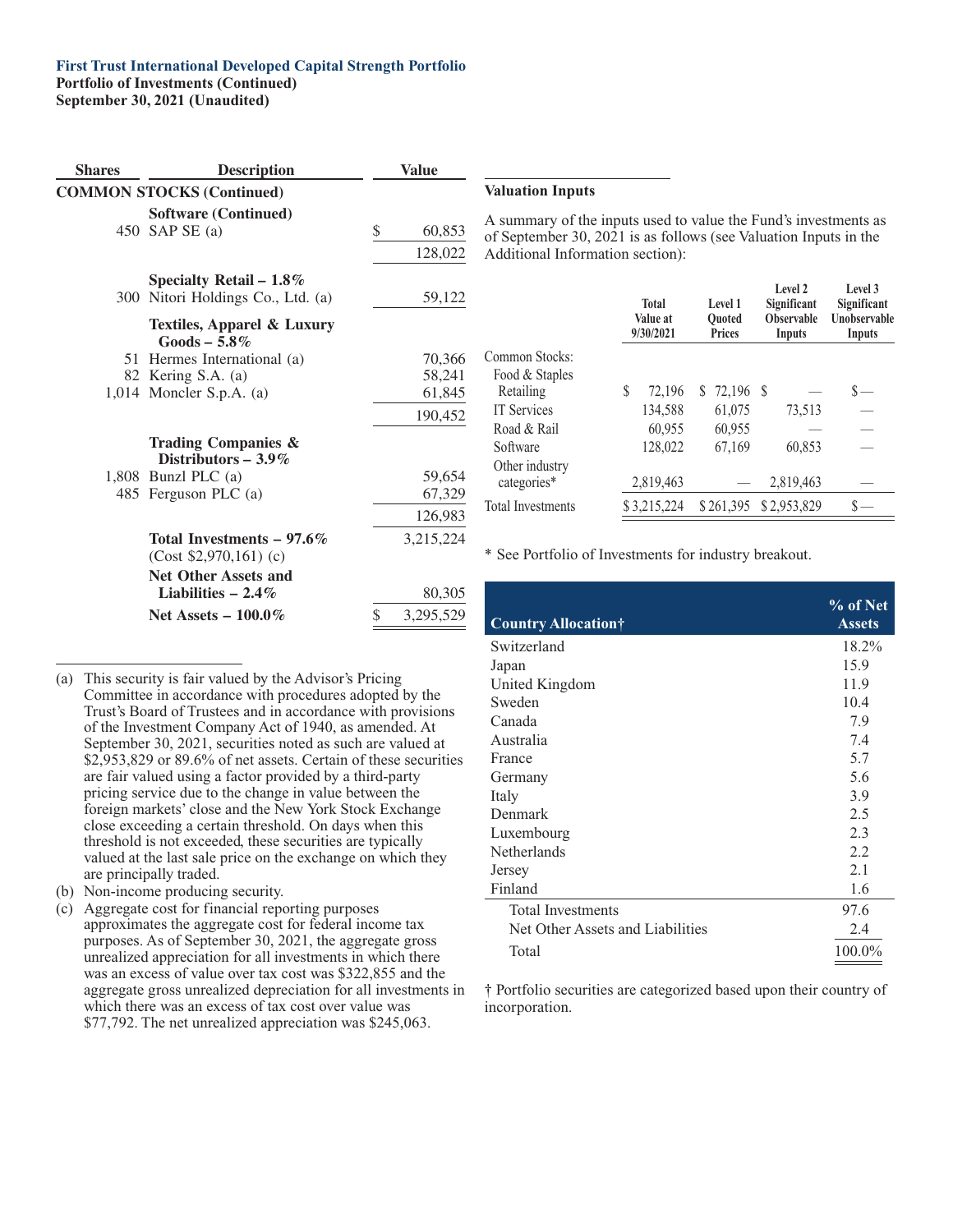### **First Trust Variable Insurance Trust September 30, 2021 (Unaudited)**

#### **Valuation Inputs**

The Funds are subject to fair value accounting standards that define fair value, establish the framework for measuring fair value and provide a three-level hierarchy for fair valuation based upon the inputs to the valuation as of the measurement date. The three levels of the fair value hierarchy are as follows:

- Level 1 Level 1 inputs are quoted prices in active markets for identical investments.
- Level 2 Level 2 inputs are observable inputs, either directly or indirectly. (Ouoted prices for similar investments, valuations based on interest rates and yield curves, or valuations derived from observable market data.)
- Level 3 Level 3 inputs are unobservable inputs that may reflect the reporting entity's own assumptions about the assumptions that market participants would use in pricing the investment.

The inputs or methodologies used for valuing investments are not necessarily an indication of the risk associated with investing in those investments.

#### **Licensing Information**

S&P<sup>®</sup> is a registered trademark of Standard & Poor's Financial Services LLC ("S&P") and Dow Jones<sup>®</sup> is a registered trademark of Dow Jones Trademark Holdings LLC ("Dow Jones"). The trademarks have been licensed to S&P Dow Jones Indices LLC and have been sublicensed for use for certain purposes by First Trust Advisors L.P. ("First Trust"). The DOW JONES EQUAL WEIGHT U.S. ISSUED CORPORATE BOND INDEXSM, DOW JONES U.S. TOTAL STOCK MARKET INDEXSM AND DOW JONES COMPOSITE AVERAGETM are products of S&P Dow Jones Indices LLC and have been licensed for use by First Trust. The First Trust/Dow Jones Dividend & Income Allocation Portfolio is not sponsored, endorsed, sold or promoted by S&P Dow Jones Indices LLC, Dow Jones, S&P, or any of their respective affiliates (collectively, "S&P Dow Jones Indices"). Neither S&P Dow Jones Indices nor its affiliates make any representation or warranty, express or implied, to the owners of the First Trust/Dow Jones Dividend & Income Allocation Portfolio or any member of the public regarding the advisability of investing in securities generally or in the First Trust/Dow Jones Dividend & Income Allocation Portfolio particularly or the ability of the DOW JONES EQUAL WEIGHT U.S. ISSUED CORPORATE BOND INDEX<sup>SM</sup>, DOW JONES U.S. TOTAL STOCK MARKET INDEX<sup>SM</sup> AND DOW JONES COMPOSITE AVERAGE<sup>TM</sup> to track general market performance. S&P Dow Jones Indices' only relationship to First Trust with respect to the DOW JONES EQUAL WEIGHT U.S. ISSUED CORPORATE BOND INDEX<sup>SM</sup>, DOW JONES U.S. TOTAL STOCK MARKET INDEX<sup>SM</sup> AND DOW JONES COMPOSITE AVERAGE<sup>TM</sup> is the licensing of the Indexes and certain trademarks, service marks and/or trade names of S&P Dow Jones Indices. The DOW JONES EQUAL WEIGHT U.S. ISSUED CORPORATE BOND INDEX<sup>SM</sup>, DOW JONES U.S. TOTAL STOCK MARKET INDEX<sup>SM</sup> AND DOW JONES COMPOSITE AVERAGE<sup>TM</sup> are determined, composed and calculated by S&P Dow Jones Indices without regard to First Trust or the First Trust/Dow Jones Dividend & Income Allocation Portfolio. S&P Dow Jones Indices has no obligation to take the needs of First Trust or the owners of the First Trust/Dow Jones Dividend & Income Allocation Portfolio into consideration in determining, composing or calculating the DOW JONES EQUAL WEIGHT U.S. ISSUED CORPORATE BOND INDEX<sup>SM</sup>, DOW JONES U.S. TOTAL STOCK MARKET INDEXSM AND DOW JONES COMPOSITE AVERAGETM. Neither S&P Dow Jones Indices nor its affiliates are responsible for and have not participated in the determination of the prices, and amount of the First Trust/Dow Jones Dividend & Income Allocation Portfolio or the timing of the issuance or sale of the First Trust/Dow Jones Dividend & Income Allocation Portfolio or in the determination or calculation of the equation by which the First Trust/Dow Jones Dividend & Income Allocation Portfolio is to be managed. S&P Dow Jones Indices has no obligation or liability in connection with the administration, marketing or trading of the First Trust/Dow Jones Dividend & Income Allocation Portfolio. There is no assurance that investment products based on the DOW JONES EQUAL WEIGHT U.S. ISSUED CORPORATE BOND INDEX $^{\rm SM}$ , DOW JONES U.S. TOTAL STOCK MARKET INDEX $^{\rm SM}$  AND DOW JONES COMPOSITE AVERAGE<sup>TM</sup> will accurately track index performance or provide positive investment returns. S&P Dow Jones Indices LLC is not an investment advisor. Inclusion of a security within an index is not a recommendation by S&P Dow Jones Indices to buy, sell, or hold such security, nor is it considered to be investment advice.

NEITHER S&P DOW JONES INDICES NOR ITS AFFILIATES GUARANTEES THE ADEQUACY, ACCURACY, TIMELINESS AND/OR THE COMPLETENESS OF THE DOW JONES EQUAL WEIGHT U.S. ISSUED CORPORATE BOND INDEX<sup>SM</sup>, DOW JONES U.S. TOTAL STOCK MARKET INDEX<sup>SM</sup> AND DOW JONES COMPOSITE AVERAGE<sup>TM</sup> OR ANY DATA RELATED THERETO OR ANY COMMUNICATION, INCLUDING BUT NOT LIMITED TO, ORAL OR WRITTEN COMMUNICATION (INCLUDING ELECTRONIC COMMUNICATIONS) WITH RESPECT THERETO. S&P DOW JONES INDICES SHALL NOT BE SUBJECT TO ANY DAMAGES OR LIABILITY FOR ANY ERRORS, OMISSIONS, OR DELAYS THEREIN. S&P DOW JONES INDICES MAKES NO EXPRESS OR IMPLIED WARRANTIES, AND EXPRESSLY DISCLAIMS ALL WARRANTIES, OF MERCHANTABILITY OR FITNESS FOR A PARTICULAR PURPOSE OR USE OR AS TO RESULTS TO BE OBTAINED BY FIRST TRUST, OWNERS OF THE FIRST TRUST/DOW JONES DIVIDEND & INCOME ALLOCATION PORTFOLIO, OR ANY OTHER PERSON OR ENTITY FROM THE USE OF THE DOW JONES EQUAL WEIGHT U.S. ISSUED CORPORATE BOND INDEX $^{\rm SM}$ , DOW JONES U.S. TOTAL STOCK MARKET INDEX $^{\rm SM}$  AND DOW JONES COMPOSITE AVERAGE $^{\rm TM}$  OR WITH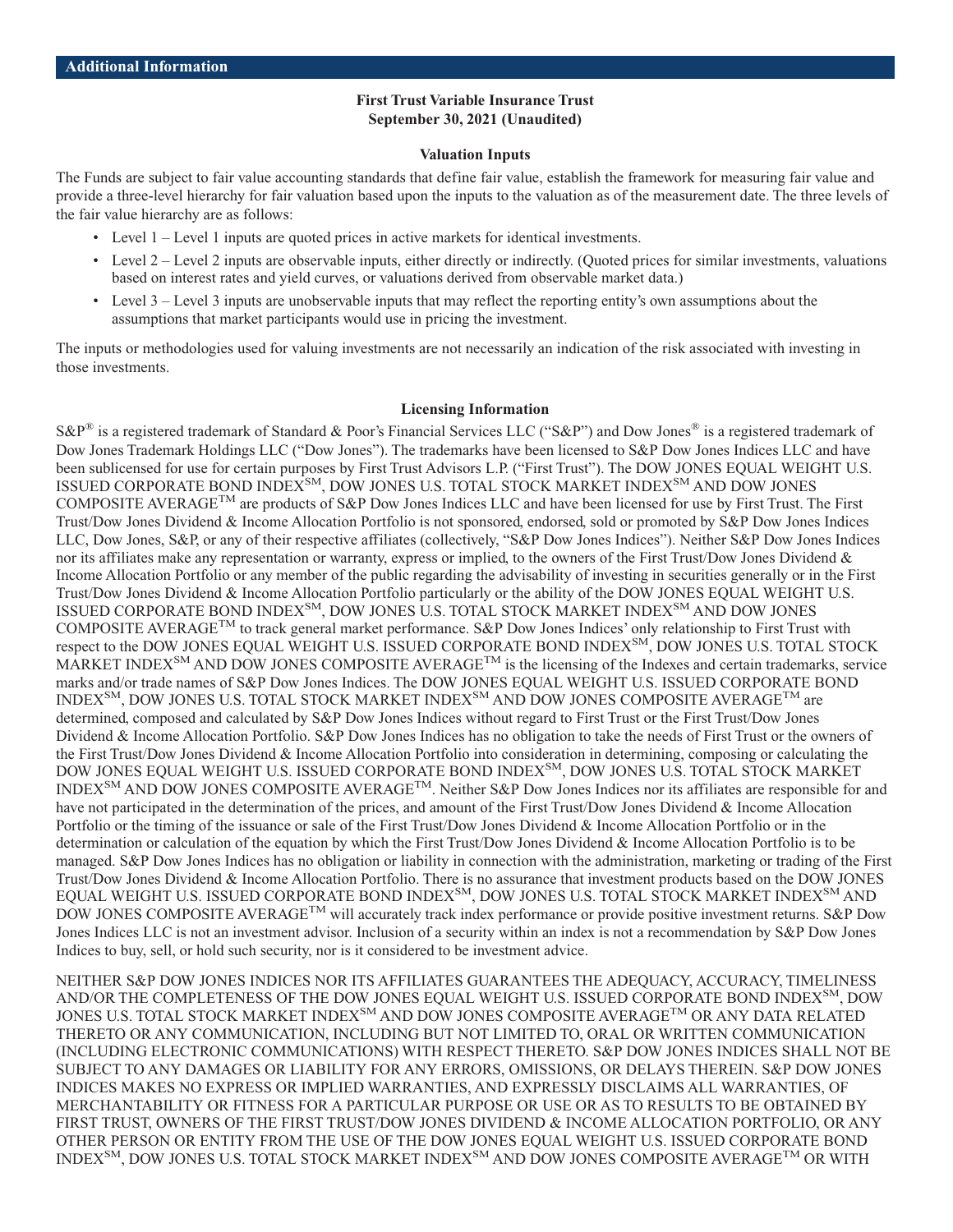#### **First Trust Variable Insurance Trust September 30, 2021 (Unaudited)**

RESPECT TO ANY DATA RELATED THERETO. WITHOUT LIMITING ANY OF THE FOREGOING, IN NO EVENT WHATSOEVER SHALL S&P DOW JONES INDICES BE LIABLE FOR ANY INDIRECT, SPECIAL, INCIDENTAL, PUNITIVE, OR CONSEQUENTIAL DAMAGES INCLUDING BUT NOT LIMITED TO, LOSS OF PROFITS, TRADING LOSSES, LOST TIME OR GOODWILL, EVEN IF THEY HAVE BEEN ADVISED OF THE POSSIBILITY OF SUCH DAMAGES, WHETHER IN CONTRACT, TORT, STRICT LIABILITY, OR OTHERWISE. THERE ARE NO THIRD PARTY BENEFICIARIES OF ANY AGREEMENTS OR ARRANGEMENTS BETWEEN S&P DOW JONES INDICES AND FIRST TRUST, OTHER THAN THE LICENSORS OF S&P DOW JONES INDICES.

The First Trust Dorsey Wright Tactical Core Portfolio (the "Portfolio") is not sponsored, endorsed, sold or promoted by Dorsey Wright & Associates, LLC or its affiliates ("Licensor"). Licensor makes no representation or warranty, express or implied, to the owners of the Portfolio or any member of the public regarding the advisability of trading in the Portfolio. Licensor's only relationship to First Trust Advisors L.P. ("First Trust") is the licensing of certain trademarks and trade names of Licensor and of the Dorsey Wright Tactical Tilt Moderate Core Index<sup>TM</sup> which is determined, composed and calculated by Licensor without regard to First Trust or the Portfolio, Licensor has no obligation to take the needs of First Trust or the owners of the Portfolio into consideration in determining, composing or calculating Dorsey Wright Tactical Tilt Moderate Core IndexTM. Licensor is not responsible for and has not participated in the determination of the timing of, prices at, or quantities of the Portfolio to be listed or in the determination or calculation of the equation by which the Portfolio are to be converted into cash. Licensor has no obligation or liability in connection with the administration, marketing or trading of the Portfolio.

LICENSOR DOES NOT GUARANTEE THE ACCURACY AND/OR THE COMPLETENESS OF THE DORSEY WRIGHT TACTICAL TILT MODERATE CORE INDEXTM OR ANY DATA INCLUDED THEREIN AND LICENSOR SHALL HAVE NO LIABILITY FOR ANY ERRORS, OMISSIONS, OR INTERRUPTIONS THEREIN. LICENSOR MAKES NO WARRANTY, EXPRESS OR IMPLIED, AS TO RESULTS TO BE OBTAINED BY FIRST TRUST, OWNERS OF THE FIRST TRUST DORSEY WRIGHT TACTICAL CORE PORTFOLIO, OR ANY OTHER PERSON OR ENTITY FROM THE USE OF THE DORSEY WRIGHT TACTICAL TILT MODERATE CORE INDEX<sup>TM</sup> OR ANY DATA INCLUDED THEREIN. LICENSOR MAKES NO EXPRESS OR IMPLIED WARRANTIES, AND EXPRESSLY DISCLAIMS ALL WARRANTIES, OF MERCHANTABILITY OR FITNESS FOR A PARTICULAR PURPOSE OR USE WITH RESPECT TO THE DORSEY WRIGHT TACTICAL TILT MODERATE CORE INDEX<sup>TM</sup> OR ANY DATA INCLUDED THEREIN, WITHOUT LIMITING ANY OF THE FOREGOING, IN NO EVENT SHALL LICENSOR HAVE ANY LIABILITY FOR ANY LOST PROFITS OR INDIRECT, PUNITIVE, SPECIAL OR CONSEQUENTIAL DAMAGES (INCLUDING LOST PROFITS), EVEN IF NOTIFIED OF THE POSSIBILITY OF SUCH DAMAGES. THERE ARE NO THIRD PARTY BENEFICIARIES OF ANY AGREEMENTS OR ARRANGEMENTS BETWEEN LICENSOR AND FIRST TRUST.

First Trust does not guarantee the accuracy and/or the completeness of the Capital Strength Index<sup>SM</sup> and/or the International Capital Strength Index<sup>SM</sup> (together, the "Indexes") or any data included therein, and First Trust shall have no liability for any errors, omissions or interruptions therein. First Trust makes no warranty, express or implied, as to results to be obtained by the Fund, owners of the shares of the Fund or any other person or entity from the use of the Indexes or any data included therein. First Trust makes no express or implied warranties, and expressly disclaims all warranties of merchantability or fitness for a particular purpose or use with respect to the Indexes or any data included therein. Without limiting any of the foregoing, in no event shall First Trust have any liability for any special, punitive, direct, indirect or consequential damages (including lost profits) arising out of matters relating to the use of the Indexes, even if notified of the possibility of such damages.

The First Trust Capital Strength Portfolio and the First Trust International Capital Strength Portfolio (the "Capital Strength Funds") are not sponsored, endorsed, sold or promoted by Nasdaq, Inc. ("Nasdaq") or its affiliates (Nasdaq with its affiliates are referred to as the "Corporations"). The Corporations have not passed on the legality or suitability of, or the accuracy or adequacy of descriptions and disclosures relating to, the Capital Strength Funds. The Corporations make no representation or warranty, express or implied, to the owners of the Capital Strength Funds or any member of the public regarding the advisability of investing in securities generally or in the Capital Strength Funds particularly, or the ability of the Indexes to track general stock market performance. The Corporations' only relationship to First Trust with respect to the Capital Strength Funds is in the licensing of the Indexes, and certain trade names of the Corporations and the use of the Indexes, which are determined, composed and calculated by Nasdaq without regard to First Trust or the Capital Strength Funds. Nasdaq has no obligation to take the needs of First Trust or the owners of the Capital Strength Funds into consideration in determining, composing or calculating the Indexes. The Corporations are not responsible for and have not participated in the determination of the timing of, prices at, or quantities of Capital Strength Fund Shares to be issued or in the determination or calculation of the equation by which the Capital Strength Fund Shares are to be converted into cash. The Corporations have no liability in connection with the administration, marketing or trading of the Capital Strength Funds.

THE CORPORATIONS DO NOT GUARANTEE THE ACCURACY AND/OR UNINTERRUPTED CALCULATION OF THE INDEXES OR ANY DATA INCLUDED THEREIN. THE CORPORATIONS MAKE NO WARRANTY, EXPRESS OR IMPLIED,